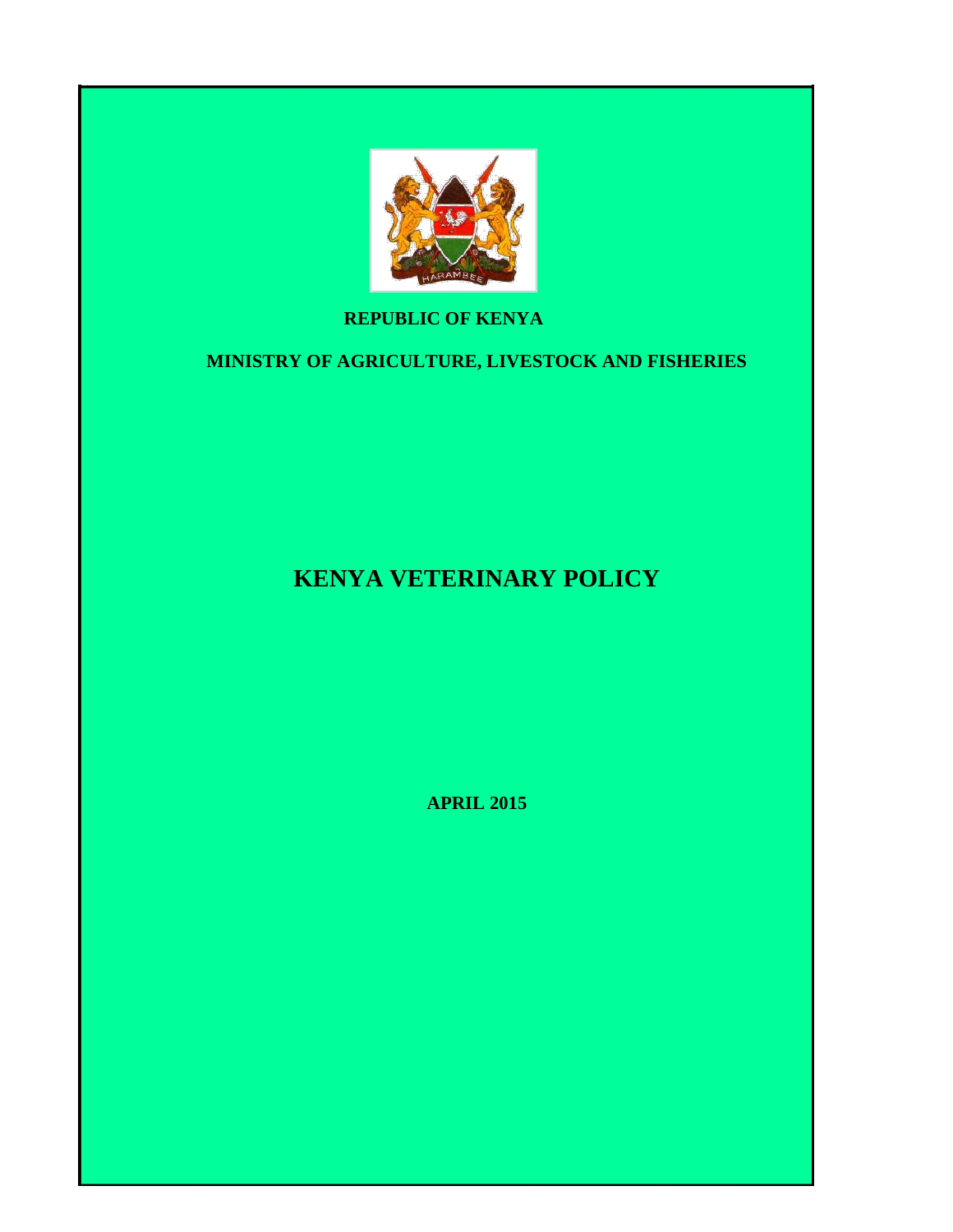#### **FOREWORD**

<span id="page-1-0"></span>The Veterinary Policy is provided for in the Fourth Schedule of the Constitution of Kenya. It aligns developments in the animal resource industry to the Constitution as well as the Kenya Vision 2030 and the international animal health laws, treaties, agreements and conventions ratified by Kenya. The overarching treaty is the World Trade Organization agreement particularly the agreement on the Application of Sanitary and Phytosanitary measures which Kenya ratified on  $23<sup>rd</sup>$  December 1994 and came into effect on  $1<sup>st</sup>$  January 1995. The Policy recognizes that Kenya is a member of the Common Market for East and Southern Africa, the East African Community and the Inter-Governmental Authority on Development and therefore harmonizes with the relevant provisions of the constitutive treaties for these Regional Economic Communities.

Development and growth of the animal resource industry has hitherto relied on the National Livestock Policy, the Agricultural Sector Development Strategy, the Kenya Vision 2030 and commodity or issue-specific policies among others. However, animal resources by their nature are varied and their functions straddle different institutions and departments. Livestock, fisheries and wildlife constitute the three broad functional domains managed by different institutions; aspects of human, animal and environmental health require cooperation across departments. The Veterinary Policy creates operational linkages among these institutions while recognizing and preserving their functional specialties.

The Policy specifies key challenges facing the animal resource industry and provides direction in addressing each of them. It focuses on ten objectives leading to the realization of the goals in the animal resource industry. The Policy takes into account the constitutional obligations of each level of government, national and county, with regard to development of animal resources and outlines functional relationships between the two levels of government. It identifies major institutions in the animal resource industry as well as collaborating organizations and provides mechanisms of inter-linkages for efficient and effective delivery of services.

The Policy provides an enabling environment for safeguarding animal life, health and welfare as well as animal propagation and production for food security and economic development. It seeks to ensure that Kenyans benefit from proximate and quality health by guaranteeing animal health, welfare and production services. Its implementation will boost contribution of the animal component to food security and ensure that animal products that are consumed or marketed meet the highest safety and nutritional standards. It is expected to ensure that diseases, disease-causing and disease-carrying agents are not transmitted between animals and humans as Kenyans continue to live with, work with and trade in animals and animal products. It was formulated through extensive sector and countrywide consultations including a national stakeholders' forum. Its implementation is expected to contribute to better livelihoods and greater economic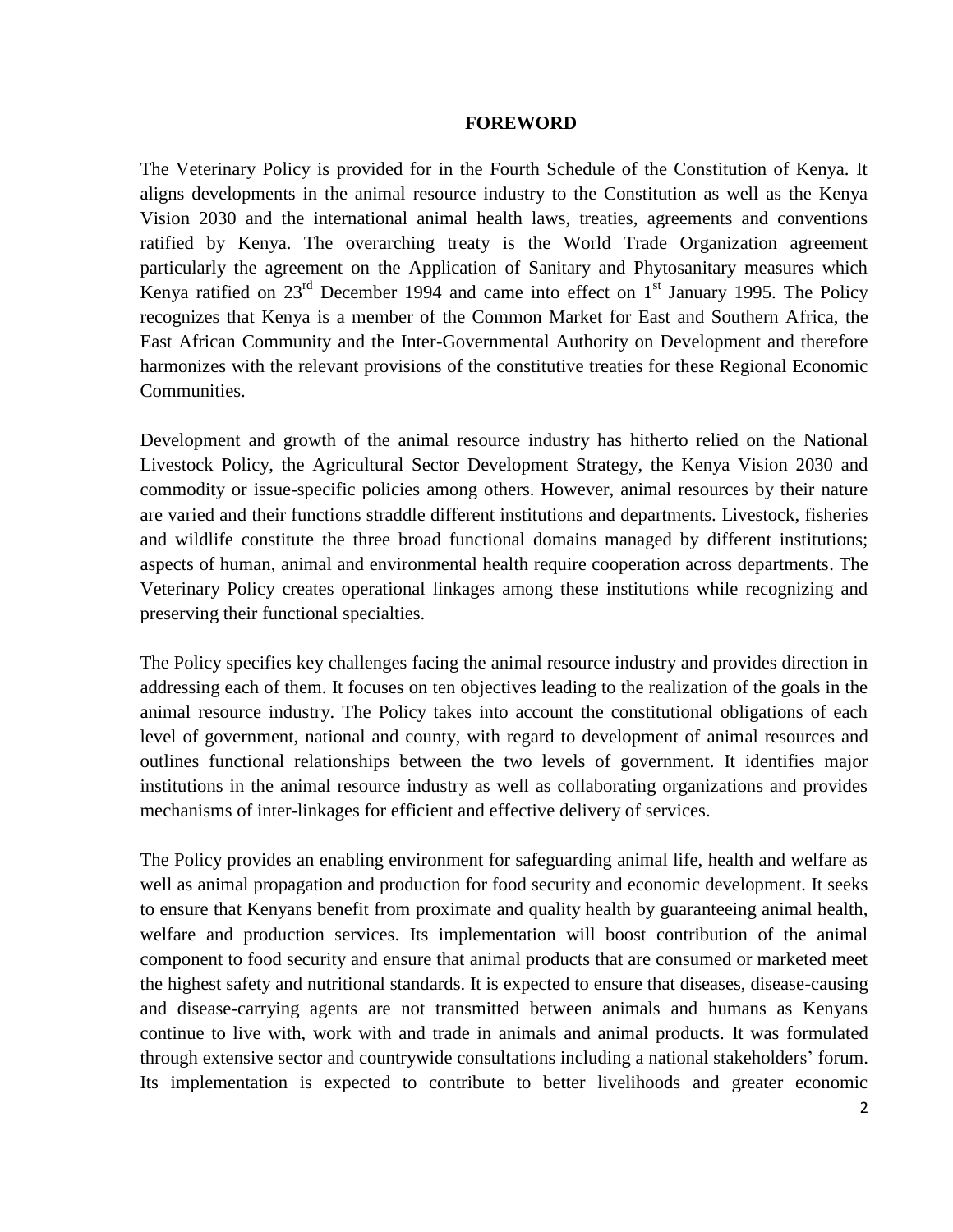development in Kenya.

**Felix K. Koskei, Cabinet Secretary for Agriculture, Livestock and Fisheries**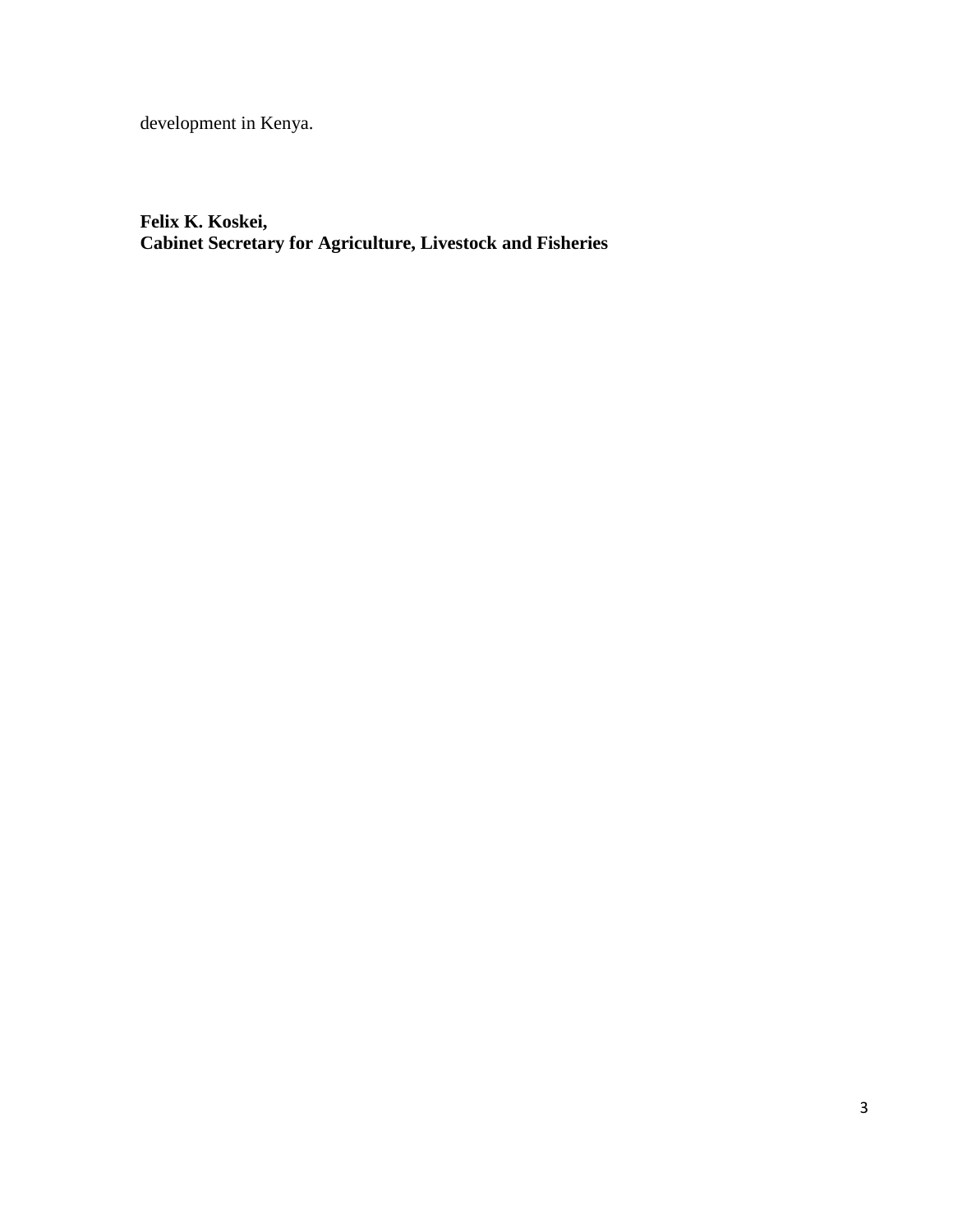| <b>TABLE OF CONTENTS</b> |  |
|--------------------------|--|
|--------------------------|--|

<span id="page-3-0"></span>

| 1.4.4  |   |
|--------|---|
|        |   |
|        |   |
| 1.4.8  |   |
|        |   |
|        |   |
| 1.4.11 |   |
|        |   |
|        |   |
| 1.4.14 |   |
| 1.4.15 |   |
| 1.5    |   |
| 1.6    |   |
|        | 4 |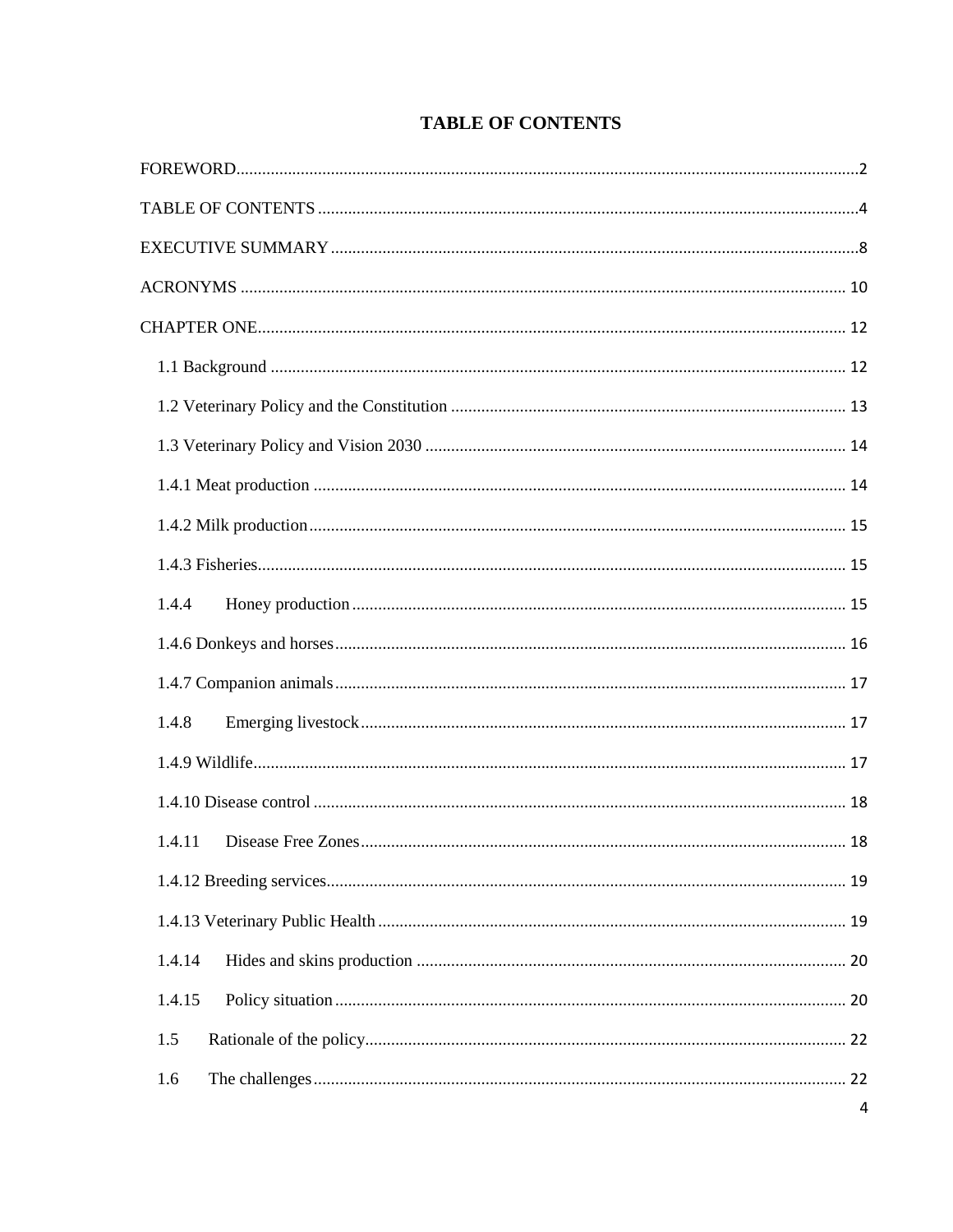| 1.7   |  |   |
|-------|--|---|
| 1.8   |  |   |
|       |  |   |
| 2.1   |  |   |
| 2.1.1 |  |   |
| 2.1.2 |  |   |
| 2.1.3 |  |   |
| 2.2   |  |   |
| 2.2.1 |  |   |
| 2.2.2 |  |   |
| 2.3   |  |   |
| 2.5   |  |   |
| 2.6   |  |   |
| 2.6.1 |  |   |
| 2.6.2 |  |   |
| 2.6.3 |  |   |
| 2.6.4 |  |   |
| 2.7   |  |   |
| 2.8   |  |   |
| 2.9   |  |   |
| 2.9.1 |  |   |
| 2.9.2 |  |   |
| 2.9.3 |  |   |
| 2.10  |  |   |
| 2.11  |  |   |
|       |  | 5 |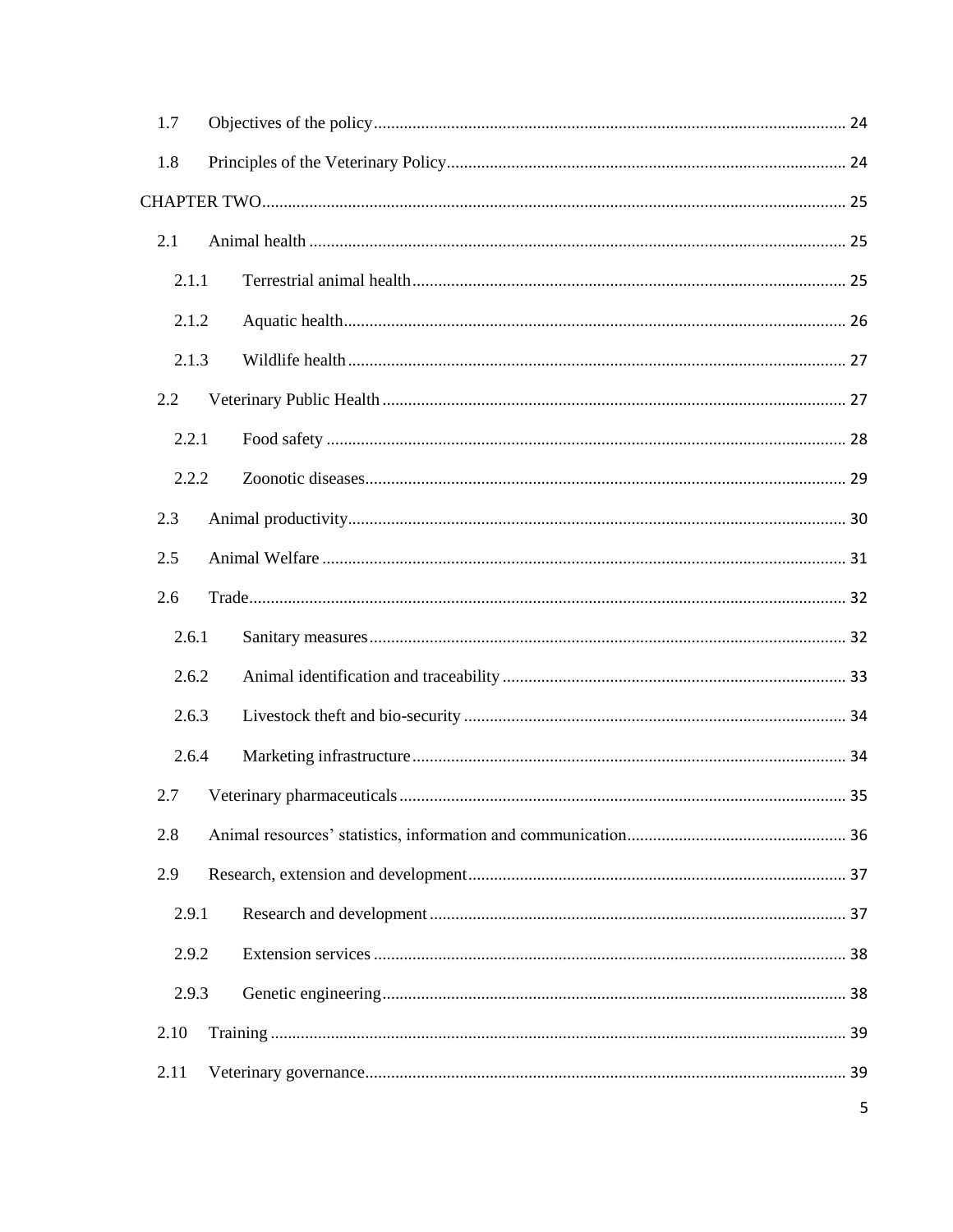|        | 2.11.1 |    |  |  |
|--------|--------|----|--|--|
|        | 2.11.2 |    |  |  |
| 2.12   |        |    |  |  |
| 2.13   |        |    |  |  |
| 2.13.1 |        |    |  |  |
| 2.13.2 |        |    |  |  |
|        | 2.13.3 |    |  |  |
| 2.13.4 |        |    |  |  |
| 2.13.5 |        |    |  |  |
| 2.13.6 |        |    |  |  |
|        |        |    |  |  |
|        |        |    |  |  |
| 3.1    |        |    |  |  |
| 3.1.1  |        |    |  |  |
| 3.1.2  |        |    |  |  |
| 3.2    |        |    |  |  |
| 3.3    |        |    |  |  |
| 3.4    |        |    |  |  |
| 3.5    |        |    |  |  |
| 3.6    |        |    |  |  |
| 3.7    |        |    |  |  |
| 3.8    |        |    |  |  |
| 3.9    |        |    |  |  |
| 3.10   |        |    |  |  |
| 3.11   |        | 53 |  |  |
|        |        | 6  |  |  |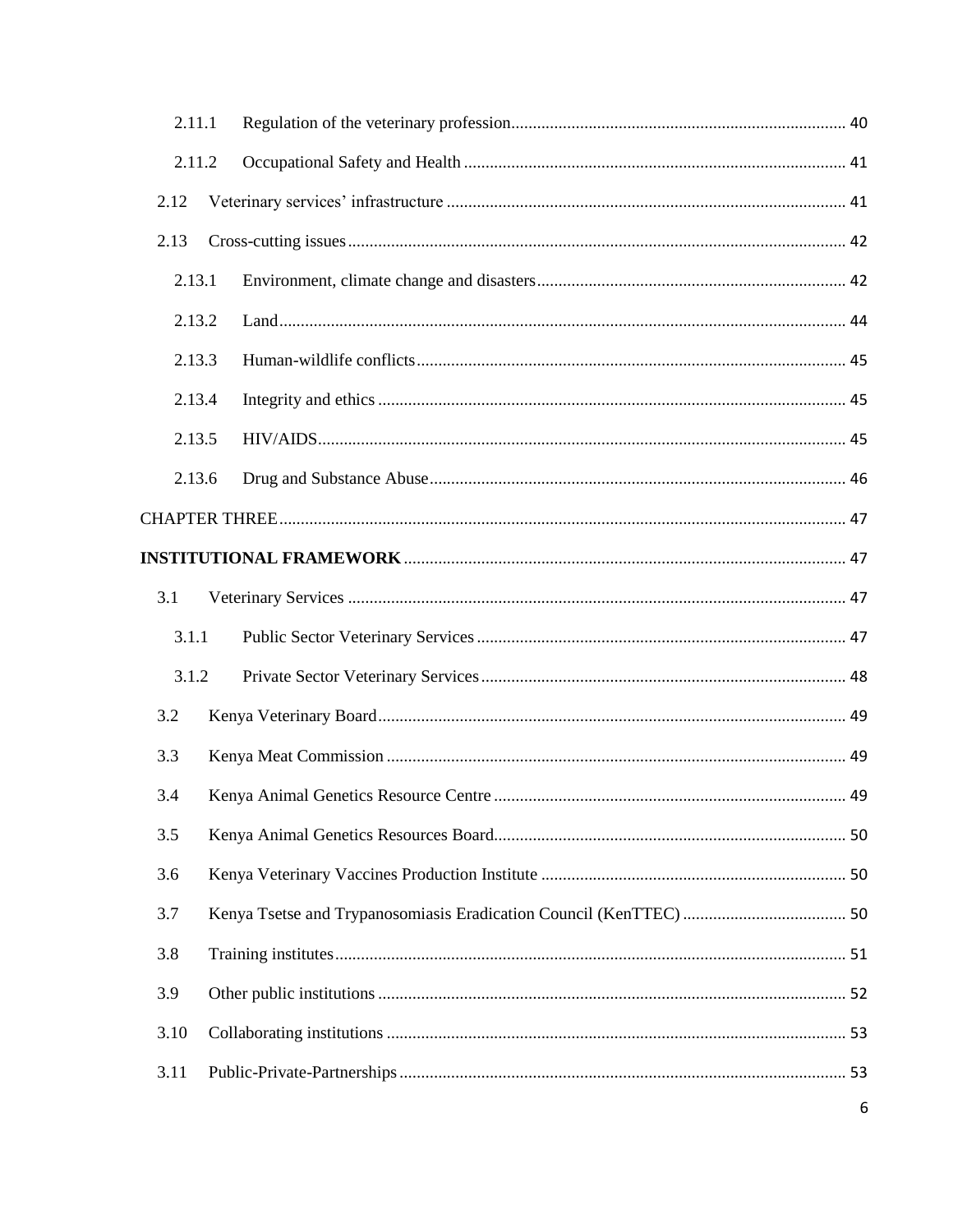| 4.2   |  |
|-------|--|
|       |  |
| 4.2.2 |  |
| 4.2.3 |  |
|       |  |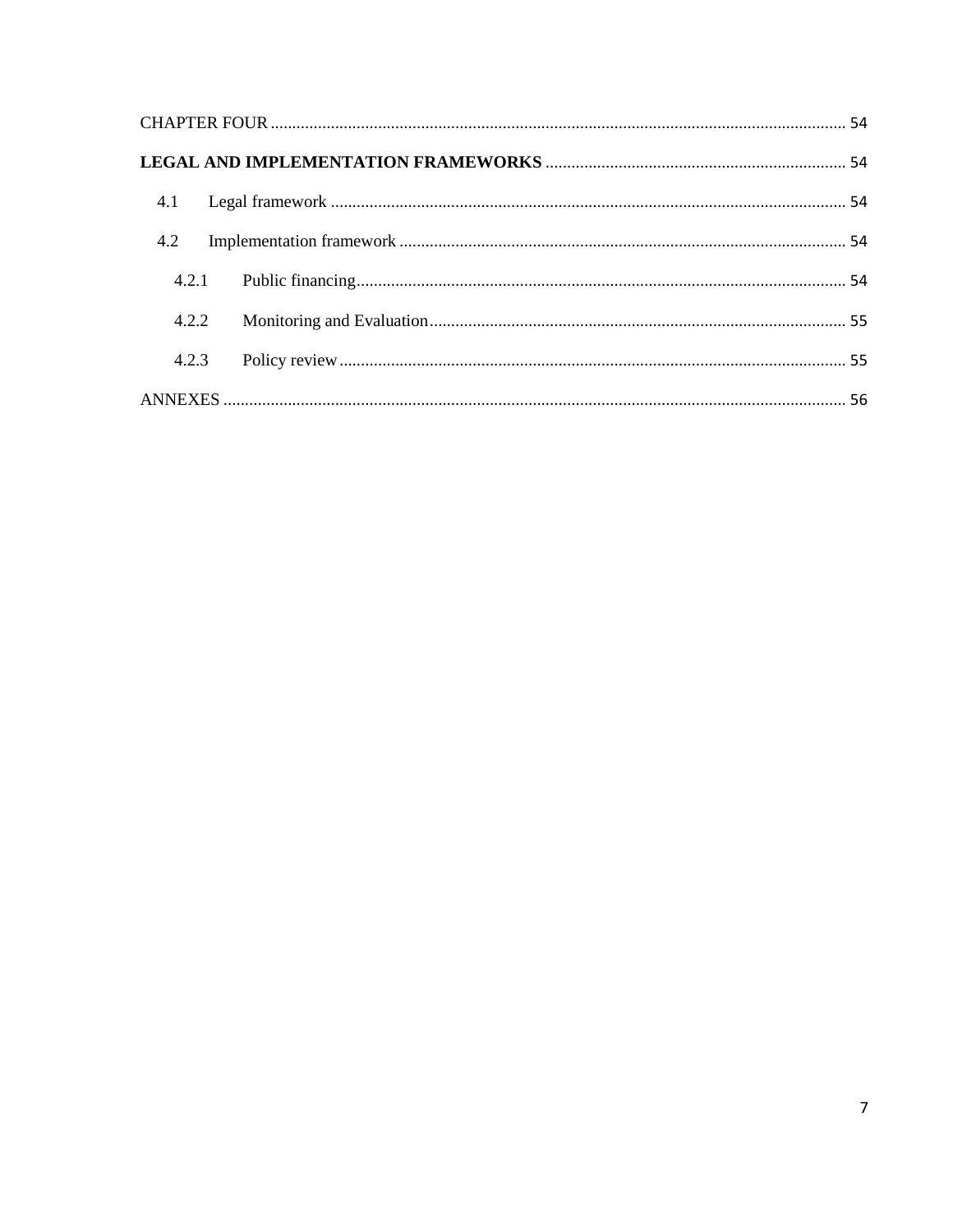#### **EXECUTIVE SUMMARY**

<span id="page-7-0"></span>The Veterinary Policy provides a definite roadmap for the development of animal resources in Kenya. It addresses animal health, production, welfare, food safety and trade among other concerns. Animal health services are integral to the prevention, control and eradication of animal diseases that occasion huge economic losses and adversely impact livelihoods. The health of animals is among the leading priorities in animal productivity and at all stages of production must be guaranteed. Due to inadequate focus on animal health, enterprises involving food animals have low returns on investment resulting in high poverty levels in animal producing areas.

Trade in animals and animal products require conformity to prescribed animal and public health standards and application of sanitary measures that follow a Farm-to-Fork continuum. Appropriate infrastructure is necessary for optimum animal production and trade. This includes suitable establishments, premises, animal inspection and disease management structures, laboratories, value addition and marketing facilities.

Provision of Animal Welfare is central to physical and psychological well-being of animals including animal health and production and manifests in better performance, improved market access, safe and mutually beneficial companionship. Animal health services are highly dependent on appropriate use of veterinary pharmaceuticals that require effective regulation to prevent misuse which poses a threat to humans and animals.

Veterinary Public Health is an essential part of public health that links people, animals and environment. Human health is closely interrelated to animal health; many diseases that affect human beings originate from animals. Optimal human health is one of the essential considerations for sustainable economic development. The "One Health" approach is based on the realization that diseases that adversely impact the health of humans, animals and the environment can be successfully addressed through collaboration across disciplines and institutions.

Animal research programmes embrace multi-disciplinary approaches and integrate education and extension. These programmes are continually changing to respond to emerging challenges and opportunities brought about by rapidly advancing technologies, evolving consumer demands and the need to make positive contributions to human, animal and environmental health. Efficient demand-driven animal research translates into affordable and high-quality food for the nation, better livelihoods and economic gain.

Animal resources include domestic animals, a wide variety of fishes, bees, farmed wildlife and wildlife. These resources provide household food and support livelihoods. In totality, the animal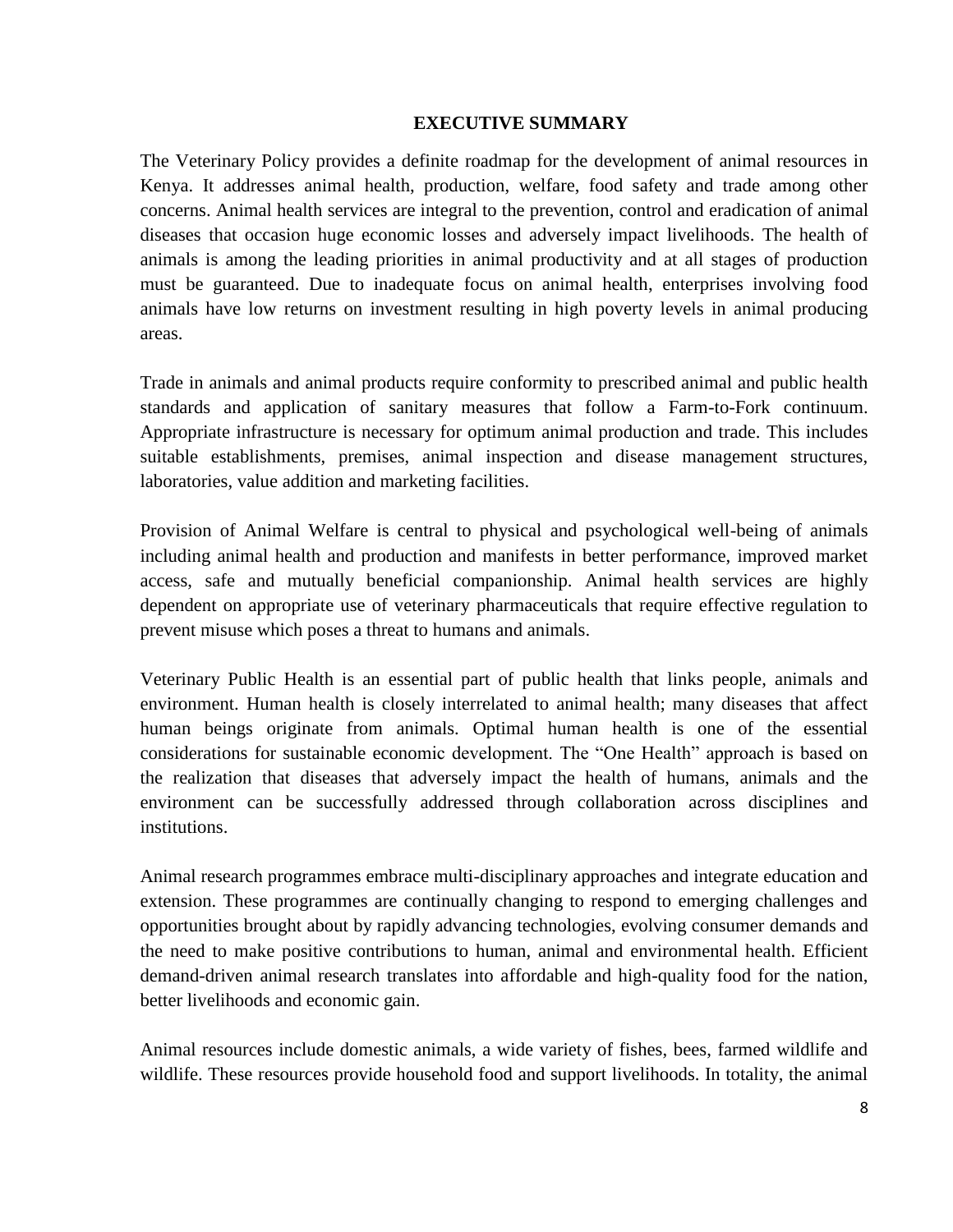resource industry in Kenya contributes 16% of the Gross Domestic Product but can perform even better. Some of the challenges that limit progress of this industry are: a weak animal disease management capacity, poor infrastructure for animal health and production, limited value addition before marketing, underdeveloped marketing systems, low compliance with sanitary measures, low animal productivity, effects of climate change, underfunding and understaffing of its institutions.

The Policy outlines practices, processes and guidelines to counteract these challenges and position the animal resource industry as one of the leading contributors to national wealth. It recognizes land as a critical factor in animal production and recommends appropriate land-use systems. It advocates for gender parity in accessing factors of animal production and aims at correcting the imbalance in provision of labour in the livestock sub-sector. It recommends training of the youth with a view to ensuring a seamless transition from ageing animal keepers.

The Policy identifies institutions that will act independently or collectively to deliver services in the animal resource industry. It provides a framework for linkages, collaboration and Public-Private-Partnerships that will enhance synergy among various actors in order to develop, protect and conserve animal resources for the benefit of human beings.

Veterinary Services are classified as a global public good for which the Veterinary Authority takes primary responsibility with regard to good governance and service delivery in accordance with national and international standards and public expectations. The governance must be within an effective, structured national legislative framework supported by appropriate financial and human resources.

The Veterinary Policy provides a basis for the review and consolidation of laws and enactment of new ones for the governance of the animal resource industry. Its funding shall be sourced from the national and county governments, the private sector and development partners. Its implementation shall be regularly monitored and evaluated. It will be reviewed periodically to take into consideration emerging trends in the animal resource industry.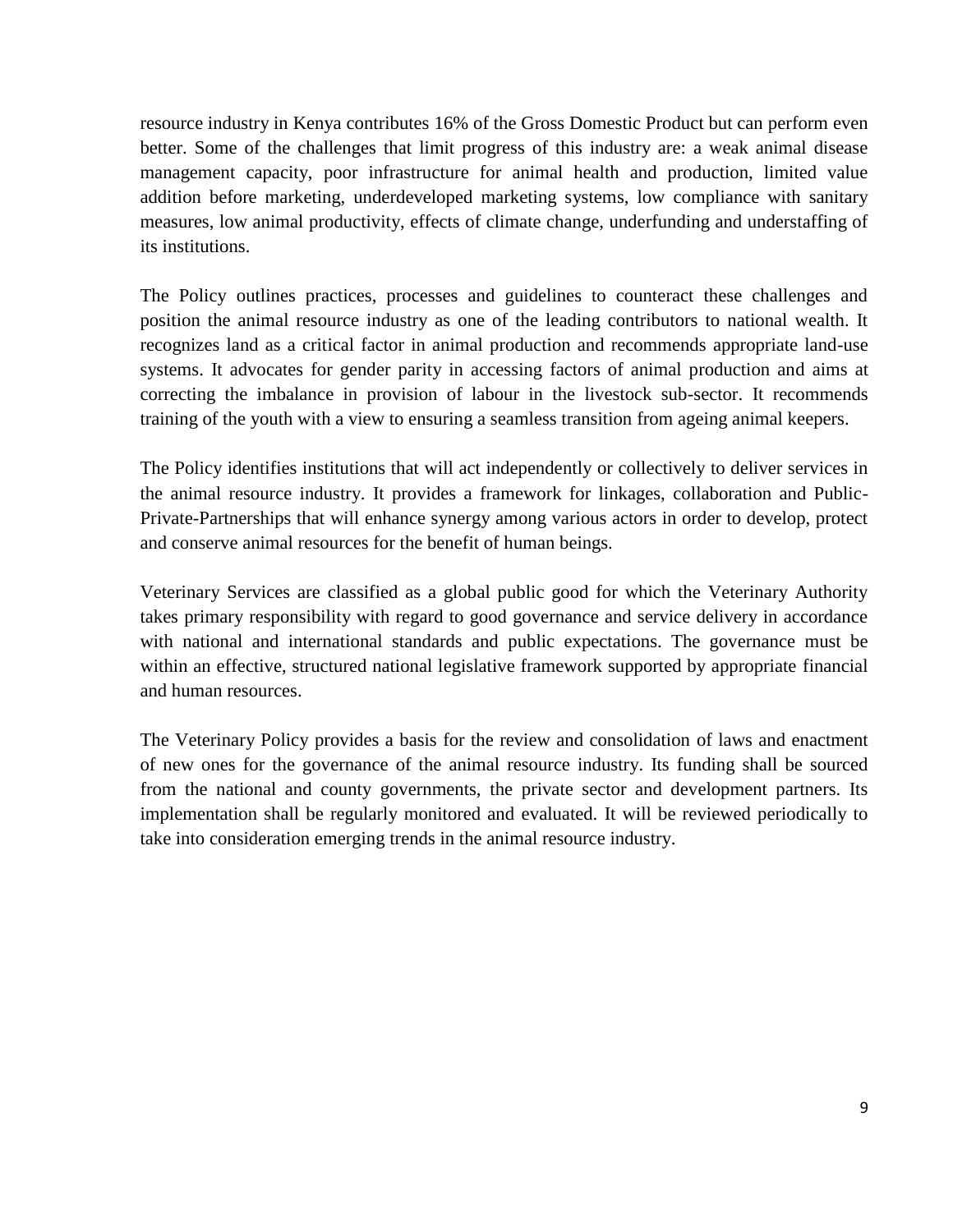# **ACRONYMS**

<span id="page-9-0"></span>

| <b>AFC</b>      | <b>Agricultural Finance Corporation</b>                          |
|-----------------|------------------------------------------------------------------|
| <b>AHITI</b>    | Animal Health and Industry Training Institute                    |
| <b>ASALs</b>    | Arid and Semi-Arid Lands                                         |
| <b>CAC</b>      | <b>Codex Alimentarius Commission</b>                             |
| Cap             | Chapter (of Laws of Kenya)                                       |
| <b>CBO</b>      | Community-Based Organization                                     |
| <b>COMESA</b>   | Common Market for East and Southern Africa                       |
| DTI             | Dairy Training Institute                                         |
| <b>EAC</b>      | <b>East African Community</b>                                    |
| <b>EAPCCO</b>   | Eastern African Police Chiefs Cooperation Organization           |
| <b>FMD</b>      | Foot and Mouth Disease                                           |
| <b>GDP</b>      | <b>Gross Domestic Product</b>                                    |
| <b>HACCP</b>    | Hazard Analysis Critical Control Points                          |
| <b>HIV/AIDS</b> | Human Immunodeficiency Virus/Acquired Immune Deficiency Syndrome |
| <b>IGAD</b>     | Inter-Governmental Authority on Development                      |
| <b>KAGRC</b>    | Kenya Animal Genetics Resource Centre                            |
| <b>KALRO</b>    | Kenya Agricultural and Livestock Research Organization           |
| <b>KARI</b>     | Kenya Agricultural Research Institute                            |
| <b>KEBS</b>     | Kenya Bureau of Standards                                        |
| KenTTEC         | Kenya Tsetse and Trypanosomiasis Eradication Council             |
| <b>KEPHIS</b>   | Kenya Plant Health Inspectorate Services                         |
| <b>KETRI</b>    | Kenya Trypanosomiasis Research Institute                         |
| <b>KEVEVAPI</b> | Kenya Veterinary Vaccines Production Institute                   |
| <b>KFS</b>      | Kenya Forestry Service                                           |
| <b>KMC</b>      | Kenya Meat Commission                                            |
| <b>KNEC</b>     | Kenya National Examination Council                               |
| <b>KVB</b>      | Kenya Veterinary Board                                           |
| <b>KWS</b>      | Kenya Wildlife Service                                           |
| M&E             | Monitoring and Evaluation                                        |
| <b>MTI</b>      | <b>Meat Training Institute</b>                                   |
| <b>NEMA</b>     | National Environment Management Authority                        |
| <b>NGO</b>      | Non-Governmental Organization                                    |
| <b>NVRC</b>     | <b>National Veterinary Research Centre</b>                       |
| OIE             | World Organization for Animal Health                             |
| <b>PPR</b>      | Peste des Petits Ruminants                                       |
| <b>PVS</b>      | Performance of Veterinary Services                               |
| <b>SAPs</b>     | <b>Structural Adjustment Programmes</b>                          |
| <b>SPS</b>      | Sanitary and Phyto-Sanitary                                      |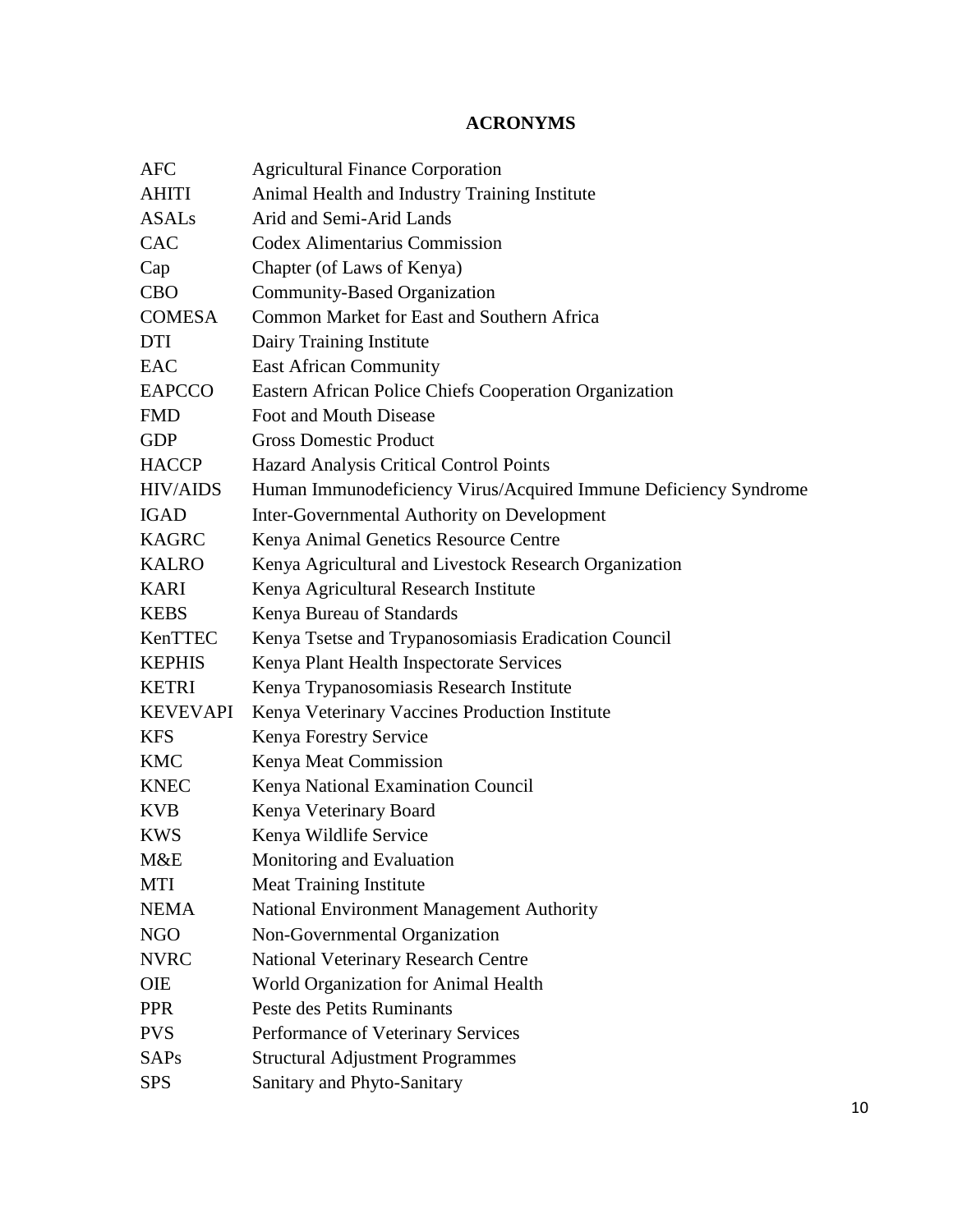| TADs<br><b>Trans-boundary Animal Diseases</b> |
|-----------------------------------------------|
|                                               |

- WHO World Health Organization
- WTO World Trade Organization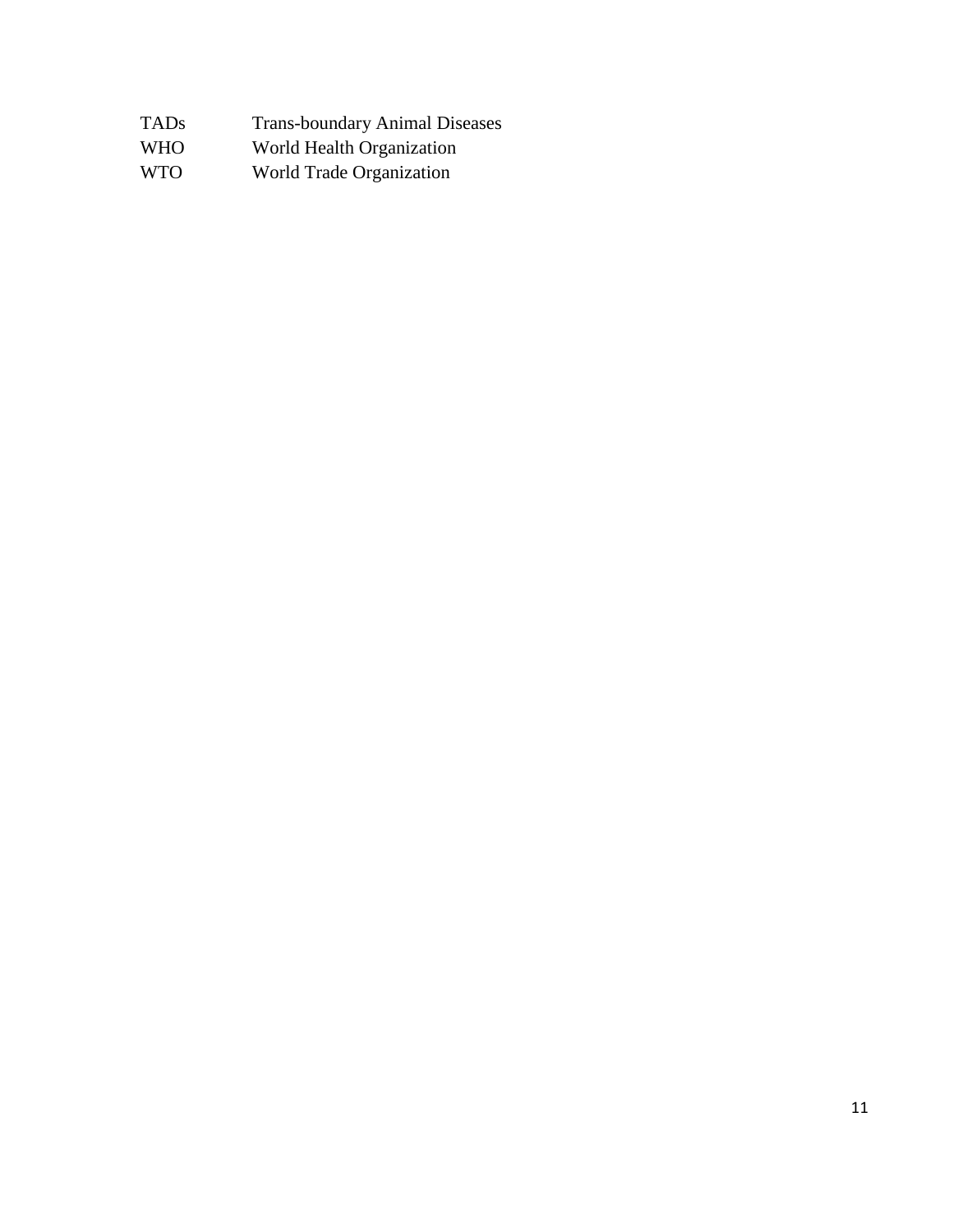#### **CHAPTER ONE**

#### **INTRODUCTION**

#### <span id="page-11-1"></span><span id="page-11-0"></span>**1.1 Background**

The Kenya Vision 2030 outlines several approaches which will be implemented to improve livestock productivity, including increasing the availability of animal feeds through targeted programmes such as seeding ranches and rangelands and enriched fodder, stemming the decline and re-energizing the use of artificial insemination services and purchasing breeding cattle for targeted parts of the country especially around the proposed Disease Free Zones. In order to realize the full potential of animal production in the ASALs, Vision 2030 aims at investing in targeted rangeland developments, such as water provision, infrastructure, pasture, fodder and veterinary services; establishing strategically-located Disease Free Zones to increase livestock productivity and quality; unifying the efforts of different ministries and other stakeholders for coordinated development of the region. It is against this background that the Ministry of Agriculture, Livestock and Fisheries seeks to put in place a policy framework to facilitate enhanced and sustainable development of the animal resources industry.

The Veterinary Policy provides synergy, rhythm and focus among the many players in the animal resource industry as they perform tasks for which they are professionally and legally best suited. The Policy builds linkages and provides mechanisms of liaison with organizations and institutions whose functions directly or indirectly impact the animal resource industry. Its existence does not obviate the need for commodity or discipline specific policies in the animal resource industry that will be formulated from time to time according to need. Further, the veterinary governance, which is a key factor in achieving the intended objectives, is addressed within this policy framework.

The heritage of Kenya is a landmass of 582,650 square kilometers. The Arid and Semi-Arid Lands constitute about 80% of the landmass and is unsuitable for rain-fed crop agriculture but can support many species and breeds of domestic animals and game. Approximately 30% of the Kenyan population lives in the ASALs and derive virtually all their livelihood from animal resources. The ASALs also support the majority of Kenya's National Parks and game reserves and hold game animals outside protected areas. The remaining 20% of Kenya's landmass is not only suitable for rain-fed crop agriculture but also holds the national herds of dairy cattle, dairy goats and wool sheep, pigs, poultry and rabbits in addition to a number of National Parks.

Kenya has several lakes and rivers as well as two hundred nautical miles of coastline that is suitable for aquatic animals. The country is endowed with abundant animal resources that are a source of livelihood, food, companionship, power for work, ornaments, tourism and are used in security services and sporting activities. Virtually every household in the rural areas rears an animal of one species or the other. Livestock are among the few assets owned by women and the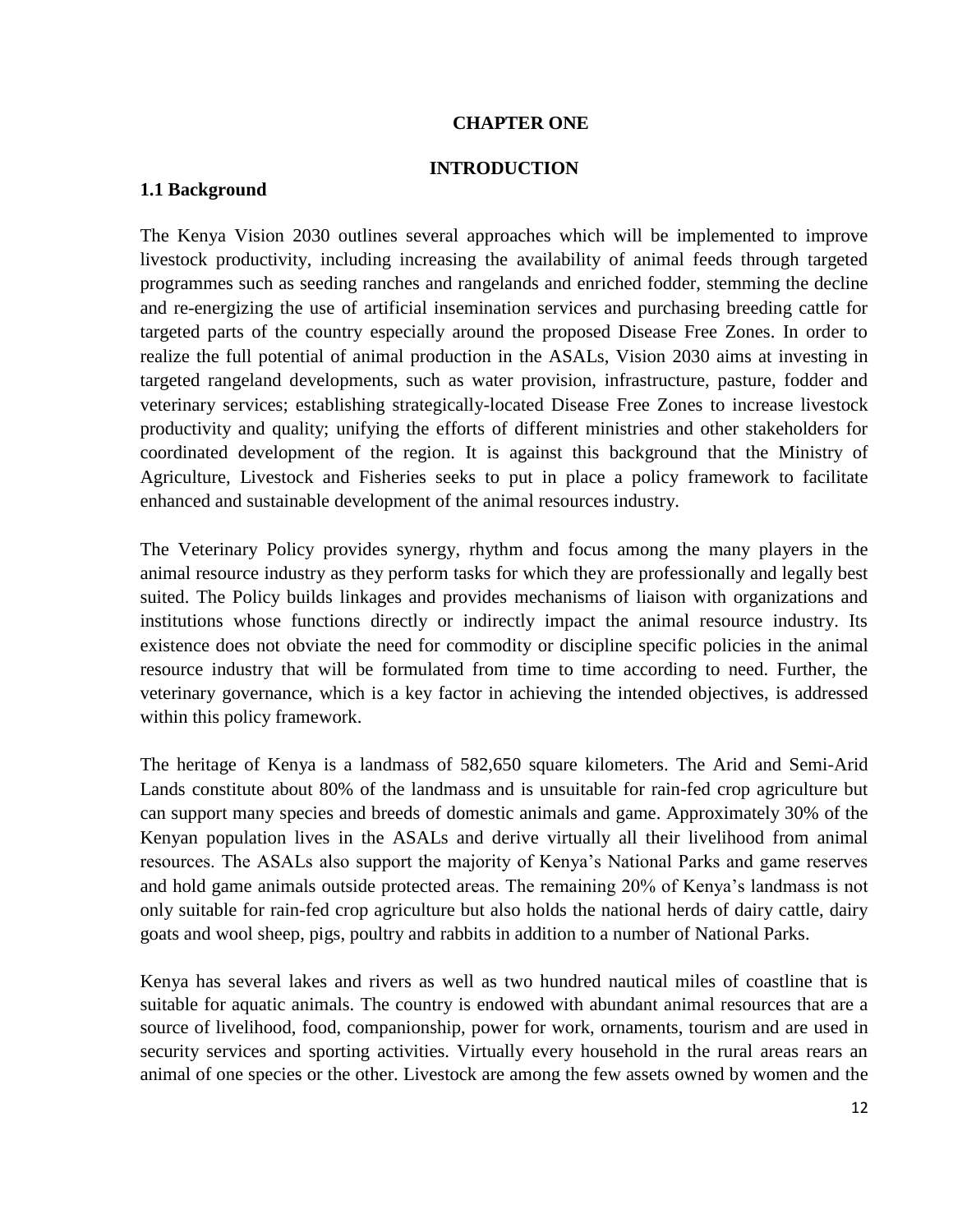marginalized segments of the population.

Food animals include cattle, sheep, goats, pigs, poultry, rabbits, camels, donkeys, bees, fish, other aquatic animals and emerging livestock. They provide humankind with animal-derived proteins, carbohydrates, fats and minerals that are key requirements for nutrition and food security. Animal by-products provide dressing, manure, fertilizers, feedstuffs, ornaments, musical instruments, adhesives, beddings, medicines, perfumes and polish among others. Animal products are also marketed thus earning income and contributing to the national economy.

Working animals such as horses, donkeys, oxen and camels provide draught power for human movement and commerce in many areas of the country. The honey-bees produce honey for human food; honey is also a component in a number of medicines. Moreover, in the process of gathering nectar and pollen for their use, bees pollinate plants. This simple act is responsible for the propagation of virtually all plant species including forests and other vegetation.

Kenya is famous for her abundant game animals that attract tourists earning foreign exchange that runs other sectors of the economy. The wild animals and farmed wildlife are part of our biodiversity that constitute a significant component of research in animal and human health. Indeed, human life as we know it today may not be complete and neither would it exist without animals. It is the proper management and inter-relation with this biodiversity that assures humankind of longevity.

Kenya's heritage supports the livelihood and economy of the country and needs to be utilized and developed in a sustainable manner for the 42 million Kenyans and future generations. This requires a clear policy on animal resources, modern innovative technologies and sustainable development programmes which will improve livelihoods and the economy while maintaining biodiversity.

# <span id="page-12-0"></span>**1.2 Veterinary Policy and the Constitution**

The Constitution assures Kenyans of the right to "be free from hunger and to have adequate food of acceptable quality", protection for human health and attainment of the highest standard of health. It assures consumers of goods and services of reasonable quality and access to information necessary for them to gain full benefit for the necessary protection of their health, safety and economic interests. The Constitution devolves specified functions in the animal resource industry from the national government to the county governments and stipulates that the two levels of government shall conduct their mutual relations on the basis of consultation and cooperation.

The Constitution recognizes that Kenya is a member of the international community and plays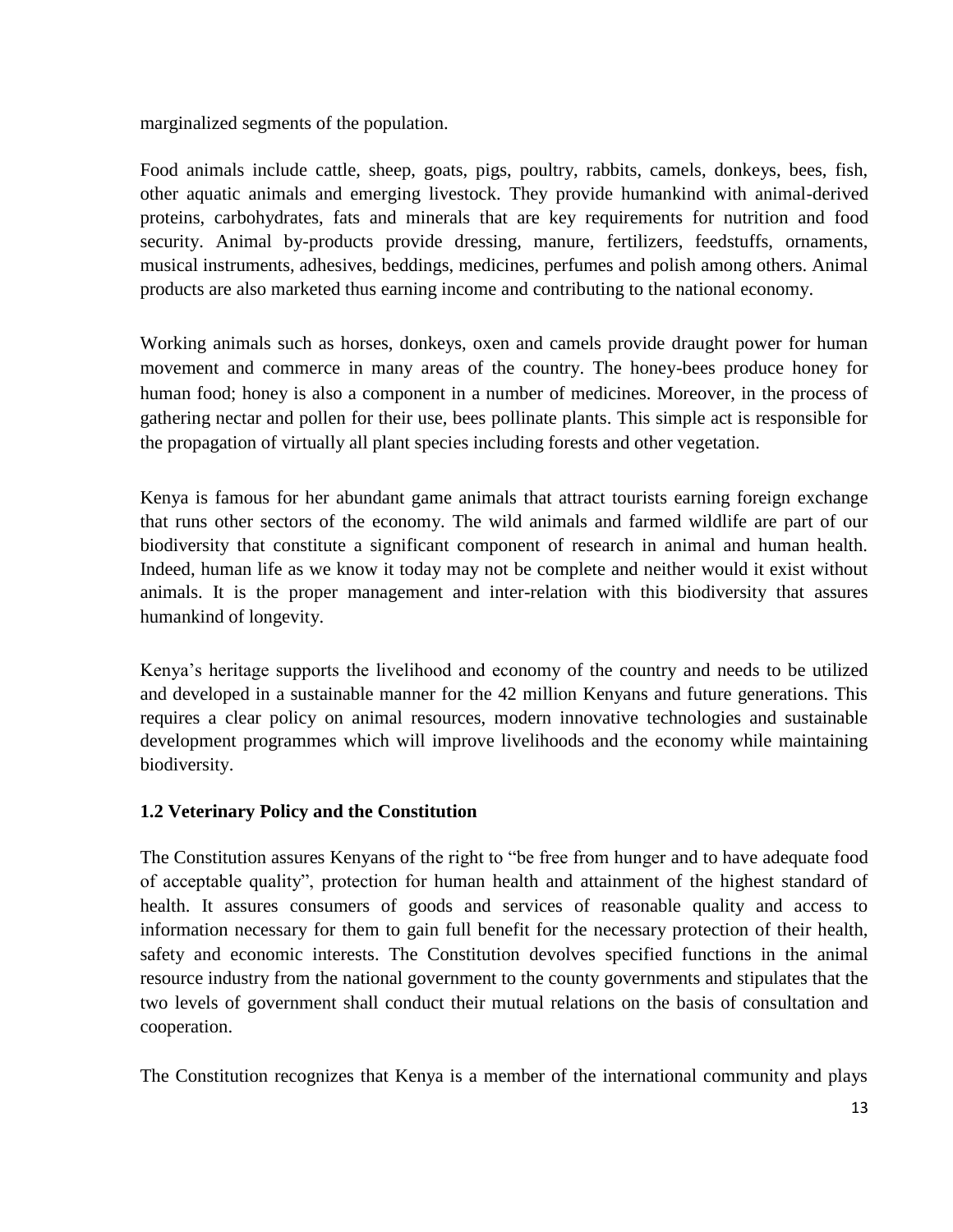her rightful roles in international human, security and trade relations. It upholds the principle of international law and recognizes all the treaties, conventions, protocols and agreements ratified by Kenya as part of the laws of Kenya. Chief among such supranational laws are the Treaty for the Establishment of the East African Community, the Constitutive Act of the African Union, the United Nations Charter and the World Trade Organization agreements. Of particular relevance in animal health, welfare and production policies is the supranational law called the WTO Agreement on the Application of Sanitary and Phytosanitary measures which Kenya ratified in 1995 and which is the framework for the development and application of such policies within Kenya and the export trade in animals and animal products to other members of WTO.

# <span id="page-13-0"></span>**1.3 Veterinary Policy and Vision 2030**

Vision 2030 aims at transforming Kenya into "a newly industrializing, middle income country providing a high quality of life to all its citizens in a clean and secure environment". To achieve this goal in regard to the animal resource industry, the Vision has identified five key strategic thrusts namely: transforming key institutions in livestock and wildlife among others to promote growth; increasing productivity of livestock, crops and forests through provision of widelyaccessible inputs and services to farmers and pastoralists; transforming land use to ensure better utilization of high and medium potential lands; developing Arid and Semi-Arid Lands for crop and livestock production and increasing market access through value addition by processing, packaging and branding. The Vision identifies Disease Free Zones as part of its key flagship projects.

#### **1.4 Situational analysis**

The National census of 2009 established Kenya's animal resource base to be 17.5 million cattle, 27.7 million goats, 17 million sheep, 3 million camels, 31.8 million domestic birds, 1.8 million donkeys and an undetermined number of companion, game and aquatic animals. Animal resources provide livelihoods and wealth for Kenyans and significantly contribute to the national economy. In totality (livestock, wildlife, farmed wildlife, companion and aquatic animals), the animal resource industry contributes 16% of the Gross Domestic Product.

# <span id="page-13-1"></span>**1.4.1 Meat production**

Kenya's red meat producing farm-animal species include cattle, sheep, goats and camels and to a little extent farmed game. Beef earns the country more financial resources than any other single agricultural commodity. The beef cattle breeds comprise of Boran-40% and other Zebu-50%, the remaining 10% being other breeds such as Sahiwal, Hereford, Charolais, Simmental and Red Poll. The meat sheep breeds include Dorper, Blackhead Persian and Red Maasai and 10% woolsheep breeds such as Merino, Romney Marsh and [Corriedale.](http://en.wikipedia.org/wiki/Corriedale_%28sheep%29) Meat goats mainly consist of the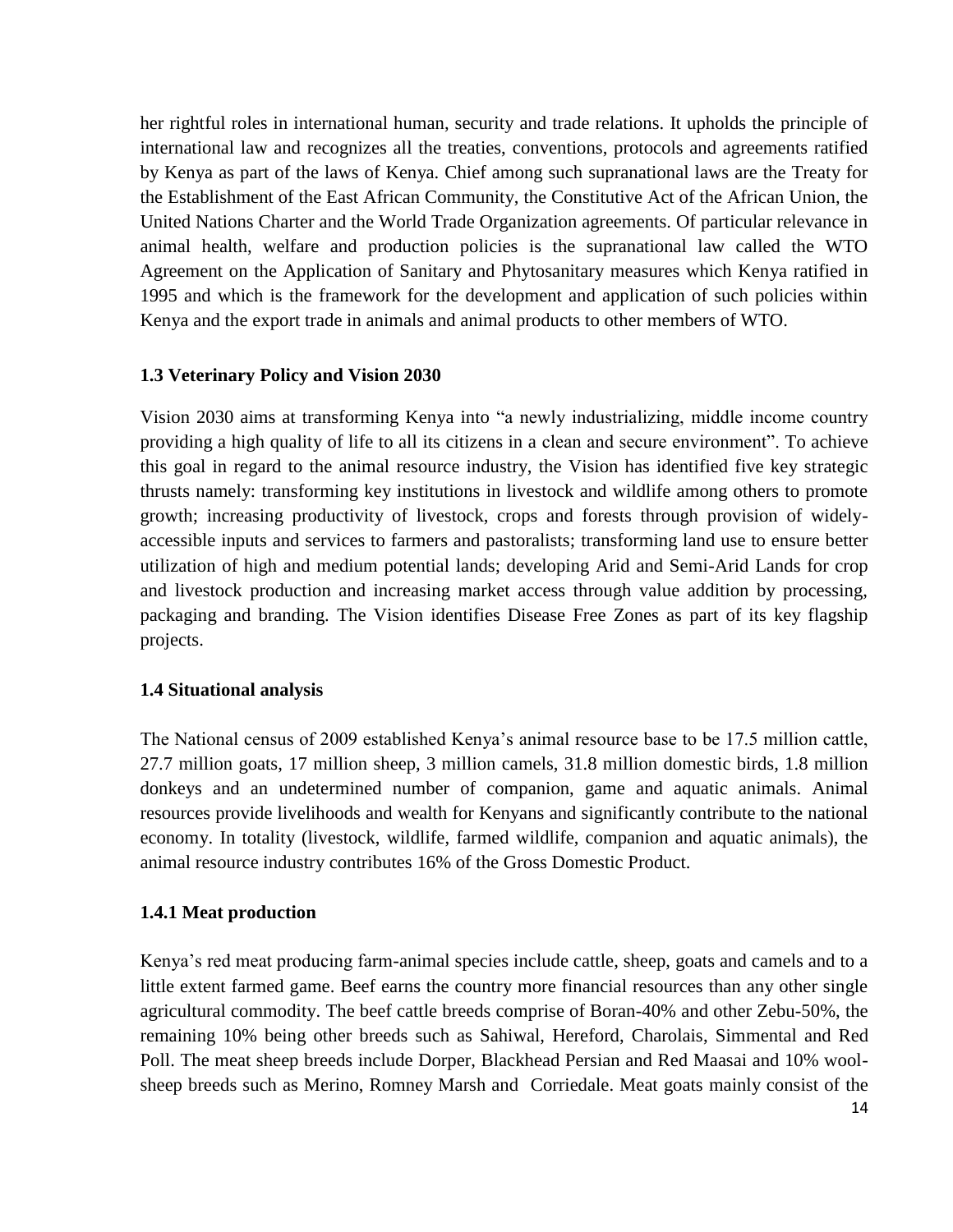Small East African breed-50% and Galla-20%. Two breeds of camels are reared: the Somali camel and the Samburu type. The bulk of meat supply comes from the ASALs but a small proportion of beef supply comes from dairy herds.

White meat, which includes poultry and pig meat, accounts for about 19% of the meat consumed in the country. The current per capita meat consumption is estimated at 10.8 kg of red meat and 1.1 kg of white meat. These estimates are expected to change in tandem with variation in the people's purchasing power.

# <span id="page-14-0"></span>**1.4.2 Milk production**

The major dairy cattle breeds include Friesian-60%, Ayrshire-20%, Guernsey-5% and Jersey-3%, the rest of the cattle population consists of cross and dual-purpose breeds. These breeds produce milk for local consumption and export, particularly to the Eastern and Central African region. The level of development of dairy goats and camel production is low hence there is need for intervention to increase their milk contribution to the economy. The main dairy goat breeds are Toggenburg, Saanen and German Alpine. The small-holder farmers account for 70% of the total milk production which was estimated at 4.0 billion litres in 2009 and is projected to reach 5 billion litres in 2014. Kenya has an average annual per capita milk consumption of 99 Kg in urban areas.

# <span id="page-14-1"></span>**1.4.3 Fisheries**

Freshwater fish accounts for close to 96% of Kenya's total fish production with the marine sources and aquaculture contributing the rest. Lake Victoria, which in 2003 produced 106,000 MT or 71% of the country's total catch, accounts for most of the fresh water fish. Fresh water fish production has risen in recent years; however marine production has largely stagnated. There is great potential for aquaculture which is still underdeveloped. Credit support to producers, provision of extension services and active disease and pest control interventions can spur growth of aquaculture. The fisheries sub-sector contributes about 0.5% of the country's Gross Domestic Product. In 2004, the average producer value of fish reached Kshs 8 billion. Aquatic animal products are traded in the domestic markets and are also exported largely to the European Union and Israel.

# <span id="page-14-2"></span>**1.4.4 Honey production**

The honey sub-sector produces honey, propolis, beeswax and bee-pollen for utilization as food, industrial raw materials and for trade. Bees pollinate plants without which growth of crops and forests would be greatly hampered. Over 80% of honey producers use traditional log hives. The use of Kenya Top-Bar hives, Langstroth hives and other new technologies is on the rise.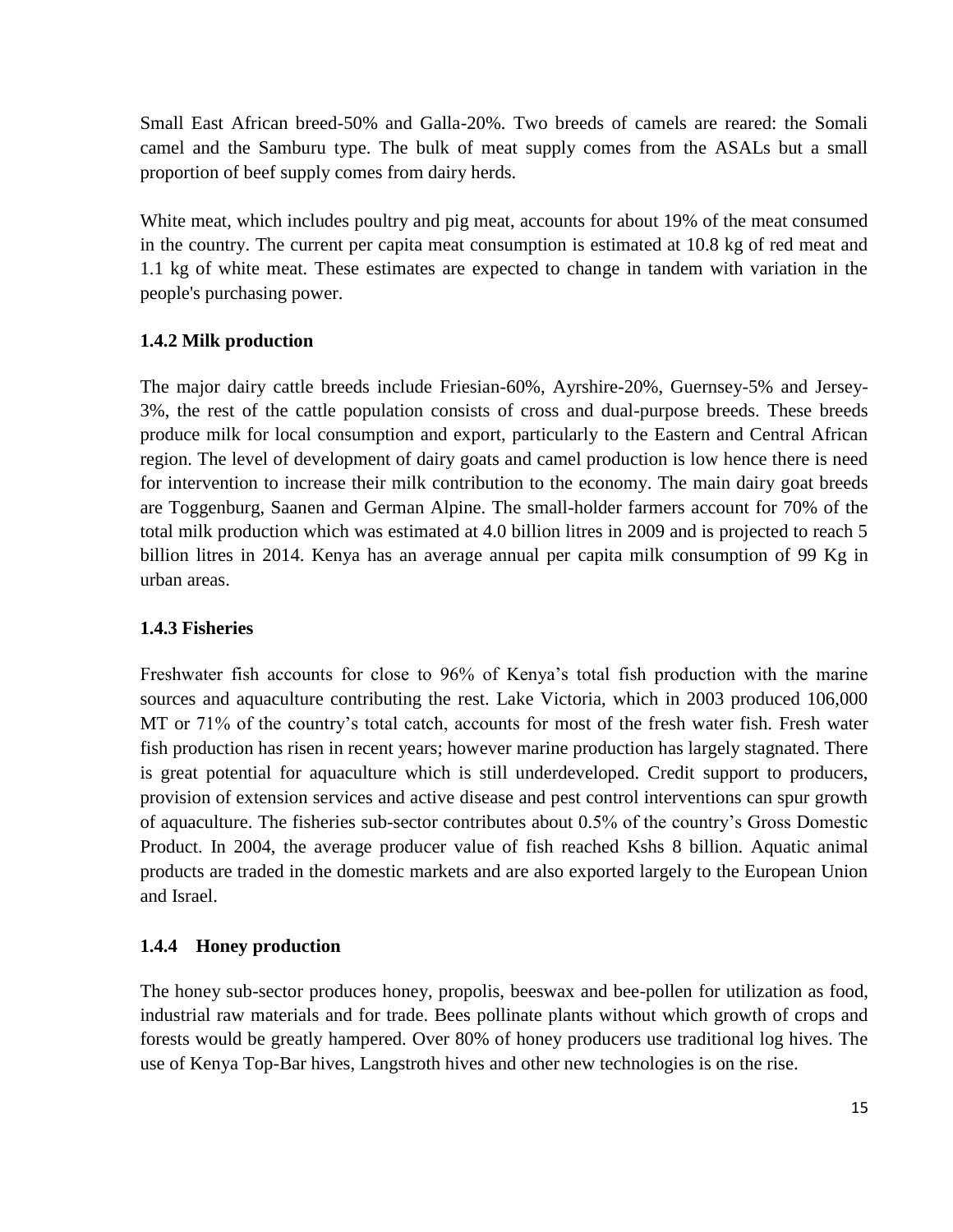Honey production is gradually on the rise particularly in the ASALs where pasture and water for herbivores are scarce. Bee keeping contributes to incomes as well as food security. It contributes an estimated Kshs 4.3 billion to the economy and employs over 90,000 farmers. Its potential is estimated to be 100,000 metric tonnes valued at Kshs 15-20 billion. This level of production is not met because of poor apiculture practices. Inadequate honey extraction and processing equipment that are usually expensive and inaccessible contribute to the production of poor quality honey.

# **1.4.5 Rabbits**

Rabbit population in Kenya is estimated at 600,000 with higher populations in Central, Western and Rift Valley regions. Commercial rearing of rabbits is a relatively new industry in Kenya but various institutions are working towards development of the enterprise. Kenya has only recorded exports of rabbit meat to Sudan over the period 2000 – 2010 with the highest export value being Kshs 0.49 million in 2008.

# <span id="page-15-0"></span>**1.4.6 Donkeys and horses**

Donkeys provide transport for people and goods and are often used in small-scale agricultural systems for light tillage, seeding and weeding of crops. Despite their valuable contributions to human society, research and development into donkey use has been minimal. They have been given less consideration than other species of livestock and their welfare is often neglected. A number of factors explain why donkeys have low status. They are usually the cheapest, often the only affordable, work animals and therefore tend to be associated with the poor. In contrast to cattle and camels which are usually kept for their milk and meat as well as work, hides that are cured for leather, bride price and dung that has a number of uses; donkeys are mainly used for work even though, some communities consume their meat and milk and use their hides. They are mostly owned by men but usually used by women and the youth.

Horses can be used in transport; to draw farm implements for land preparation and harrowing and to drive water pumps for irrigation. In Kenya, horses are mainly used for horse-racing, poloplaying and show jumping. The monetary value of good sporting horses has no upper limit and breeding these types of horses is good business. Horses are also great family pets and can give their owners much pleasure with their gentle and trusting nature. Kept with cattle, horses keep the latter healthy as they eat all the grass left over by cattle, usually near piles of cow dung, which includes all internal parasite eggs and larvae deposited with the dung. Being a nonruminant, most of these worms cannot develop in the horse' gut and therefore die. Conversely, cattle can eat grass near horse' droppings. Hence when kept together, horses and cattle reduce each other's parasite burden, need much less deworming and stay much healthier.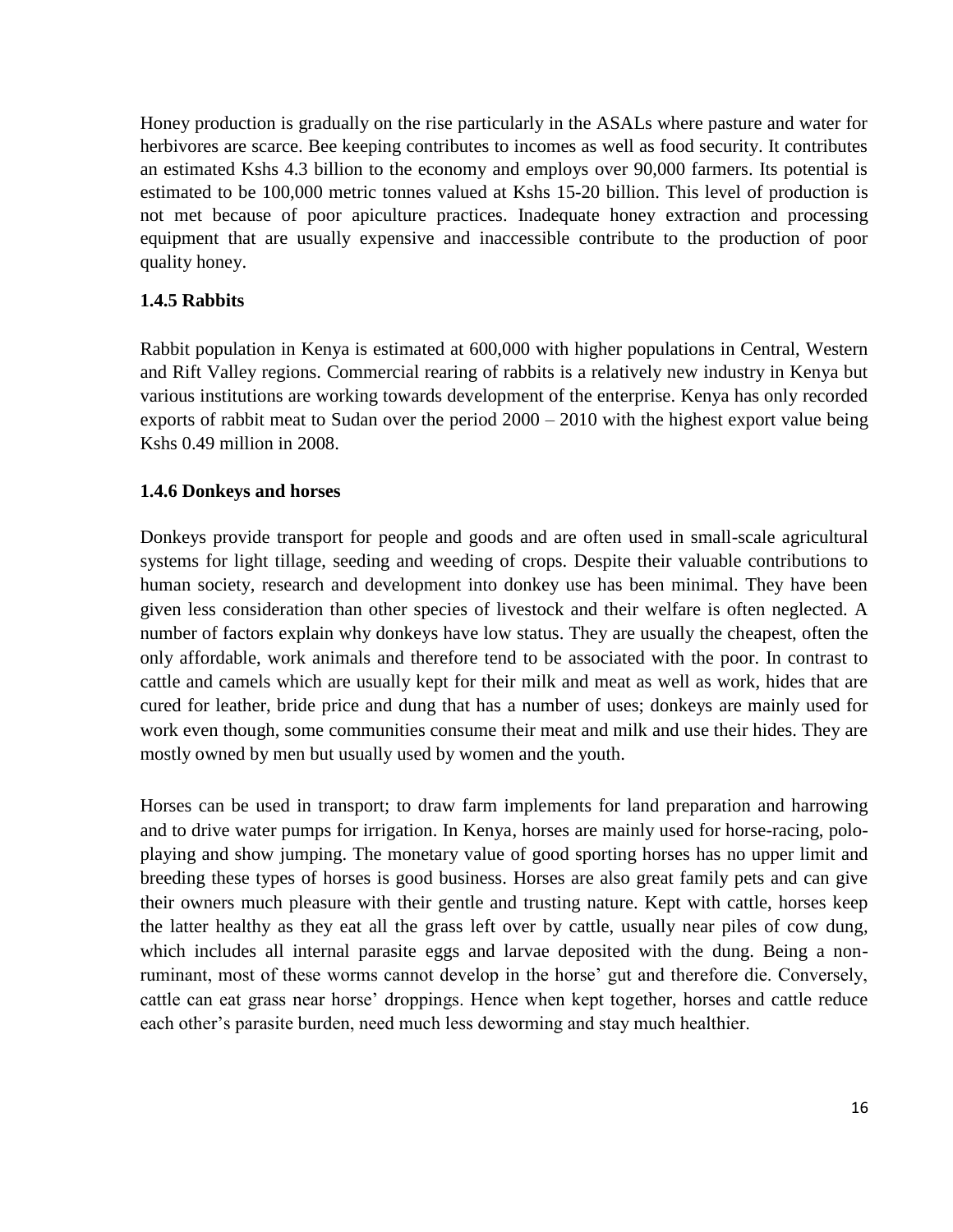# <span id="page-16-0"></span>**1.4.7 Companion animals**

Companion animals or pets are usually kept for company rather than economic reasons. The most popular pets in Kenya are [dogs](http://en.wikipedia.org/wiki/Dog) and [cats,](http://en.wikipedia.org/wiki/Cat) but people also keep [rodents](http://en.wikipedia.org/wiki/Rodent) such as [gerbils,](http://en.wikipedia.org/wiki/Gerbil) [hamsters,](http://en.wikipedia.org/wiki/Hamster) [chinchillas,](http://en.wikipedia.org/wiki/Chinchilla) [fancy rats](http://en.wikipedia.org/wiki/Fancy_rat) and [guinea pigs;](http://en.wikipedia.org/wiki/Guinea_pig) [avian](http://en.wikipedia.org/wiki/Bird) pets, such as [canaries,](http://en.wikipedia.org/wiki/Domestic_Canary) [parakeets](http://en.wikipedia.org/wiki/Parakeet) and [parrots;](http://en.wikipedia.org/wiki/Parrot) reptile pets, such as [turtles,](http://en.wikipedia.org/wiki/Turtle) [lizards](http://en.wikipedia.org/wiki/Lizard) and [snakes;](http://en.wikipedia.org/wiki/Snake) [aquatic pets](http://en.wikipedia.org/wiki/Aquarium) such as [tropical fish](http://en.wikipedia.org/wiki/Tropical_fish) and [frogs](http://en.wikipedia.org/wiki/Frog) and [arthropod](http://en.wikipedia.org/wiki/Arthropod) pets such as [tarantulas](http://en.wikipedia.org/wiki/Tarantula) and [hermit crabs.](http://en.wikipedia.org/wiki/Hermit_crab)

The keeping of animals as pets raises concerns in regard to [animal welfare](http://en.wikipedia.org/wiki/Animal_welfare) and transmission of zoonoses. In particular, confined housing, nutrition, health care and breeding may not be optimal. Poorly kept pets are a health risk to household members as they can harbour pests and diseases that can cross-over to them. If the pets get into contact with animals beyond the home as often happens in developing countries, the risks increase.

# <span id="page-16-1"></span>**1.4.8 Emerging livestock**

Emerging livestock include ostriches, crocodiles, quails, guinea fowls, snakes, ants, snails, frogs and chameleons. They are largely unexploited either due to inadequate information to support their production, lack of sufficient marketing channels, inadequate policy and legal framework or socio-cultural beliefs that hinder their utilization. Ostrich farming is a major enterprise in this sub-sector due to the current awareness of its immense potential in the global market. Ostriches number approximately 10,000 in Kenya and are mainly kept for meat, eggs, skins, feathers and eggshells that are valued at about Kshs 1 billion. Ostrich farmers are concentrated in the Arid and Semi-Arid Lands. Crocodiles are reared mainly for their skins and meat.

# <span id="page-16-2"></span>**1.4.9 Wildlife**

The country has 22 National Parks, 28 National Reserves, 6 Marine Parks and Reserves and 4 National Sanctuaries holding different species of wildlife including lions, elephants, turtles, giraffes, buffaloes, elands, wildebeests and zebras. These animals and other species in the wild support the tourism industry whose earnings rose from Kshs 38.5 billion in 2004 to Kshs 96 billion in 2012. Many species of wild animals are reservoirs for certain diseases that afflict farm animals, for this reason, they are significant to the Government's animal disease control programmes.

The contribution of wildlife to the country's meat supply is negligible, accounting for less than 1% of the total meat consumed. A few licensed dealers, particularly hotels and restaurants, supply game meat. Kenya restricts marketing and export of game meat due to fears that its fullscale promotion can encourage poaching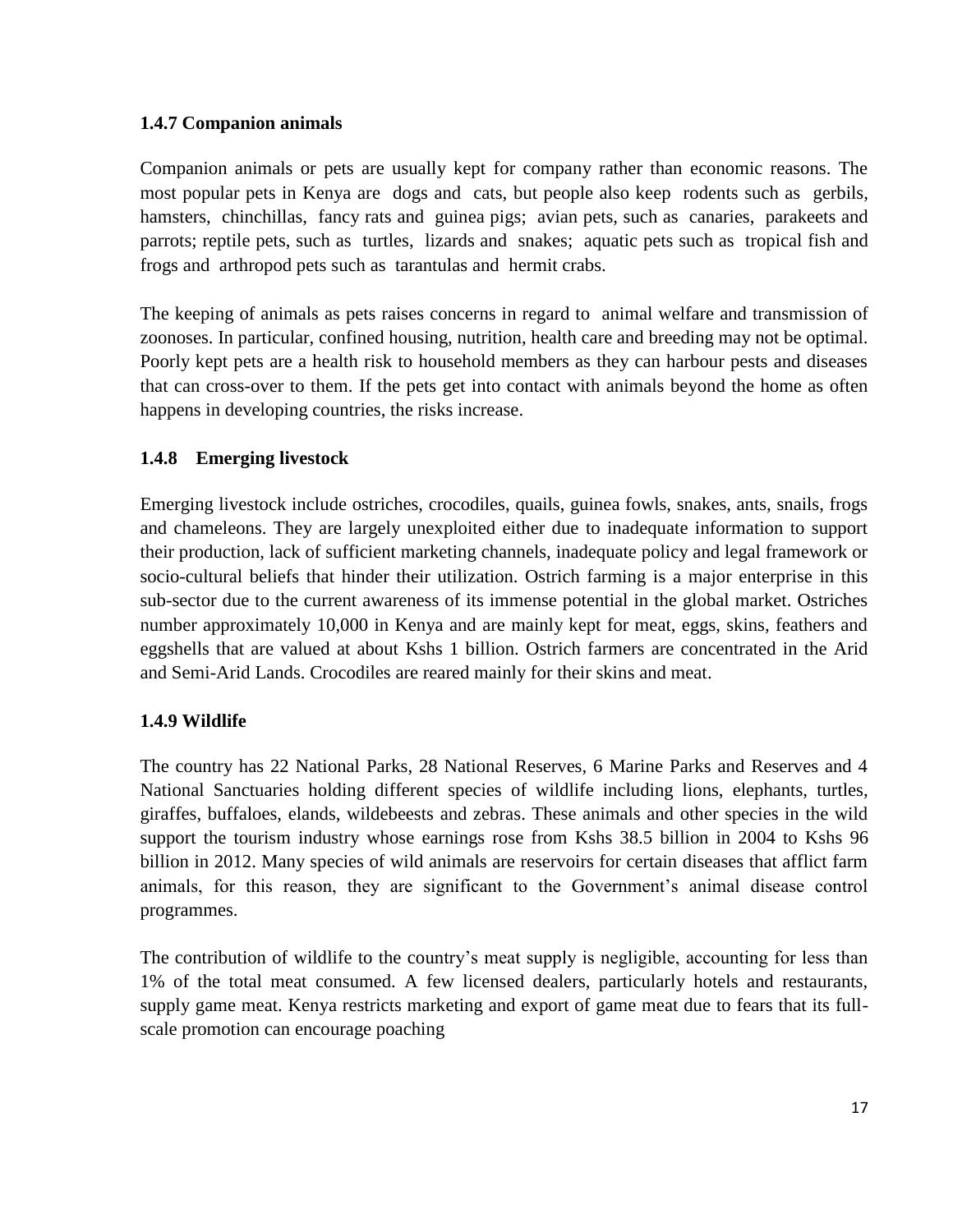#### <span id="page-17-0"></span>**1.4.10 Disease control**

Disease detection and reporting is the responsibility of all animal value chain actors, however, the Directorate of Veterinary Services has the mandate of confirmatory disease diagnosis, notification and management. In order to enhance reporting and control of animal diseases, the government has declared certain diseases as notifiable (ANNEXES 1 and 2) and enacted legislation, the Animal Diseases Act, Chapter 364, to regulate their management. Suspicion or confirmation of a notifiable disease has to be reported to the respective County Director of Veterinary Services and the Director of Veterinary Services who notify the public of the occurrence of the disease and the measures that need to be taken for its management. The Director of Veterinary Services must report the occurrence of the disease to the World Organization for Animal Health and trading partners at the earliest possible time.

Disease management measures that are provided for by legislation include investigation and diagnostic services, inspection of animals and approval of premises such as farms, hatcheries, breeding centres, quarantine stations, animal markets and sale yards; certification of animal products; approval of processing facilities and enforcement of control measures.

Priority diseases, many of which are notifiable include Foot and Mouth Disease (FMD), Contagious Bovine Pleuro-Pnemonia (CBPP), Peste des Petits Ruminants (PPR), Rift Valley Fever (RVF), Brucellosis, Sheep and Goat pox (SGP), Lumpy Skin Disease (LSD), Contagious Caprine Pleuro-Pnemonia (CCPP), Camel pox and Trypanosomiasis. These diseases have great adverse impact on livelihoods and trade and their management attracts international attention in terms of coordination, advocacy and formulation of control strategies.

In 2009, the country received certification for rinderpest freedom from the World Organization for Animal Health. This progress has encouraged the development of strategies and contingency plans to control and eventually eradicate the remaining priority diseases. In this regard, the FMD control strategy has been finalized, zonal freedom has been achieved for CBPP and control of tsetse flies has largely been successful in the Lake Victoria Basin and the Meru-Mwea belt. However, the coastal region is still heavily infested by these pests. An East Coast Fever vaccine was developed and approved for use in areas affected by the disease. Other tick-borne diseases are controlled by different tick-control measures including dips and spray pumps. Management diseases especially bovine mastitis, parasites, intestinal and lung infections are other conditions of significance.

# <span id="page-17-1"></span>**1.4.11 Disease Free Zones**

Disease Free Zones (DFZs) are flag ship projects under the Kenya Vision 2030 blue print. A zone is declared disease free following official recognition by the OIE of freedom from rinderpest, Foot and Mouth Disease, Bovine Spongiform Encephalitis and Contagious Bovine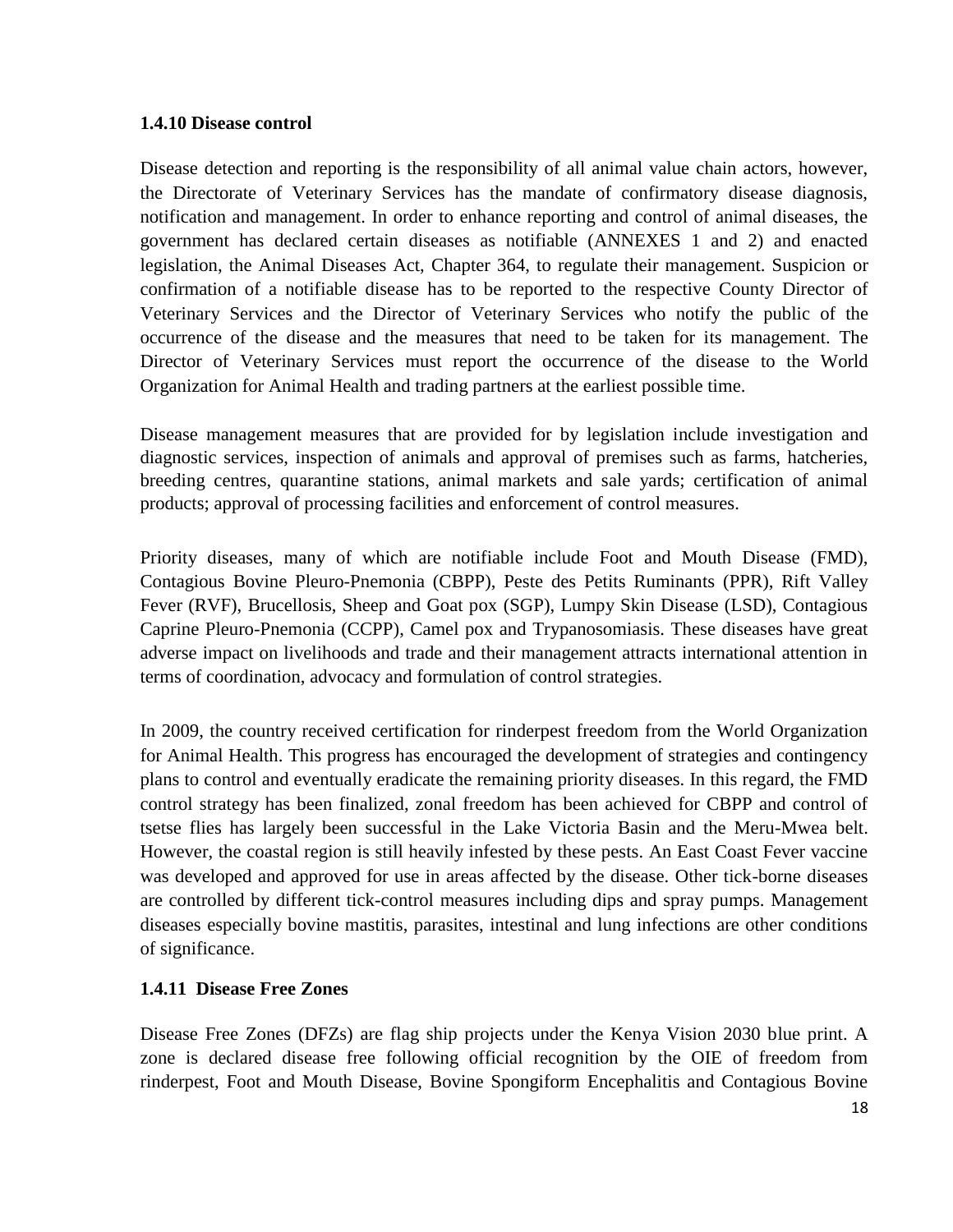Pleuro Pneumonia. While creating DFZs in Kenya, seven other trade sensitive diseases including CCPP, RVF and PPR are targeted for control or total eradication. The goal of DFZ programme is to contribute towards poverty reduction and food security. The overall objective is to improve livelihoods and increase the livestock sub-sector contribution to the national economy by promoting trade in livestock and livestock products through improvement of access to international markets.

The expected outputs of DFZs include: increased supply of quality meat, by 48,000 MT, for sell locally and export; creation of over 100,000 employment opportunities; reduction in human deaths arising from zoonoses; increased milk production for sale or household consumption by 5 million litres; increased hides and skins value and rangeland and environmental improvement of 2 million hectares per year. The value of benefits is estimated at Kshs 16.2 billion annually.

Direct beneficiaries are livestock owners (pastoralists, agro-pastoralists, ranchers, mixed farmers and zonal dairy farmers), livestock traders, associated operators and chambers of commerce, public and private sector animal health service providers and Community Based Organizations engaged in the livestock sub-sector. The first of the DFZs which is already under implementation is the Coast DFZ which covers the counties of Kilifi, Mombasa and parts of Taita-Taveta and Kwale. Vision 2030 envisages another four zones, to be completed by 2030, that will cover the whole country.

# <span id="page-18-0"></span>**1.4.12 Breeding services**

A number of breeding technologies are used in the country in addition to natural mating. Artificial Insemination (A.I.) is fairly advanced while Embryo Transfer and the use of Sexed Semen are new breeding technologies that are gradually gaining acceptance among farmers. Although A.I. services were negatively affected by privatization in the 1990s, currently many private service providers are successfully operating and 488,924 inseminations were accomplished from 2010 - 2012. During the same period, 1,773,723 doses of semen were produced by the Kenya Animal Genetics Resource Centre and another 692,150 doses and 460 embryos imported by 20 private companies and individual farmers.

# <span id="page-18-1"></span>**1.4.13 Veterinary Public Health**

The Veterinary Public Health Division is charged with the responsibility of inspection and certification of food of animal origin namely meat and meat products, milk, honey and eggs as well as animal feeds. It approves establishments for meat and meat products and milk processing plants for purposes of local and international trade. The Directorate of Veterinary Services (DVS) is in charge of meat inspection services in the country. Already, it has taken over these services in most counties. A few slaughterhouses in the ASAL areas are still under the State Department of Health but the DVS plans to take over their management in the near future.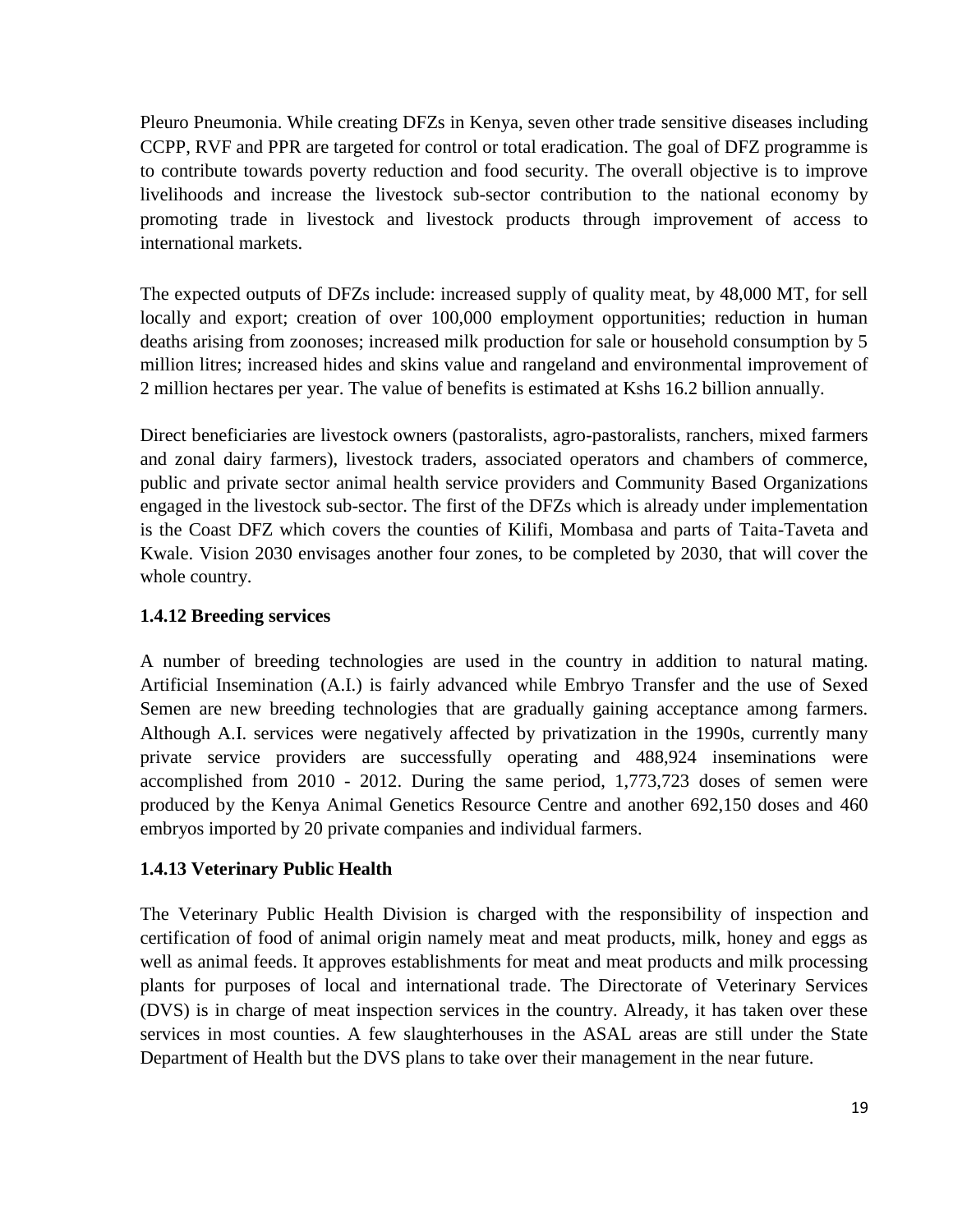The country had 1850 local and 8 export slaughterhouses in 2013, in the same year, the average annual kill was 2 million cattle, 800,000 Sheep, 700,000 goats and 3 million chickens producing 400,000 Metric Tonnes (MT) of beef, 81,000 MT of mutton and chevon and 22,000 MT of poultry meat. In 2013, camels and pigs produced 8,000 and 14,000 MT of meat respectively. Annually, 5000 MT of meat and meat products and 6,000 MT of milk and milk products are certified for export. About 2000 MT of meat and meat products and 15,000 MT of milk are certified for import. Most of the meat produced is destined for the domestic market with small quantities being exported to Tanzania, Uganda, Somalia, South Sudan and the United Arab Emirates.

#### <span id="page-19-0"></span>**1.4.14 Hides and skins production**

Hides and skins are important products that arise from slaughter of animals. They are usually processed into leather and other products prior to export. The bulk of conventional leather production is accounted for by cattle hides (70%), sheep skins (20%) and goat skins (10%). Other less significant sources of leather include calf, lamb and kid skins, fish skins, buffalo hides, ostrich skins, crocodile and pig skins. On average, 26,400 metric tons of hides and 7 million pieces of skin are produced per year earning the country 3.8 billion shillings. Kenya has a thriving tanning industry with 14 functional tanneries bearing an installed capacity of tanning 3.3 million hides and 8.3 million skins. Products from the tanneries include wet blue and tanned leather. Kenya manufactures varied leather goods including footwear, handbags and belts. Most of these are exported to Uganda, Tanzania, COMESA, USA, and the European Union.

#### <span id="page-19-1"></span>**1.4.15 Policy situation**

Development of the animal resource industry has hitherto been guided by several policies in the Agricultural Sector, human health and biodiversity policies as well as 26 Acts of Parliament. The Agricultural Sector Development Strategy (2010-2020) aims at ensuring food and nutritional security and transforming agriculture into a modern and commercially viable Sector. The target areas identified in the ASDS include reforming and streamlining research, extension and regulatory bodies to increase their efficiency; reducing food insecurity by 30% and reducing the number of people living below the absolute poverty line to less than 25%.

The National Livestock Policy addresses challenges in the livestock sub-sector with emphasis on livestock breeding, nutrition and feeding, disease control, marketing, research and extension. The Veterinary Policy covers these issues with a particular bearing on sanitary considerations and focuses on a wide-range of animals beyond the farm-food animals in the Livestock Policy. Since it addresses animals in totality, the Veterinary Policy has incorporated aquatic and wildlife health, animal resources' statistics and genetic engineering among other areas of growing concern in the animal resource industry.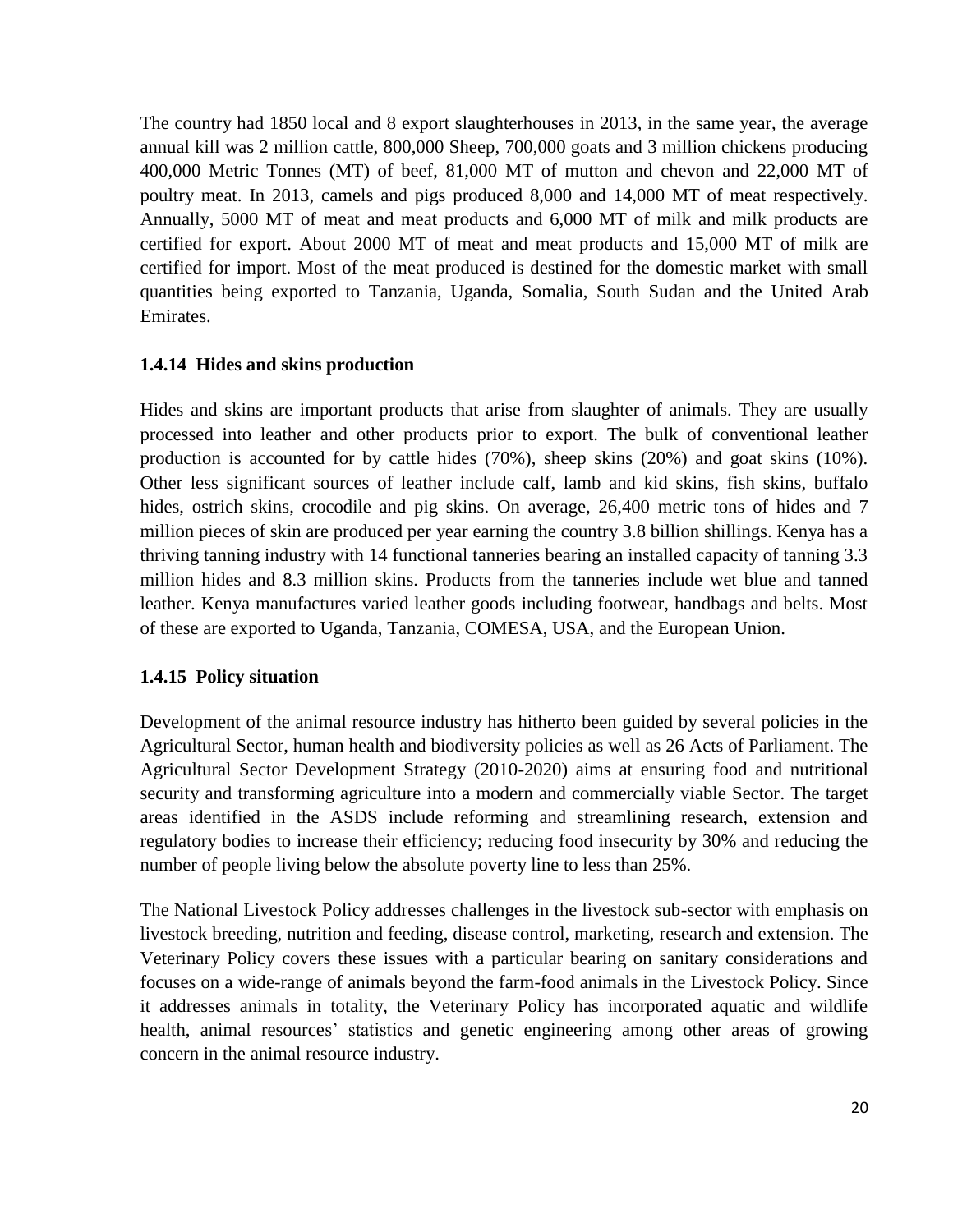The Health Policy, 2012-2030, recognizes the need for collaboration with other sectors whose functions impact human health. This is to be achieved by adopting a "Health in all Policies" approach. The Veterinary Policy expounds on the "One Health" approach that espouses interdisciplinary cooperation for successful intervention in matters that affect human, animal and environmental health. In this regard, the Veterinary and Health Policies synergize in relation to human and animal health with a focus on zoonoses and food safety among other areas of mutual concern.

The Fisheries Policy recognizes the impact of sanitary and phytosanitary standards imposed by major export destinations. This limits Kenya's international trade in fish and fishery products. The Veterinary Authority is responsible for fish export or import certification and works in collaboration with the State Department of Fisheries to mainstream sanitary measures in the fish value chain. In addition, the Veterinary Policy elaborates on the health and safety issues of all other aquatic animals.

According to the Wildlife Policy, wildlife diseases and health are critical to wildlife conservation and rural livelihoods. This is so because most of Kenya's wildlife is found in rangelands that allow for interaction between pastoralism and wildlife. As a result, wildlife often interacts with livestock, exposing both to transmission of diseases. Disease transmission has implications for wildlife management, public health, food security, livestock development and rural livelihoods. Many animal diseases including zoonotic diseases affect both wildlife and livestock. Affected animals are a potential source of infection for people. This possibility calls for a collaborative mechanism between the wildlife and veterinary authorities.

The Forestry Policy identifies livestock keeping as the main economic activity of the ASALs. Due to population pressure in the high and medium potential areas, there is migration into the dry-land areas resulting in depletion of grazing lands; the forest resource and tree cover degradation. Forests are home to wildlife and insects, for this reason, they play a significant role in animal disease dynamics as some of the forest-based animals act as reservoirs for livestock diseases and certain insects are disease vectors. The Veterinary Policy provides for establishment of a collaboration framework to address these problems.

The National Environment Policy highlights the effects of overgrazing in the ASALs. In the rainfed areas, especially where zero grazing is practiced, the main issue in livestock production is waste management including disposal that can result in environmental pollution. In urban areas, disposal of effluents from abattoirs, butcheries, tanneries and other establishments that process livestock products is a major problem. The Veterinary Policy assures collaboration between the environmental and animal resource agencies for the sustainable development of the animal resource industry.

The twenty-six Acts of Parliament that currently constitute the legal framework in the animal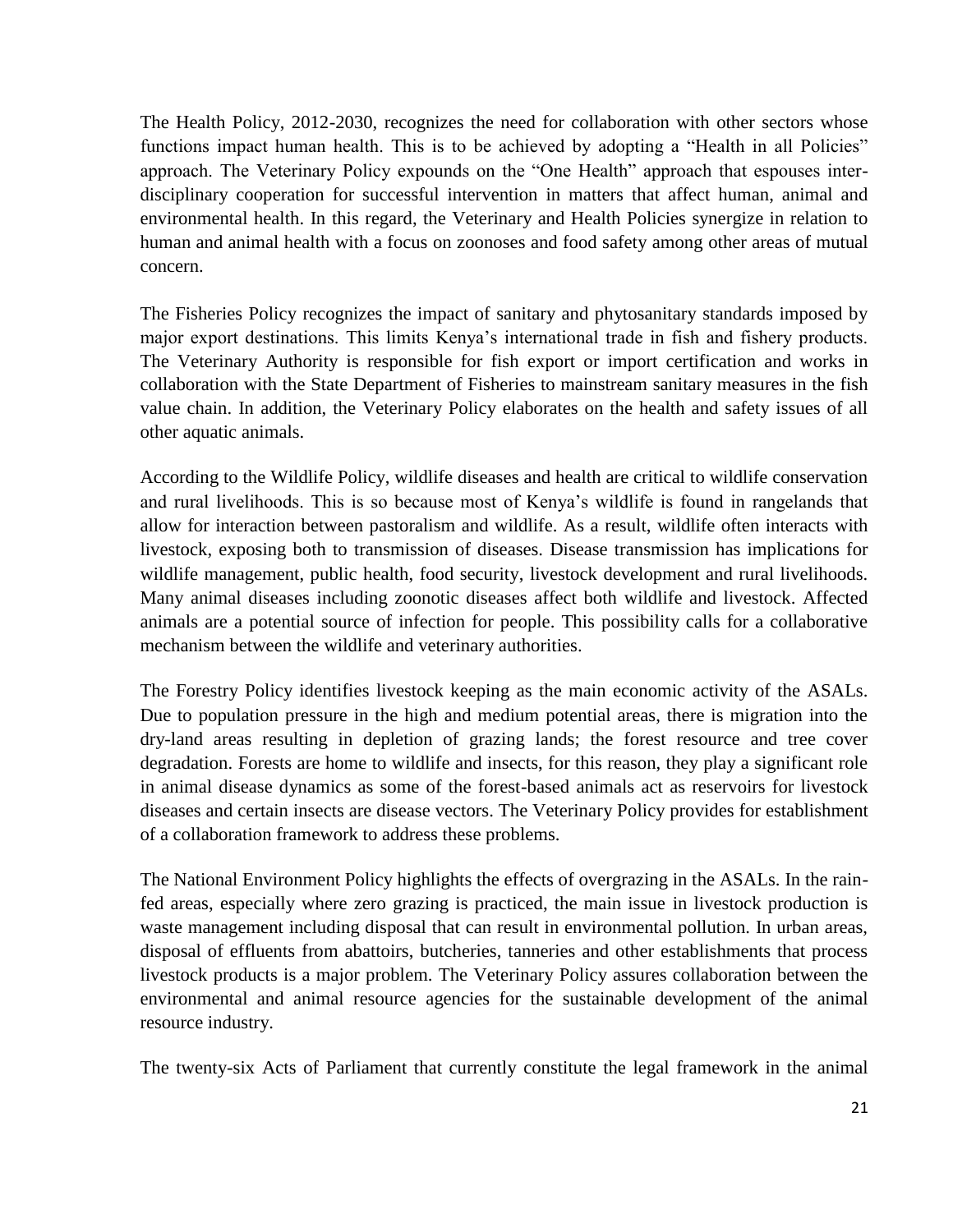resource industry are not based on any known Policy. Many of them contain obsolete provisions and require alignment with the Constitution as well as review to accord with current trends in Veterinary Services. To improve their applicability and effectiveness, there is need to consolidate them into a few specific laws targeting key areas in the animal resource industry.

# <span id="page-21-0"></span>**1.5 Rationale of the policy**

The Veterinary Policy aligns the animal resource industry in Kenya to the Constitution, the relevant provisions of the World Organization for Animal Health (OIE), the WTO Agreement on the Application of Sanitary and Phytosanitary measures, the Codex Alimentarius Commission and the EAC Treaty. The alignment aims at ensuring that Kenyans receive their constitutional guarantees in animal products while trading in high-value international markets to improve their incomes. This is to be accomplished through an innovative, commercially oriented farm animal industry while protecting the health and welfare of companion, wildlife and aquatic animals.

The WTO has mandated the World Organization for Animal Health (OIE) to set animal health standards. Consequently, the OIE has outlined guidelines for a veterinary legal framework that meet this demand. However in Kenya, Animal Health, Welfare and Production are governed by over 26 pieces of legislation which need to be reviewed. This policy will inform the review and consolidation of the veterinary sanitary laws in line with the International, Regional and National guidelines.

It is documented that about 75% of the pathogens that afflict human beings originate from animals, both wild and domesticated. The world is presently moving into the concept of

"One-Health" where collaboration and strong partnerships between the animal and human sectors is now recognized as the key to success in achieving global health and food security goals. The Veterinary Policy has embedded the "One Health" approach for Kenya.

Climate change effects lead to spread of diseases and vectors beyond their traditional Agro-Ecological Zones and emergence of hitherto unknown or dormant diseases. These developments necessitate new policy approaches to the management of diseases. Innovative animal health, production and breeding technologies together with changing consumer preferences and elaborate requirements for international trade in animals and related products demand a review of the relevant legal framework that will be supported by the Veterinary Policy.

Animal production, health, welfare, marketing and trade are integral to the development of the animal resource industry that is afflicted by many challenges. This Policy provides a framework for the efficient exploitation of animal resources and the mainstreaming of agribusiness in different animal production systems. This will increase profitability and improve sustainability of the animal resource industry. In order to harness the inherent benefits of animals, focus will be enhanced on each animal species including emerging livestock.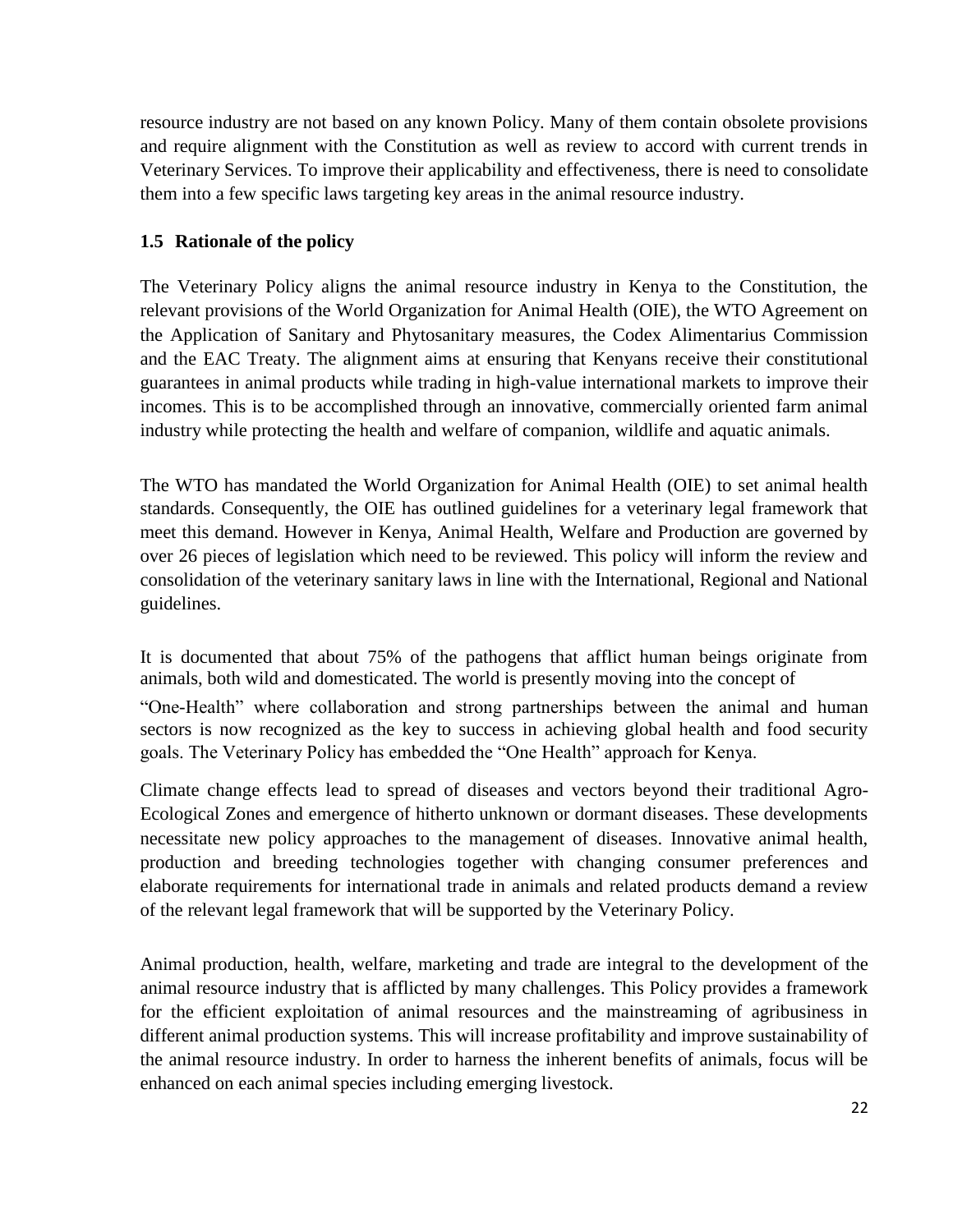The Veterinary Policy recognizes the important roles performed by the private sector in various aspects of the animal resource industry. These roles are bound to increase; the Policy therefore outlines mechanisms of linkages with different Non-State Actors including NGOs, CBOs and development partners to advance their participation in development of specified components of the animal resource industry.

#### **1.6 The challenges**

The country has not fully benefited from animal resources as a result of the following factors:

- 1. Inadequate policy direction on the management of animal diseases, food and feed safety, animal emergencies, animal welfare, marketing and trade in animals and products.
- 2. Low compliance with sanitary measures leading to access problems in domestic and highvalue international markets.
- 3. Low animal productivity due to challenges such as poor genetics, inadequate uptake of modern breeding technologies, a weak infrastructure for animal production, animal diseases and inadequate extension services.
- 4. Poor infrastructure for marketing and trade in animals and animal products characterized by minimal processing and little value addition.
- 5. Low competitiveness of products in the local and international markets due to high cost of farm inputs and low adoption of economies of scale.
- 6. Poor regulation of Veterinary Pharmaceuticals. This regulatory role is under the Pharmacy and Poisons Board (PPB) that concentrates more on human rather than Veterinary Pharmaceuticals.
- 7. Inadequate capacity development, little research, underdevelopment of respective animal resources and weak research-extension linkages leading to challenges like outbreaks of animal diseases that cause market bans.
- 8. Poor governance and institutional structures which rate poorly in risk assessment for domestic and export trade. The Competent Authority faces shortages of human, physical and financial resources for the successful execution of its mandates.
- 9. Poor veterinary infrastructure that adversely affects delivery of services and quality assurance of inputs and animal products.
- 10. Effects of climate change, competition for land between animals and humans and other crosscutting issues that curtail development of the animal resource industry.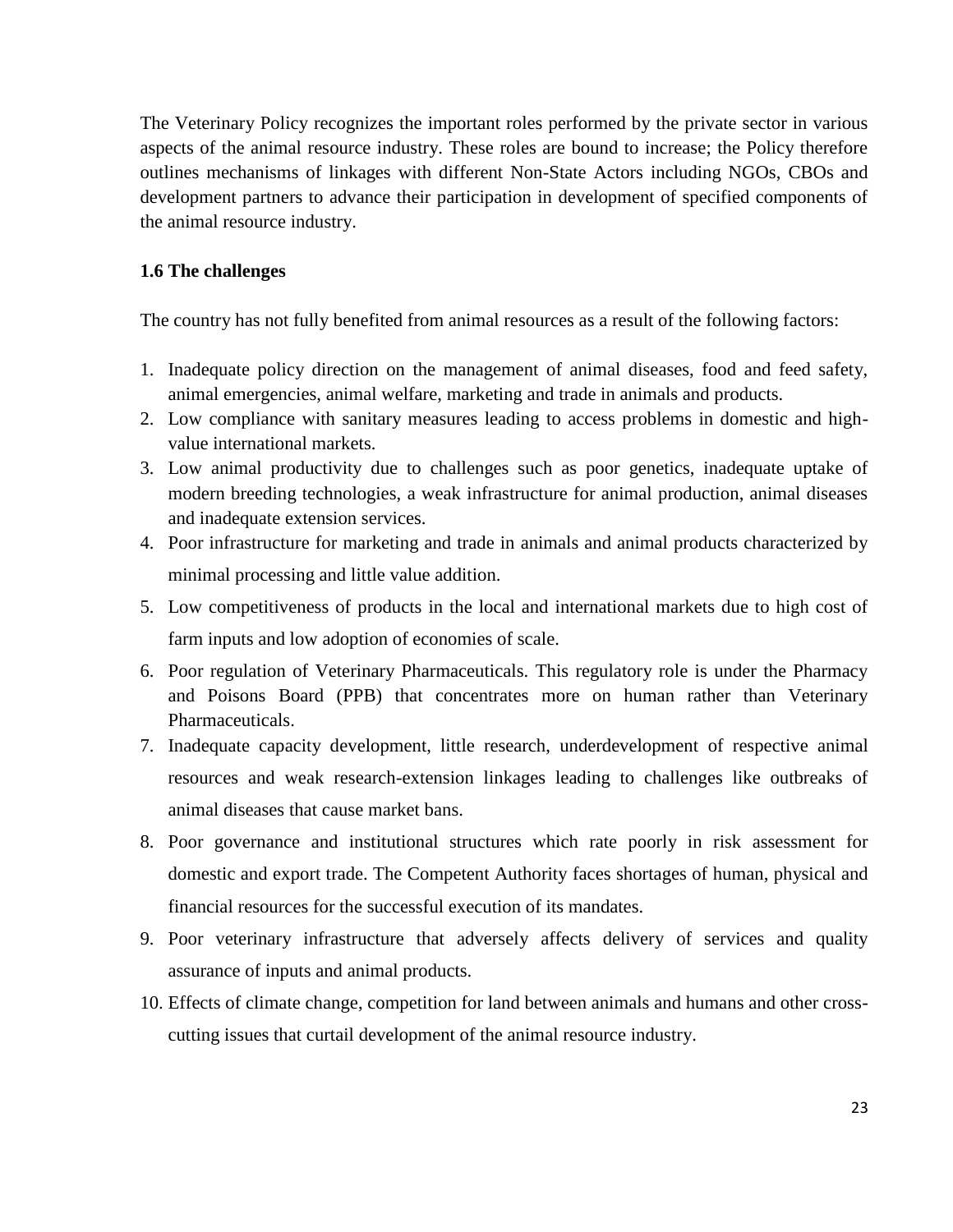# <span id="page-23-0"></span>**1.7 Objectives of the policy**

The broad objective of the policy is to professionally safeguard animal health and welfare, increase animal production and productivity and promote trade in animals and animal products for sustainable food security, food safety and economic prosperity. The policy is based on the following specific objectives:

- 1. To improve the management of animal diseases, food and feed safety, animal emergencies, animal welfare, marketing and trade in animals and animal products.
- 2. To ensure compliance with sanitary requirements along animal value chains.
- 3. To develop breeding programmes, conserve animal genetic resources, biological diversity and regulate biotechnology in the development of animal resources.
- 4. To develop marketing infrastructure for animal resources, enhance value addition and improve efficiency along the animal value chains.
- 5. To improve provision of safe and efficacious veterinary pharmaceuticals and biologicals.
- 6. To enhance research, training and capacity development in the animal resource industry.
- 7. To establish effective and efficient governance structures for the provision of veterinary services.
- 8. To provide for an efficient and effective veterinary infrastructure that will ensure internationally acceptable service delivery and quality assurance of inputs and animal products.
- 9. To enhance consultation and cooperation as the basis of mutual relations between national and county governments in the delivery of veterinary services.
- 10. To integrate environmental protection and climate change mitigation and other cross-cutting issues in veterinary services and provide a framework for disaster preparedness and response.

# <span id="page-23-1"></span>**1.8 Principles of the Veterinary Policy**

Animal resources in Kenya will be used sustainably for the benefit of humanity in accordance with the following principles:

- 1. A veterinary service that is compliant with international standards;
- 2. Protection of human health from animal-related hazards;
- 3. Observance of sanitary measures in animal value chains;
- 4. Investment in research and innovation in animal resources;
- 5. Conservation of animal genetic resources and
- 6. Enhancement of livelihoods and economic gains from animal resources.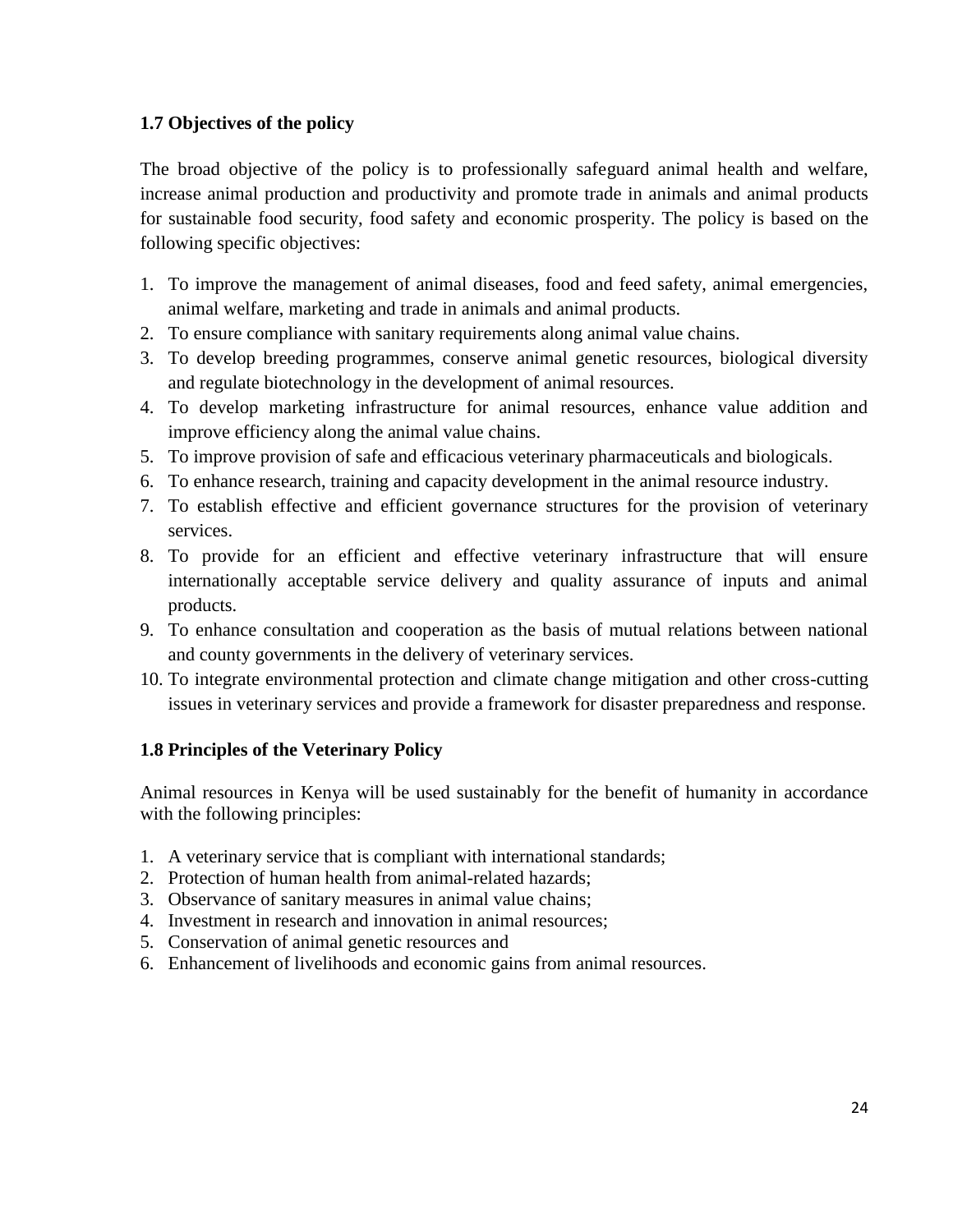# **CHAPTER TWO**

#### **THE POLICY STATEMENTS**

#### <span id="page-24-1"></span><span id="page-24-0"></span>**2.1 Animal health**

A major challenge in animal health is the inadequate policy direction on the management of animal diseases, food and feed safety, animal emergencies, animal welfare, marketing and trade in animals and animal products.

#### <span id="page-24-2"></span>**2.1.1 Terrestrial animal health**

Animal health services are critical to the prevention, control and eradication of diseases that adversely impact the quality and marketability of animals, animal products and veterinary biologicals. Infectious and contagious diseases that spread fast while causing heavy economic losses require prompt attention. These diseases are notifiable and include Foot and Mouth Disease, Contagious Bovine Pleuro-Pneumonia, African Swine Fever, New Castle Disease and Peste des Petits Ruminants. Their transboundary nature necessitates cross-border cooperation for their effective control. Vectors transmit certain animal diseases. East Coast Fever, Trypanosomosis and Rift Valley Fever are some important vector-borne diseases that are transmitted by ticks, tsetse flies and mosquitoes respectively.

The Veterinary Authority uses modern geo-referencing, Information and Communication Technology when conducting disease surveillance in the country. Farmers' reports and clinical diagnosis constitute passive surveillance that supports planned disease investigation activities. Due to inadequacy of resources, the Veterinary Authority has only developed contingency plans and standardized manuals for a few diseases. Weaknesses in legislation also limit appropriate interventions.

#### *The national government will:*

- *1. Support development of strategies, protocols and contingency plans for the eradication of animal diseases and pests, disease-free zoning and compartmentalization as advised by risk analysis, appropriate level of protection for domestic and export markets, Kenya Vision 2030 and other national and regional priorities;*
- *2. Support collaborative cross border strategies for management of Trans-boundary Animal Diseases;*
- *3. Prioritize improvement of official diagnostic, research and quality assurance laboratories for animal inputs and products;*
- *4. Enhance accreditation of private animal-based laboratories.*

#### *The county governments will:*

*1. Provide for control of animal diseases and pests;*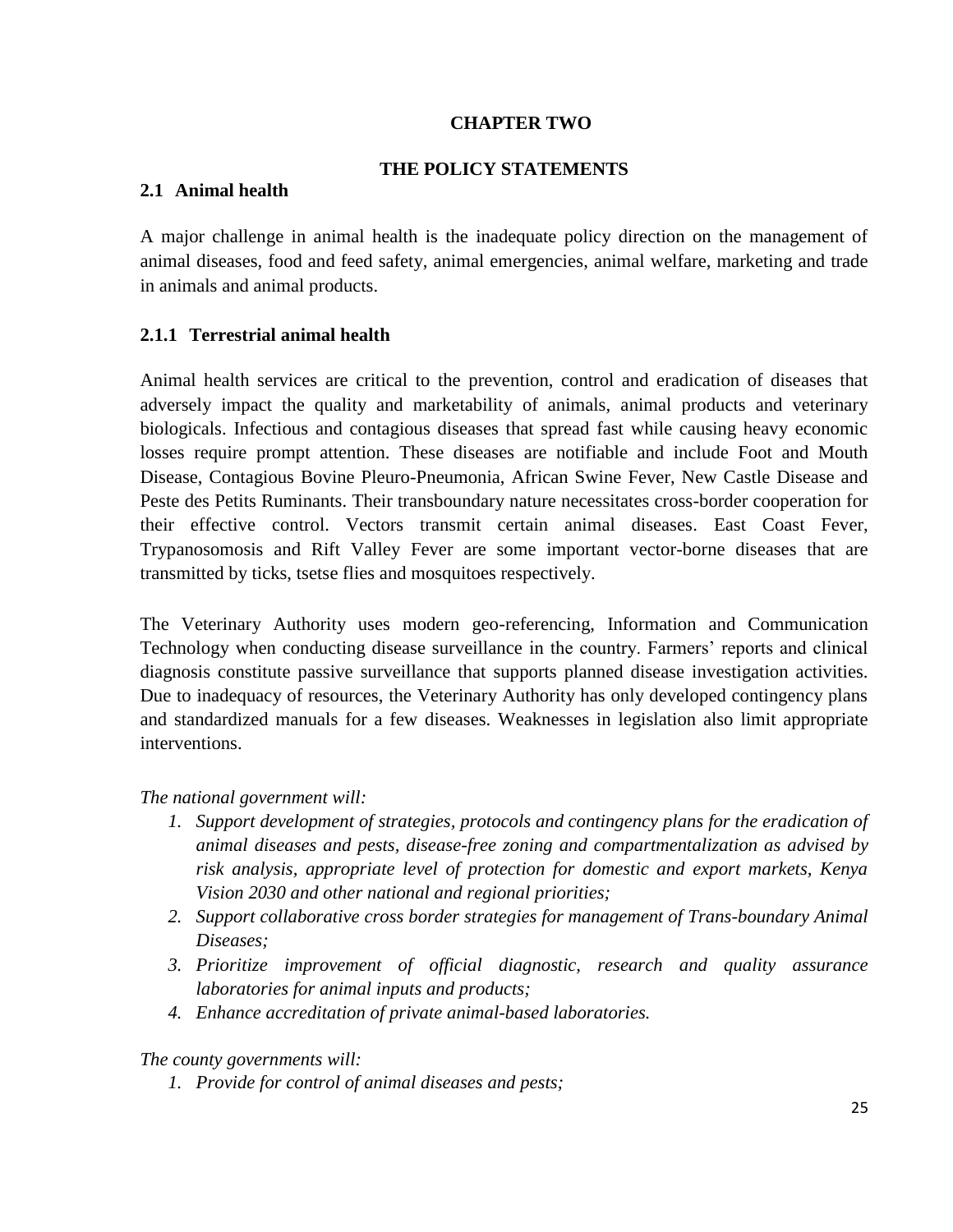- *2. Prioritize regular and targeted surveillance for animal diseases and pests;*
- 3. *Support private sector animal health service providers through research agenda setting, technology transfer and disease control measures;*
- *4. Enhance animal vaccination coverage to attain optimal levels and uphold effective control of livestock movement at all times.*

*Both levels of government will:*

*Prioritize protection of public land set aside for establishment of quarantine stations, holding grounds, outspans, veterinary demonstration farms, Veterinary Investigation Laboratories (VILs), stock routes and other veterinary institutional lands.*

# <span id="page-25-0"></span>**2.1.2 Aquatic health**

Aquatic animals and their products significantly contribute to food security while certain groups of fisher folk entirely depend on fishing for their economic prosperity and livelihood. The demand for animal proteins is constantly increasing in the face of shrinking land sizes thus proteins derived from aquaculture can provide an important alternative to those obtained from terrestrial animals. However, disease outbreaks in aquatic animals are rarely detected and can cause extensive losses.

Fish farming is increasingly gaining importance as a source of food and income but poor fish health constitutes one of the major constraints to its development. Science-based aquatic animal welfare practices in transport of live fish, fish killing for human consumption and sanitary killing of fish are rarely observed.

# *The national government will:*

- *1. Support development of standards for the improvement of aquatic animal health, welfare, public health and safe domestic and international trade in aquatic animals and animal products;*
- *2. Uphold the responsibility for certification of aquatic animals and animal products;*
- *3. Support measures to eliminate transfer of aquatic animal diseases via international trade while avoiding unjustified sanitary barriers to trade.*

*The county governments will:*

- *1. Ensure adherence to standards for the improvement of aquatic animal health, welfare, public health and safe domestic and international trade in aquatic animals and animal products;*
- 2. *Promote early detection, reporting and control of pathogens of aquatic animals;*
- *3. Promote periodic aquatic animals' disease diagnosis, surveillance and notification to ascertain health risks and device appropriate mitigation measures.*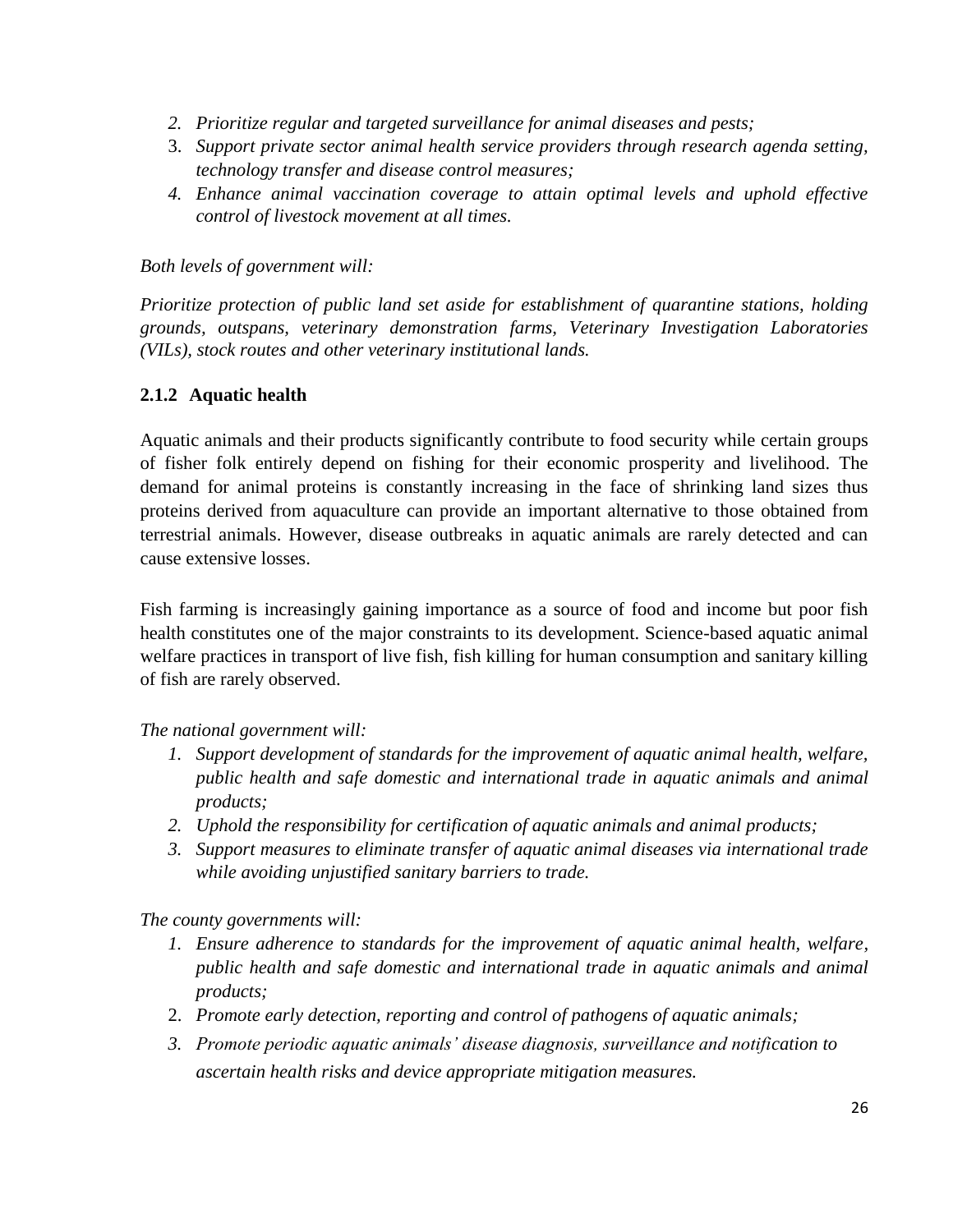*4. Uphold the responsibility for aquatic animal health services.*

# <span id="page-26-0"></span>**2.1.3 Wildlife health**

Wildlife resources are essential to the tourism industry in Kenya. They provide trophies, food, medicines and are used for research in animal health, breeding and production. Changes in land use including human expansion into new geographic areas and the intensification of production to meet increasing needs for animal proteins have altered the equilibrium between domestic animals and wildlife. These changes have affected public, wildlife and livestock health and their relationship with the environment. Close to 70% of pathogens of animal origin can be traced to wildlife. The global trade in wildlife resources provides disease transmission mechanisms that contribute to human disease outbreaks, threaten livestock production, safety of international trade, rural livelihoods, native wildlife populations and the health of ecosystems.

# *The national government will:*

- *1. Promote coordinated risk management approaches at the interface of wildlife, domestic animals and human ecosystems through enhanced cross-sector communication and cooperation among all parties involved including the Kenya Wildlife Service, Veterinary Services, tourism industry, fisheries and relevant Non-State Actors;*
- *2. Support development of contingency plans to mitigate outbreaks of diseases that have wildlife reservoirs;*
- 3. *Provide for local and international health certification of wildlife and wildlife products.*

# *The county governments will:*

*Support wildlife development by reinforcing compliance with public and private components of wildlife health services based on international standards.* 

# <span id="page-26-1"></span>**2.2 Veterinary Public Health**

Veterinary Public Health (VPH) is an essential part of public health that provides a vital linkage in the people-animals-environment triad with its consequent interactions. Human health is inextricably linked to animal health and production. The link between human and animal populations, and with the environment, is particularly close in the developing countries where animals provide transport, draught power, fuel and clothing as well as proteins. In these countries, animal products like blood are used as symbols of dispute resolution and during rites of passage, often being consumed raw. This can lead to a serious risk to public health with severe economic consequences.

Veterinary Public Health concerns include diagnosis, surveillance, epidemiology, control, prevention and elimination of zoonoses; food protection; management of health aspects of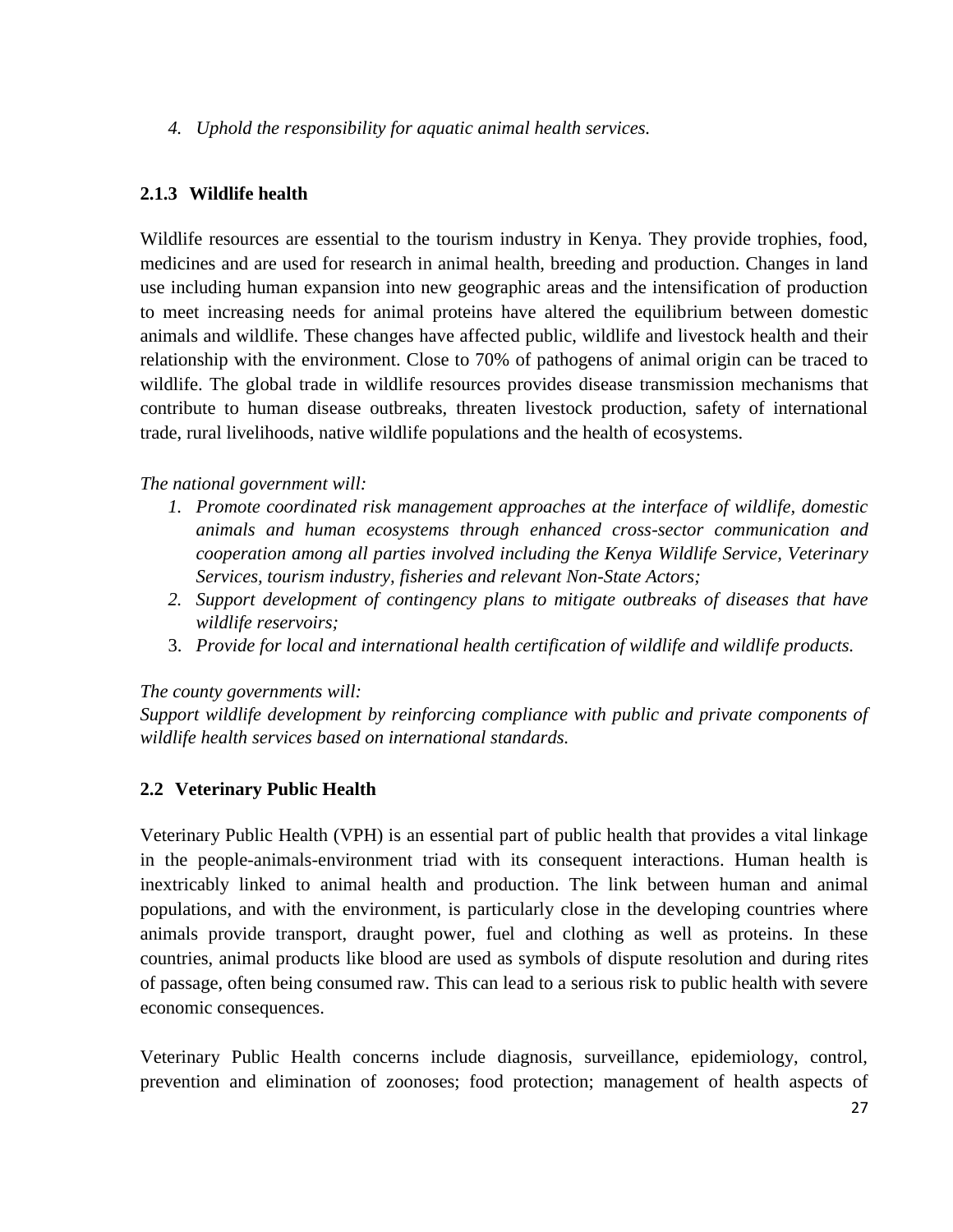laboratory animal facilities and diagnostic laboratories; biomedical research; health education and extension, protection of the environment and production and control of biological products and medical devices. Other VPH concerns include management of domestic and wild animal populations, protection of drinking-water and management of public health emergencies.

# <span id="page-27-0"></span>**2.2.1 Food safety**

Food safety is a public health priority that involves handling, [preparation](http://en.wikipedia.org/wiki/Food_processing) and [storage of food](http://en.wikipedia.org/wiki/Food_storage) in a manner that prevents contamination by potentially harmful [health hazards.](http://en.wikipedia.org/wiki/Health) Food can transmit diseases from animals to people, among people and serve as growth media for micro-organisms that cause [food poisoning.](http://en.wikipedia.org/wiki/Food_poisoning) Close to 75% of new infectious diseases affecting humans are caused by bacteria, viruses and other pathogens that originate from animals and animal products. Many of these diseases are frequently related to improper handling of infected domestic and wild animals during production, at slaughter premises and in food markets.

*The national government will develop codes for inspection of food of animal origin. The county governments will mainstream appropriate sanitary measures in the food animal value chains in order to eliminate food-borne illnesses in humans.*

Globalization of food production and trade increase the likelihood of international incidents involving contaminated food. Disease-causing organisms in food are transmitted far and wide by the interconnected global food-chains. Rapid urbanization worldwide adds to this risk since urban dwellers eat more food prepared outside the home and which may not have been handled safely.

Key global food safety concerns include spread of microbiological hazards such as *Salmonella* and *Escherichia coli*; chemical food contaminants; drug residues in food; capacity to assess new food technologies such as genetically modified food and strong food safety systems in most countries to ensure a safe global food-chain.

The [Codex Alimentarius](http://en.wikipedia.org/wiki/Codex_Alimentarius) Commission (CAC) develops food standards and reviews food-related risk analysis principles as guidelines for food safety. Reference made to Codex food safety standards in the World Trade Organizations' Agreement on [Sanitary](http://en.wikipedia.org/wiki/Sanitary) and [Phytosanitary](http://en.wiktionary.org/wiki/Phytosanitary) measures (SPS Agreement) underscores the importance of CAC in the resolution of food trade disputes. The lack of tracking of food from Farm to Fork to enable traceability and authentication of foodstuffs to reinforce consumer confidence and aid trade in food products has been a major challenge.

*The national government will support the development of suitable protocols for Total Quality Assurance of all food types of animal origin.*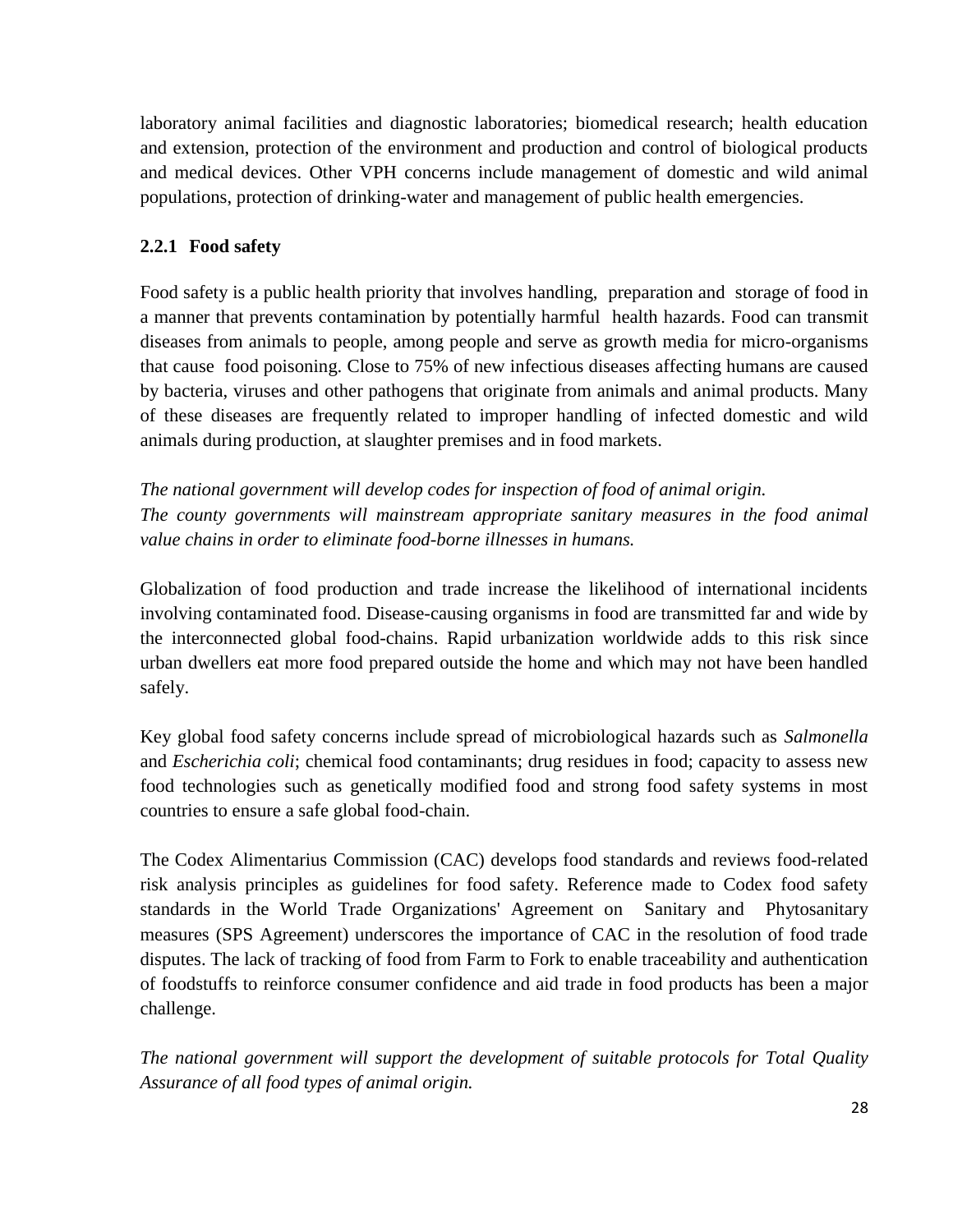*The county governments will: 1. Ensure adherence to International Food Safety Standards; 2. Promote food traceability to boost consumer confidence*

Food defense refers to activities that are associated with protecting food supplies from deliberate or intentional acts of contamination or tampering. Food originating from animals is especially vulnerable to tampering since its nature easily supports microbial growth. The Lack of capacity for establishments dealing in such foods to assess hazards posed by potential acts of sabotage or terrorism and institute proportional protective measures is a major challenge.

*The national government will provide for the regulation of food safety and food defense. The county governments will oversee the enforcement of laws governing food safety and food defense.* 

# <span id="page-28-0"></span>**2.2.2 Zoonotic diseases**

There has been no formal infrastructure for collaboration and regular information exchange between animal and human health sectors for management of zoonotic diseases and other animal-based threats to public health. A common approach of providing resources that enhance operational inter-sectoral public health plans for prevention, early detection and response to zoonotic disease events including surveillance, field and laboratory operations, communication, capacity building across ministries, disciplines and funding programs has been inadequate. This un-coordinated approach has resulted in inadequate preparedness in prevention, early detection and response to zoonotic diseases and other animal-based threats to public health. Consequently animal and human health, livelihoods and trade are compromised.

The "One Health" approach is based on the realization that diseases that adversely impact the health of humans, animals and the environment can only be solved through structured communication, cooperation and collaboration across disciplines and institutions. "One Health" promotes the idea that healthy productive animals lead to healthy people through provision of safe food, economic gain and companionship. While the world is converging towards the "one health" approach to management of diseases, Kenya lacks a formal collaborative framework between animal and human health practitioners that is necessary for the effective implementation of this concept.

# *Both levels of government will prioritize:*

*1. Establishment of "One Health" collaborative platforms, in partnership with stakeholders, for managing zoonotic disease events and other animal-based hazards to public health. The platforms will ensure that strategies are in place for early warning, preparedness and rapid response to zoonotic diseases and other animal-based threats;*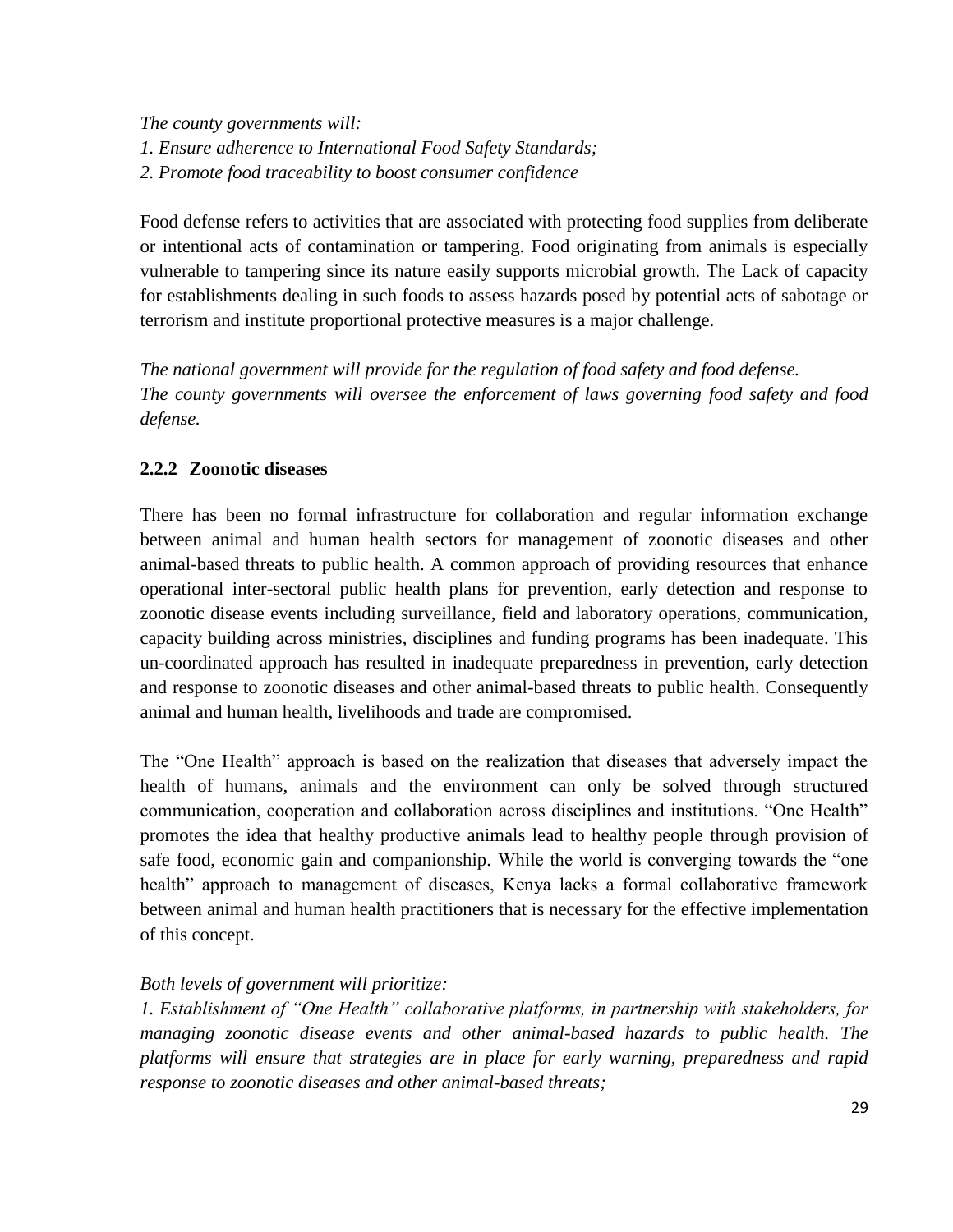# *2. Development of appropriate legislative frameworks for the "One-Health" approach.*

# <span id="page-29-0"></span>**2.3 Animal productivity**

Major challenges to animal productivity are issues such as poor genetics, inadequate uptake of modern breeding technologies, a weak infrastructure for animal production, animal diseases and inadequate extension services.

*The national government will:*

- 1. *In partnership with stakeholders, support the development and review of breeding programmes for animals including cattle, sheep, goats, camels, poultry, bees, pigs, donkeys, aquatic animals and farmed wildlife;*
- 2. *Support health regulation of animal reproduction including the standardization, inspection and approval of hatcheries, breed multiplication farms, Artificial Insemination and other breeding technologies.*

*The county governments will:*

- *1. Promote suitable breeding programmes for animals including cattle, sheep, goats, camels, poultry, bees, pigs, donkeys, aquatic animals and farmed wildlife;*
- 2. *Promote Artificial Insemination and other breeding technologies.*

Health of the animal is one of the most critical factors in animal productivity and at all stages of production this must be guaranteed. Enterprises involving food animals have low returns on investment resulting in high poverty levels in animal producing areas due to inadequate focus on animal health. Along the animal production value chains there are high farm inputs and energy costs, weak extension services and poor market organization. Hence the farmer is left with little resources to acquire inputs essential for optimum health of animals.

*The national government will provide for the regulation of the quality and safety of feedstuffs, veterinary medicines and other animal farm inputs.* 

*The county governments will:*

- *1. Promote the use of quality animal inputs including animal feeds;*
- *2. Support the implementation of strategies for reduction of production costs including subsidies across the entire animal industry value chain.*

*Both levels of government will support research and innovation to improve the quality of animals and animal products in order to enhance their competitiveness in the domestic, regional and international markets.*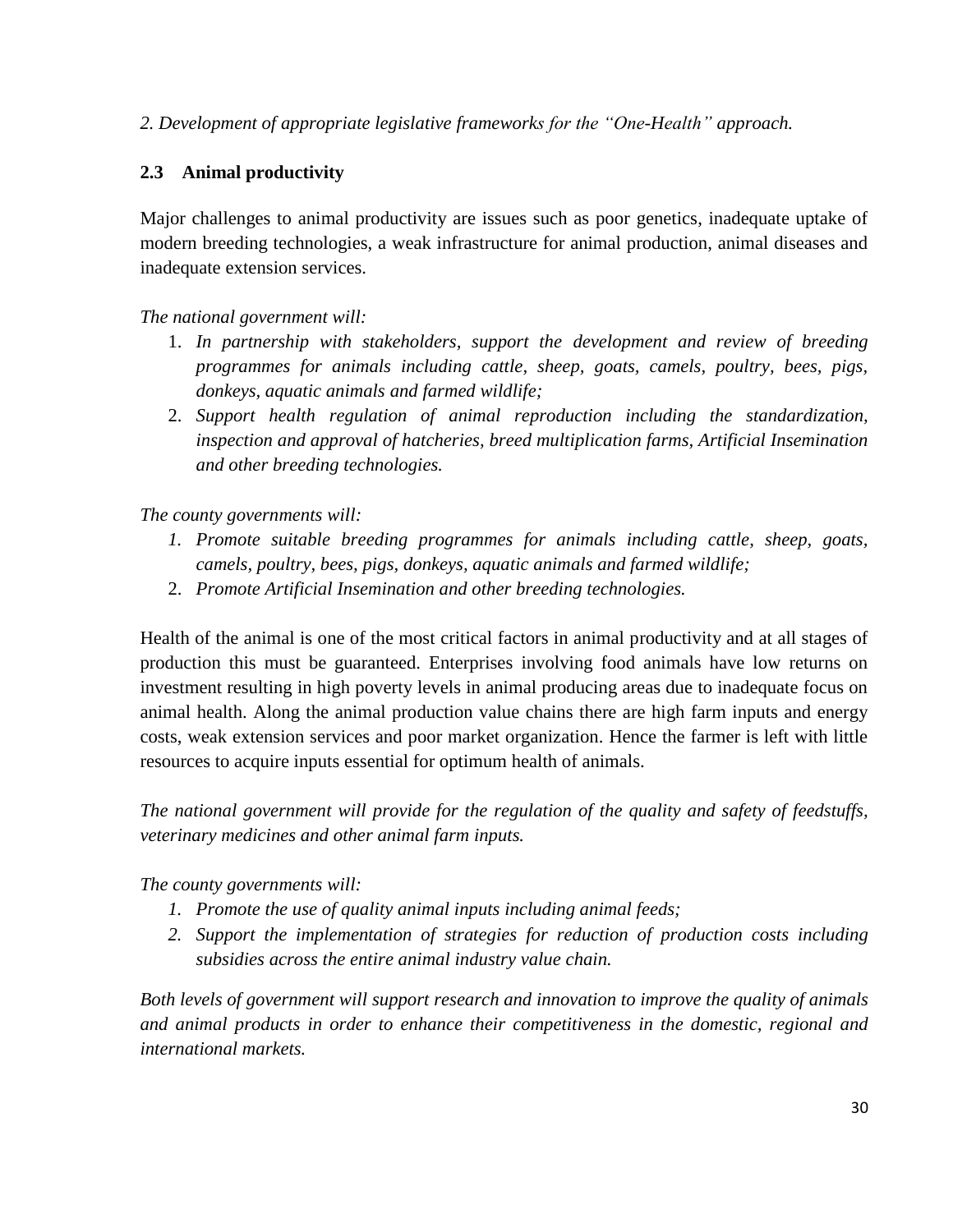The animal resource industry experiences high neonatal mortalities, low growth rates of food animals and low mature weights compounded by diminishing farm sizes, inappropriate animal production systems, scarce and poor quality feeds and limited access to information. It is necessary to reverse this trend through use of modern technologies of production and organization of producers to take advantage of economies of scale. The country experiences a high prevalence of management and Trans-boundary Animal Diseases which cause massive losses to animal productivity.

*To mitigate the effects of animal diseases on productivity:*

- *1. The national government will support the development of strategies for the eradication of animal diseases including disease-free zoning and compartmentalization in line with the Kenya Vision 2030 and other national and regional priorities;*
- 2. *The county governments will prioritize the eradication of animal diseases.*

# **2.4 Animal feeds**

The quality of animal feeds is of great significance with regard to standards for production and composition, approval and registration of feed production establishments, provision of health requirements for all manufacturing premises and recall from the market of any product likely to present a hazard to human or animal health. Substandard feeds are a major constraint in the animal resource industry that lead to poor productivity.

*The national government will provide for the regulation of production and composition of animal feeds and establishments for feed manufacture.*

# *The county governments will:*

- *1. Enhance the inclusion of health requirements in the production and composition of animal feeds;*
- *2. Ensure the approval and registration of establishments for feed manufacture to safeguard animal and human health;*
- *3. In collaboration with Non-State Actors, provide for strategic animal feed and water reserves to mitigate losses in times of scarcity;*
- 4. *Support feed subsidies to increase marketability of animals and animal products.*

# <span id="page-30-0"></span>**2.5 Animal Welfare**

Animal Welfare is an integral part of animal health and production and manifests in physical and psychological wellbeing, better performance, improved market access, safe and mutually beneficial companionship. Animal welfare embraces five freedoms of animals namely; freedom from hunger, thirst and malnutrition; freedom from fear and distress; freedom from physical and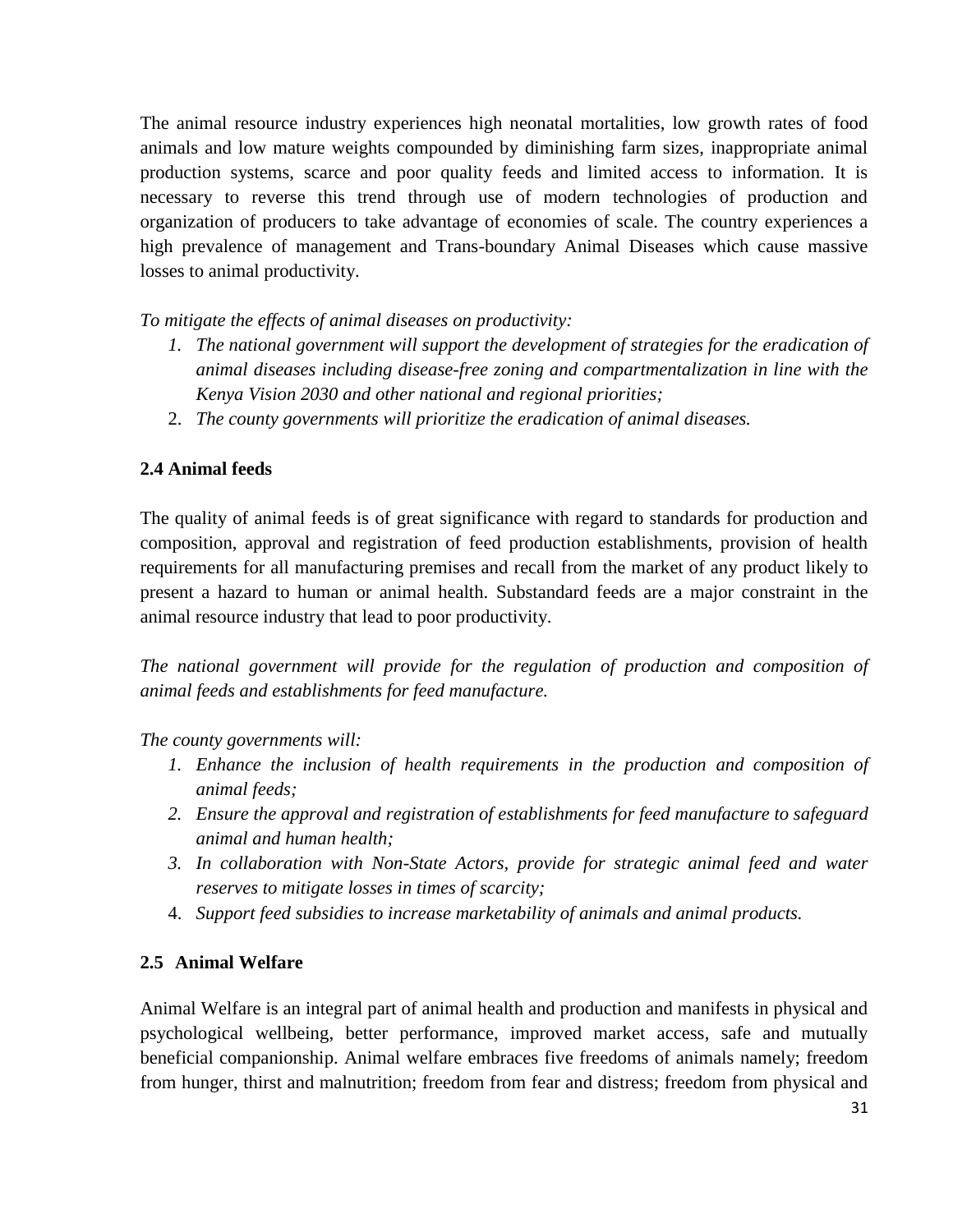thermal discomfort; freedom from pain, injury and disease and freedom to express normal patterns of behaviour. Though communities in Kenya uphold the freedom from pain, injury and diseases of animals, there is a general low awareness, recognition and compliance with the other four freedoms, especially in the area of feeding, transportation and certain cultural sports.

*The national government will provide for the regulation of Animal Welfare basing the measures on national guidelines and international standards to safeguard trade.* 

*The county governments will promote Animal Welfare through creation of awareness, provision of appropriate legislation and animal control services including licensing of companion animals and facilities for the accommodation, care and proper disposal of animal carcasses.*

# <span id="page-31-0"></span>**2.6 Trade**

Trade in animals and animal products should be conducted in conformity to prescribed animal and public health standards. Optimal human health is one of the essential considerations for sustainable economic development while trade and economic endeavours aim at raising standards of living. Local or international trade is favoured by stable and predictable sociopolitical conditions and serves to improve the national climate for investment, production and employment creation and therefore contributes to economic growth and development. In this regard, a multilateral trading system contributes to improved global welfare.

The WTO SPS Agreement recognizes the important linkage between health and international trade. WTO member states that include Kenya, need to protect their human, animal and plant lives from risks posed by entry of diseases and pests due to international trade that has grown in tandem with expanding international travel. The health aspects of the SPS Agreement apply measures to manage risks associated with imports. These Sanitary and Phytosanitary measures invariably take the form of quarantines or food safety requirements. The international trade aspects of the SPS Agreement cushion trade from arbitrary unscientific restrictions.

# <span id="page-31-1"></span>**2.6.1 Sanitary measures**

Low compliance with sanitary measures leading to access problems in domestic and high-value international markets has been a major challenge in the animal resource industry. The world has adopted harmonized measures for animal health, welfare and food safety whose attestation is a prerequisite for local consumption and international trade. Application of sanitary measures follows a Farm-to-Fork continuum from primary production through transportation, processing, value addition, marketing and trade.

Kenya's animal industry players have low knowledge of, competence in and compliance with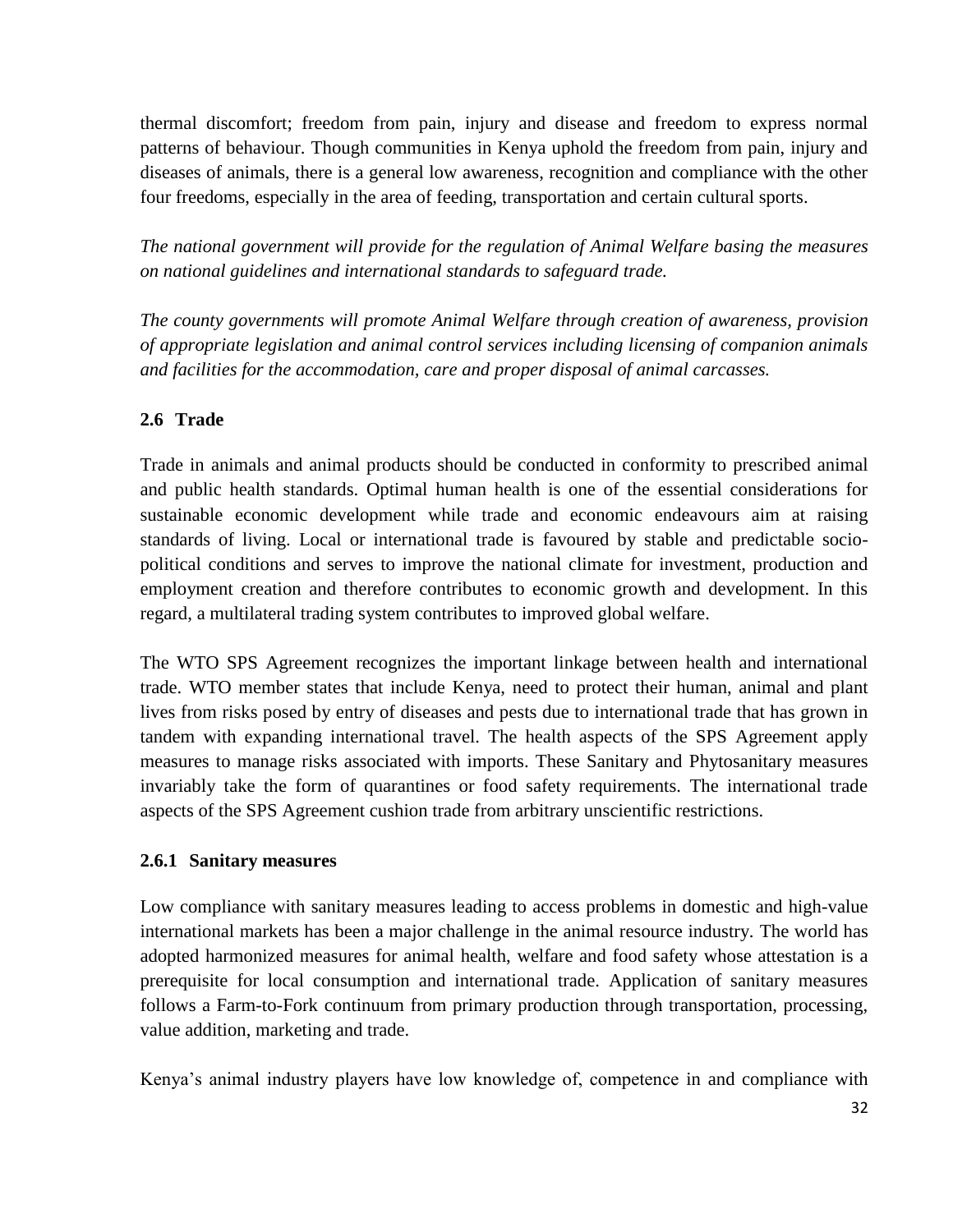sanitary measures which leads to safety concerns for meat, milk, eggs, honey and their products as well as access problems in domestic and export markets.

In order to attain national security in animal-derived food products and for easy access to domestic, regional and international markets, the value-chain players need to mainstream sanitary measures and implement Good Practices and applied regulations so that optimum health and safety status are achieved.

*The national government will support capacity development for compliance with sanitary measures and quality assurance at all levels in animal value chains.*

*The county governments will:*

- *1. Enhance awareness of sanitary measures along animal value chains;*
- 2. *Promote development, institutionalization and enforcement of Good Practices in the animal resource industry;*
- 3. *Mainstream food defense and food safety measures for animal products including operationalization of the national residue monitoring plan.*

*Both levels of government will provide for infrastructural development with in-built features for compliance with sanitary measures.*

# <span id="page-32-0"></span>**2.6.2 Animal identification and traceability**

Animal registration, identification and product traceability is a critical tool in production, breeding and census planning, disease surveillance, food safety certification and food defense assurance, productivity improvement and facilitation of access to local and export markets. The World Organization for Animal Health (OIE) has standards on animal identification and traceability at individual animal and lot level. It involves collecting data for each animal throughout its entire life cycle so that individual characteristics and the history of the animal can be traced back. Such standards require that the identifying device be able to capture key data on owner, locality, date and place of birth, ancestry, sex, geographic movement, health and other production records for purposes of tracing the animal and its products.

Although Kenyan legislation provides for registration and recognition of brands (Branding of Stock Act, Cap 357), this has not enabled compliance with international standards. Animal identification has been accomplished through hot iron branding but, in recent years, efforts have been made to trace animal products throughout the entire food chain and many initiatives are ongoing to implement modern identification and traceability systems of farm animals.

In Kenya, animal theft, including cattle rustling is common, so animal identification would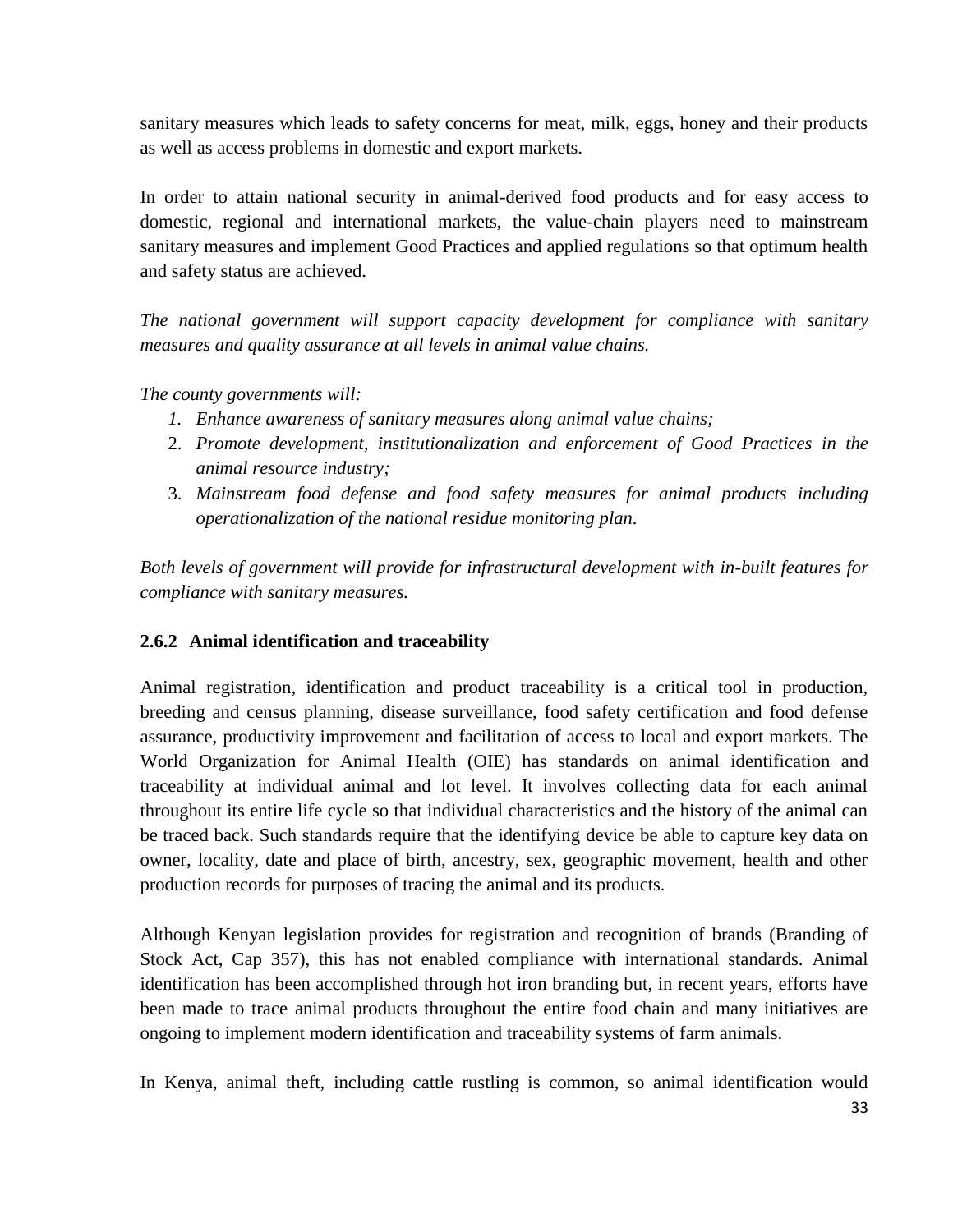provide a useful deterrent to the vice while at the same time providing a scientific tool for recovery of any stolen animals. Cattle rustling is a national security and livelihood issue as the vice has led to deaths and impoverishment of victim communities. Appropriate animal identification and traceability would greatly enhance security and protect livelihoods; this may necessitate a regional approach.

*The national government, in collaboration with stakeholders, will support the establishment of an animal identification and traceability system that complies with international standards.*

*The county governments will promote the application of identification and traceability measures to animals and animal products in compliance with national guidelines and international standards.*

# <span id="page-33-0"></span>**2.6.3 Livestock theft and bio-security**

Security is a key factor to consider in any form of investment. Insecurity poses a challenge to animal health and production services. Marketing and trade in animals and animal products are similarly hampered by rampant insecurity. Whereas stock theft occurs all over the country, its intensity is particularly discernible in the ASALs. The government expends a lot of resources in addressing this crisis.

Veterinary laboratories and other animal establishments handle hazardous micro-organisms that are a potential bio-security risk to workers, the public and the wider environment. Such microorganisms can escape when appropriate Standard Operating Procedures are not strictly observed or through the mischief of certain workers.

*Both levels of government will:*

- *1. Support introduction of modern measures of animal identification, tracking and traceability to combat livestock theft and enhance livestock production;*
- 2. *Prioritize peace building to enhance delivery of veterinary services;*
- *3. Mainstream bio-security risk management in veterinary services and national security systems.*

# <span id="page-33-1"></span>**2.6.4 Marketing infrastructure**

Marketing of animals and animal products is essential for the growth and sustainability of the animal resource industry. The private sector plays a leading role in marketing while the government provides regulatory services and an enabling environment. Marketing chains are convoluted with many players who aim at maximizing profits at the expense of producers.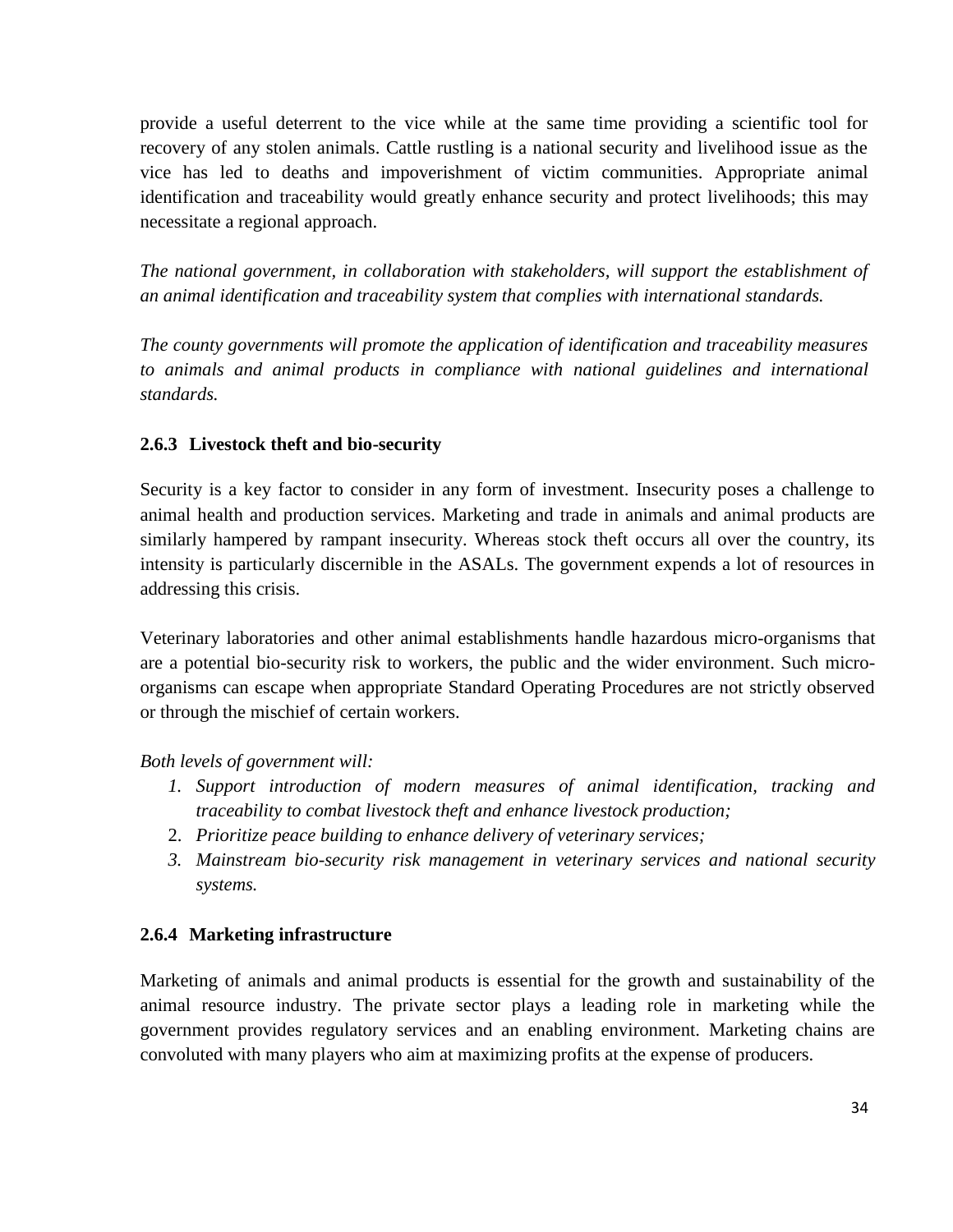Regional and international markets have not been fully exploited due to Kenya's inability to meet Sanitary and Phytosanitary standards set by the WTO and other trade certification organizations. Farmer cooperatives and associations have attempted to streamline marketing channels but they are few and concentrate on a limited range of animals and animal products. The imposition of levies and other forms of taxation across counties increases costs and reduces competitiveness of animal products locally and internationally.

*The national government will provide for effective Sanitary, Phytosanitary and traceability measures in the entire value chains of respective animal products.*

# *The county governments will:*

- *1. Provide for an efficient marketing infrastructure for different animal species and animal products. Emphasis will be placed on marketing of value-added products and adherence to sanitary measures;*
- *2. Support the organization of producers, processors and marketers into viable groups that can access credit, improve on their powers of negotiation and entrepreneurship, maximize on the economies of scale and reach agreements and contracts on the supply of animals and animal products to markets.*

*Both levels of government will continually monitor, evaluate and regulate levies and taxes charged on animals and animal products in order to ensure a favourable trading environment.*

# <span id="page-34-0"></span>**2.7 Veterinary pharmaceuticals**

The Pharmaceutical industry functions include the manufacture, importation, exportation, registration, efficacy trials, distribution, prescription and dispensing of medicines and poisons. Regulation of pharmaceutical products ensures their safe use in humans and animals.

The animal resource industry relies on medicines, chemicals and medical appliances in the prevention, control and management of animal diseases, many of which are transmissible to human beings. Appropriate use of medicines in animals is internationally guided by the OIE in order to guarantee animal welfare and animal food safety that are important aspects in local and international trade in animals and animal products.

The veterinary pharmaceutical industry is vibrant in Kenya. However, uncoordinated enforcement of its current legislation by multiple agencies has led to the misuse of drugs and increased antimicrobial resistance that pose a threat to human and animal health.

*The national government will provide for the regulation of production, quality assurance, import*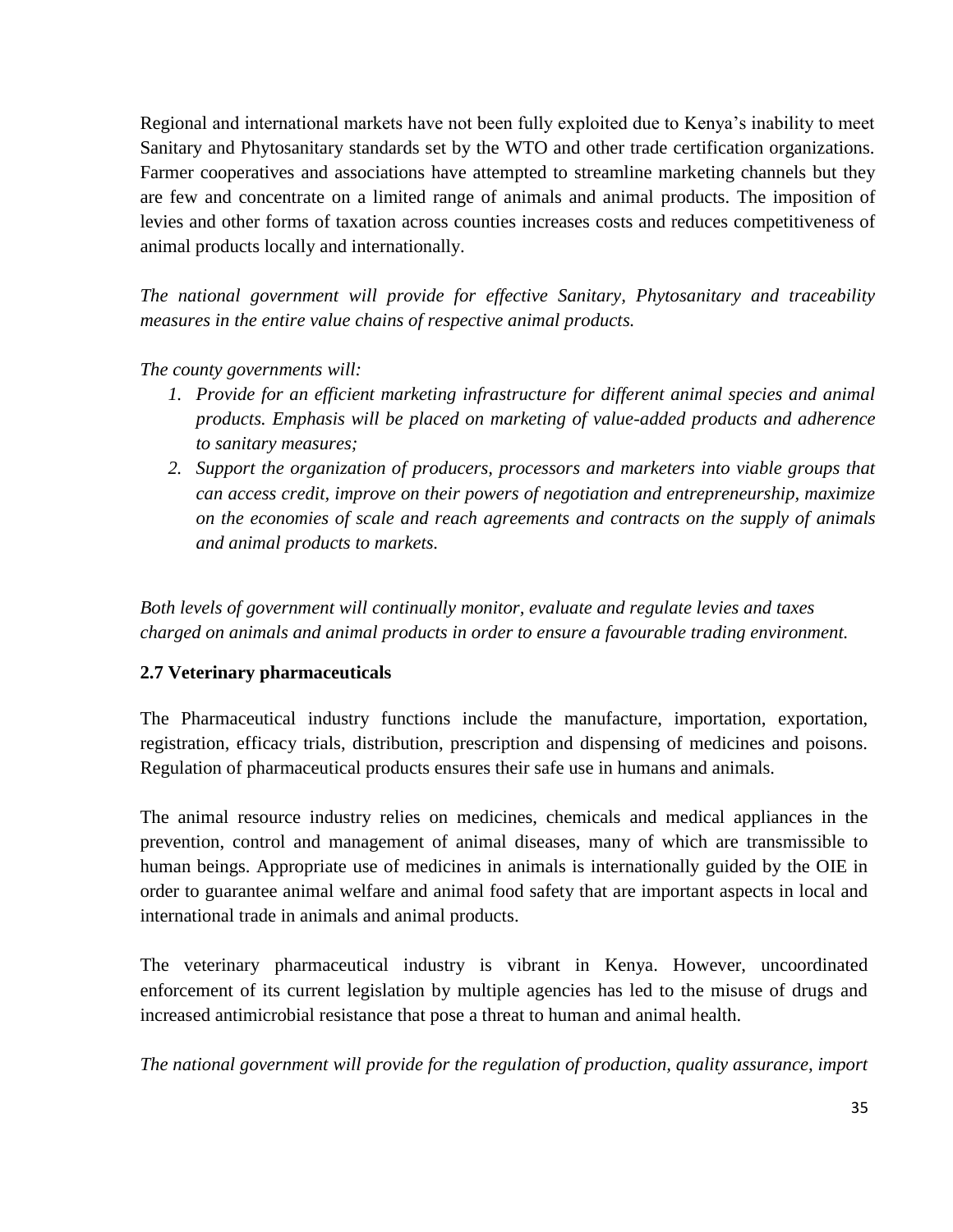*and export, marketing and sale of veterinary pharmaceuticals, poisons, pesticides and ethnoveterinary medicines.*

*The county governments will promote the judicious use of veterinary pharmaceuticals, poisons, pesticides and ethno-veterinary medicines.*

# <span id="page-35-0"></span>**2.8 Animal resources' statistics, information and communication**

The animal resource industry's potential for reducing poverty and contributing to economic growth has remained largely untapped to-date due to lack of accurate data necessary for planning and budgeting. The contribution of the sector to national wealth remains underestimated leading to inadequate financing. Research and development of animal resources require up-to-date data that should be easily retrievable.

*The national government will ensure that periodic census is conducted to establish the population of various animal species, provide a register of animal owners and determine the animal resources' contribution to the national economy and livelihoods.* 

Accurate and timely communication and information sharing in the animal resource industry are key factors in the development and exploitation of animal resources. Effective information and communication strategies contribute to improved functioning and acceptance of scientific, technical and operational output of Veterinary Services.

In crises, transparency and quality of communication and information management are issues of national, sub-regional, regional and global strategic significance. Communication capacities in Veterinary Services enable precise response to national and international demands in compliance with set standards, guidelines and recommendations. Trade in animals and animal products calls for accountability of Veterinary Services towards the public and other stakeholders.

*Effective National and County veterinary governance will encompass communication strategies with a focus on stakeholders and the public. In this regard, the government shall ensure continuous access to adequate human, technical and financial resources in order to manage animal resource industry information and communication at the national, regional, subregional and global levels.*

*The national government will support the establishment of a transparent and science-based information management system in veterinary services.*

*The county governments will prioritize the collection of data and information, analysis and timely reporting to the national government and other stakeholders in the animal resource industry.*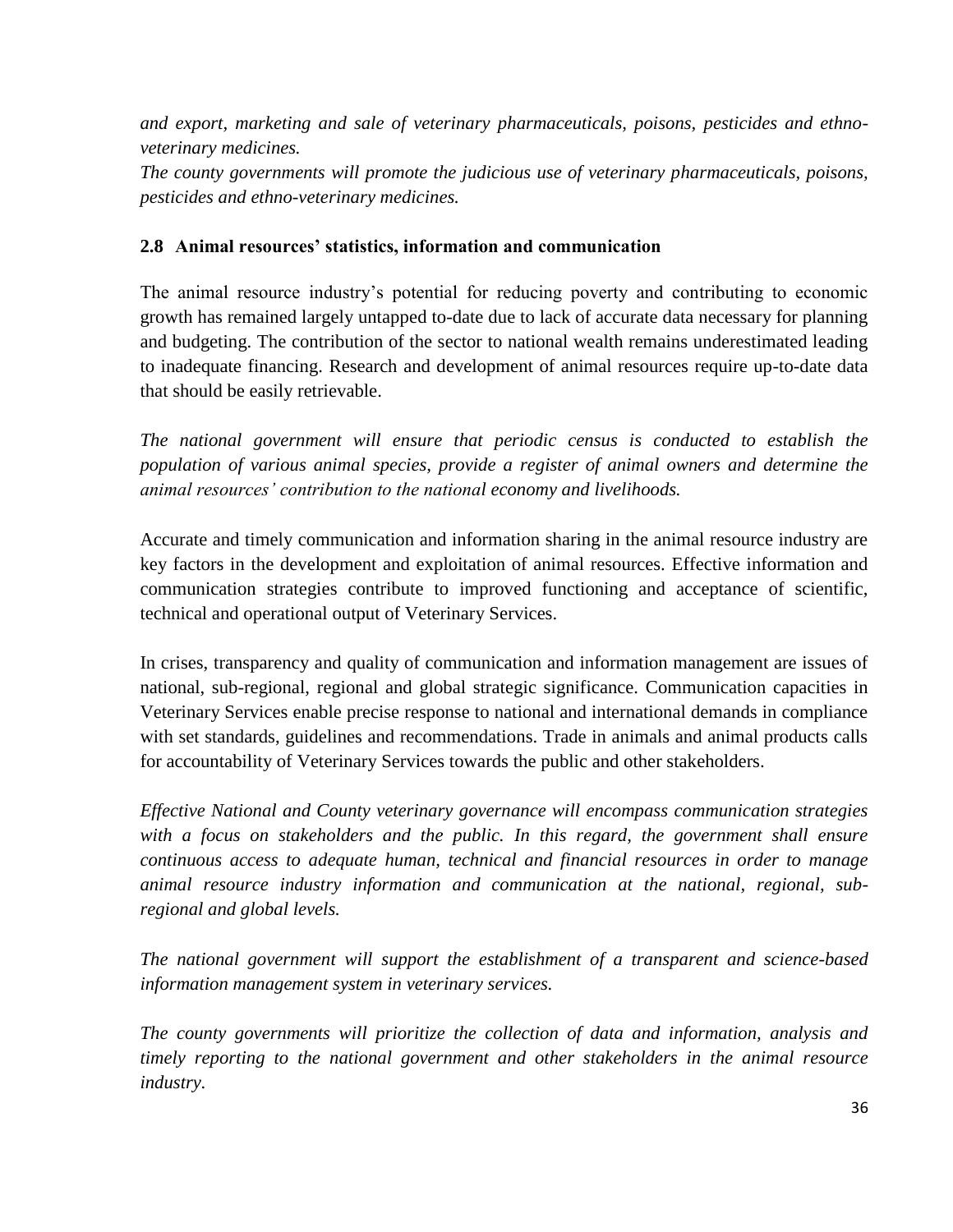### <span id="page-36-0"></span>**2.9 Research, extension and development**

Animal related research, education and extension programmes are continually changing to address emerging challenges and opportunities brought about by rapidly advancing technologies, evolving consumer demands and the need to make positive contributions to human, animal and environmental health. Efficient, science-based animal research translates into affordable and high-quality food for the nation and trade.

Animal-related research programmes embrace multi-disciplinary approaches and integrate education and extension. These programmes focus on activities that are economically sound, socially acceptable and environmentally advantageous. Animal research programmes encompass a balance of disciplines including animal health; animal breeding, genetics and genomics; animal reproduction; animal production, animal welfare, animal products, value addition, marketing and trade; animal use to counteract terrorism and trade in prohibited substances; animal use in security; aquaculture and apiculture.

# <span id="page-36-1"></span>**2.9.1 Research and development**

Animal research and development is mainly undertaken by Universities and international, regional and national research institutions. Research is important for present and future development of animal resources which are currently under-researched. The linkages with extension officers, farmers, implementers and policy makers remain inadequate.

Laboratory or experimental animals are important for research. The care and use of laboratory animals for research, testing and teaching including the scope of the animals is uncoordinated and does not always follow established standards.

Over 80% of Kenya's land mass is arid or semi-arid and is suitable for animal production necessitating a need for dry-land development based research. Animal research in Kenya has been largely conducted alongside crop research; this has reduced focus on various animalspecific research needs.

# *Both levels of government will support targeted research on animals and animal products.*

*The county governments will provide for the dissemination of research findings and technological innovations through various extension agencies including Non-State Actors.*

*The national government will provide for the development of regulations on the scope, care and use of laboratory or experimental animals.*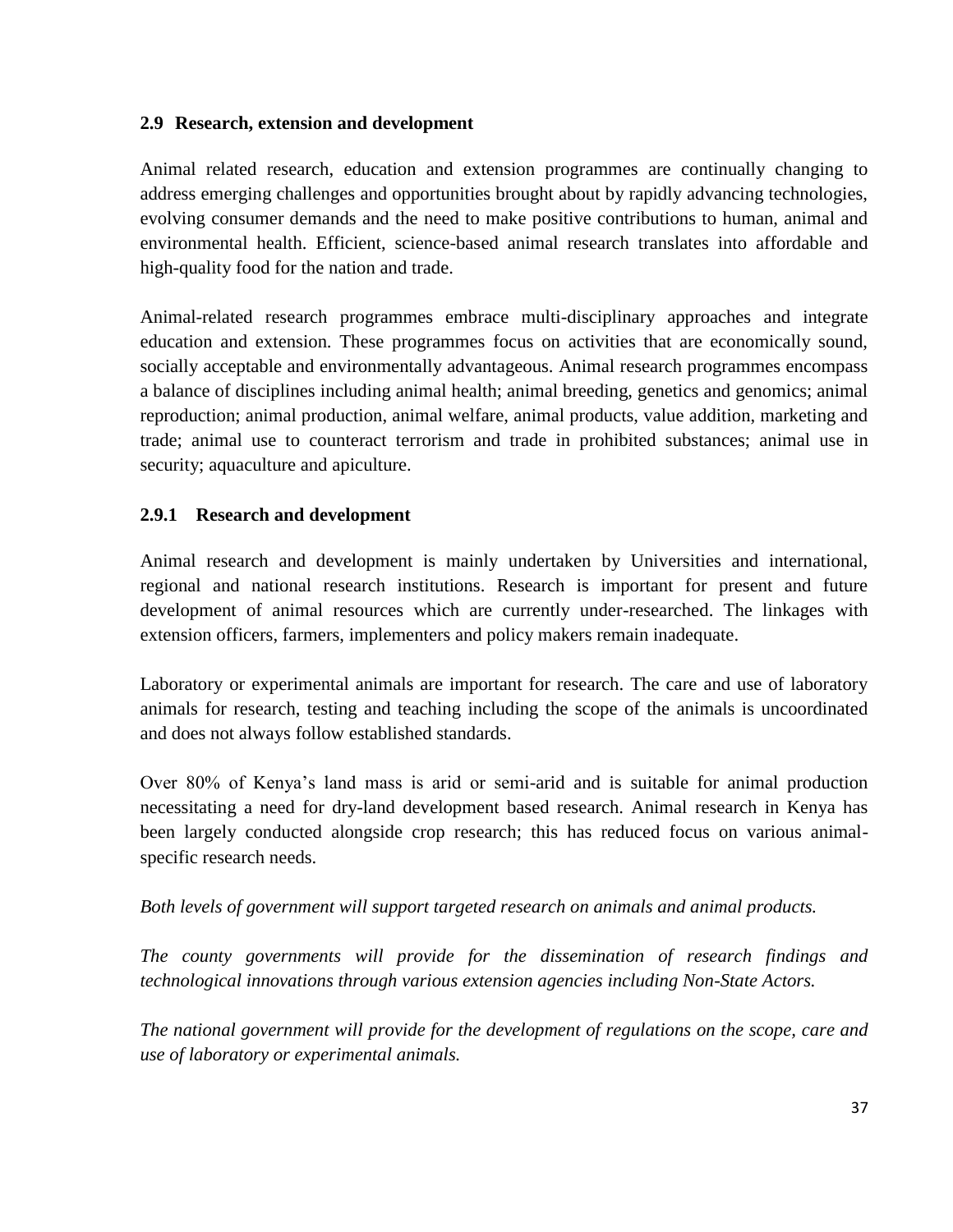# <span id="page-37-0"></span>**2.9.2 Extension services**

Extension is a critical factor in addressing animal health in order to improve animal production and productivity necessary for transforming traditional animal practices into viable commercial enterprises. It serves the role of transferring knowledge and technologies to stakeholders and involves dissemination of information on animal production, health and welfare, food safety, value addition and trade.

Extension aims at improving productivity of animals in order to increase farmers' incomes, enhance their standards of living, promote household food security and reduce poverty by maintaining healthy animals. For many years, extension services were dominated by the Government. However, due to the decline in budgetary support, Non-State Actors including Community Based Organizations, Non-Governmental Organizations, the private sector and individual consultancy groups are now offering these services.

*The national government will provide for appropriate regulatory frameworks for animal resources' extension services*.

*The county governments will support extension services including modern extension delivery channels employing ICT in the animal resource industry.*

# <span id="page-37-1"></span>**2.9.3 Genetic engineering**

Genetic engineering refers to technologies that alter the genetic makeup of organisms such as animals, plants and bacteria through genetic modification techniques in order to confer greater resistance to diseases, increase productivity, improve hardiness and feed efficiency. Genetic modification can increase yields of meat, eggs and milk and improve animal health and disease diagnostic methods. Genetically Modified Organisms (GMOs) constitute a source of [genetically](http://en.wikipedia.org/wiki/Genetically_modified_food)  [modified foods](http://en.wikipedia.org/wiki/Genetically_modified_food) and are widely used in biological and medical research, production of [pharmaceutical drugs](http://en.wikipedia.org/wiki/Pharmaceutical_drug) and experimental medicine.

There is broad scientific consensus that food and other products derived from Genetically Modified Organisms pose no greater risk to human health than conventional ones; however GMOs may adversely impact human health through transfer of antibiotic resistance markers, increased allergic reactions and other unknown effects. Potential environmental impacts include unintended transgenic transfer through cross-pollination, unknown effects on other organisms and loss of biodiversity.

*The national and county governments, in partnership with relevant agencies will promote research on and uptake of genetic engineering to enhance production and respond to other*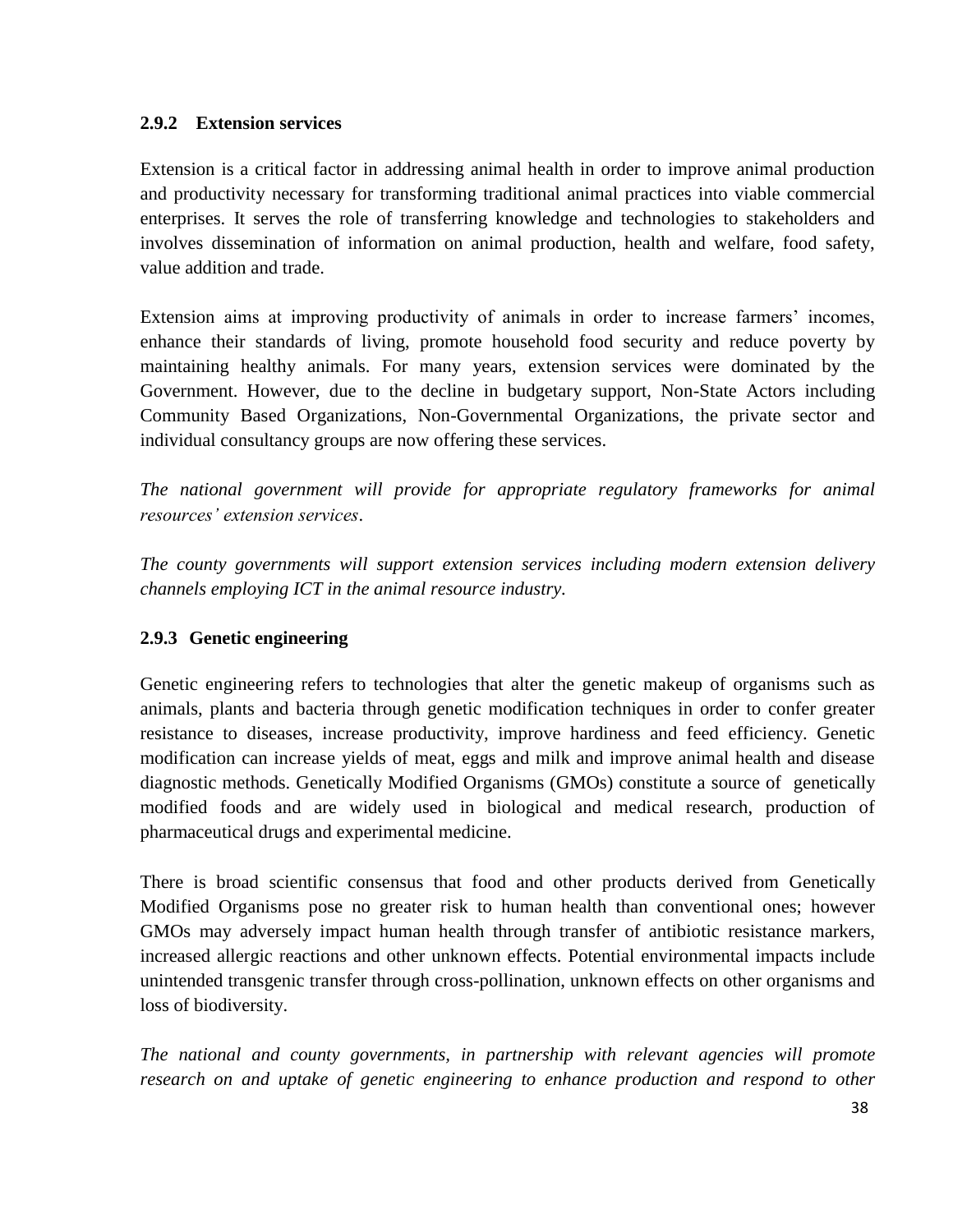*challenges in the animal resource industry while protecting animal and human health.* 

# <span id="page-38-0"></span>**2.10 Training**

Training provides a platform for knowledge and skills development. Among other aspects, today's world is characterized by constantly changing consumer needs, the emergence of hitherto unknown diseases and the development of new technologies for the animal resource industry. Adequate training is central to the satisfaction of all these demands and trends.

Training targets staff, students, animal keepers and other stakeholders in the animal resource industry. Training of staff is mainly achieved through Continuous Professional Development, workshops, seminars and further education in institutions of higher learning. Training of animal keepers and other stakeholders is accomplished through extension services. Students receive preservice training in middle level colleges and tertiary education institutions including Universities.

*The national government will:*

- *1. Prioritize capacity building to improve skills of professionals in the animal resource industry;*
- *2. Support the establishment of internship programs involving veterinary surgeons and veterinary paraprofessionals to enhance their training for better service delivery to the animal resource industry.*

*The county governments will support the training of extension service providers and animal keepers.*

*Both levels of government will mainstream Continuous Professional Development on emerging livestock issues and new challenges in the animal resource industry.*

# <span id="page-38-1"></span>**2.11 Veterinary governance**

Veterinary Services are classified as a global public good for which the Veterinary Authority takes primary responsibility with regard to good governance and service delivery in accordance with national and international standards and public expectations.

The governance must be within an effective, structured national legislative framework supported by appropriate financial and human resources. The establishment of good governance of veterinary services, based on a close partnership between the public and private sectors falls within the responsibility of the government. Effective governance of Veterinary Services contributes to "public goods" such as food security, public health and alleviation of poverty.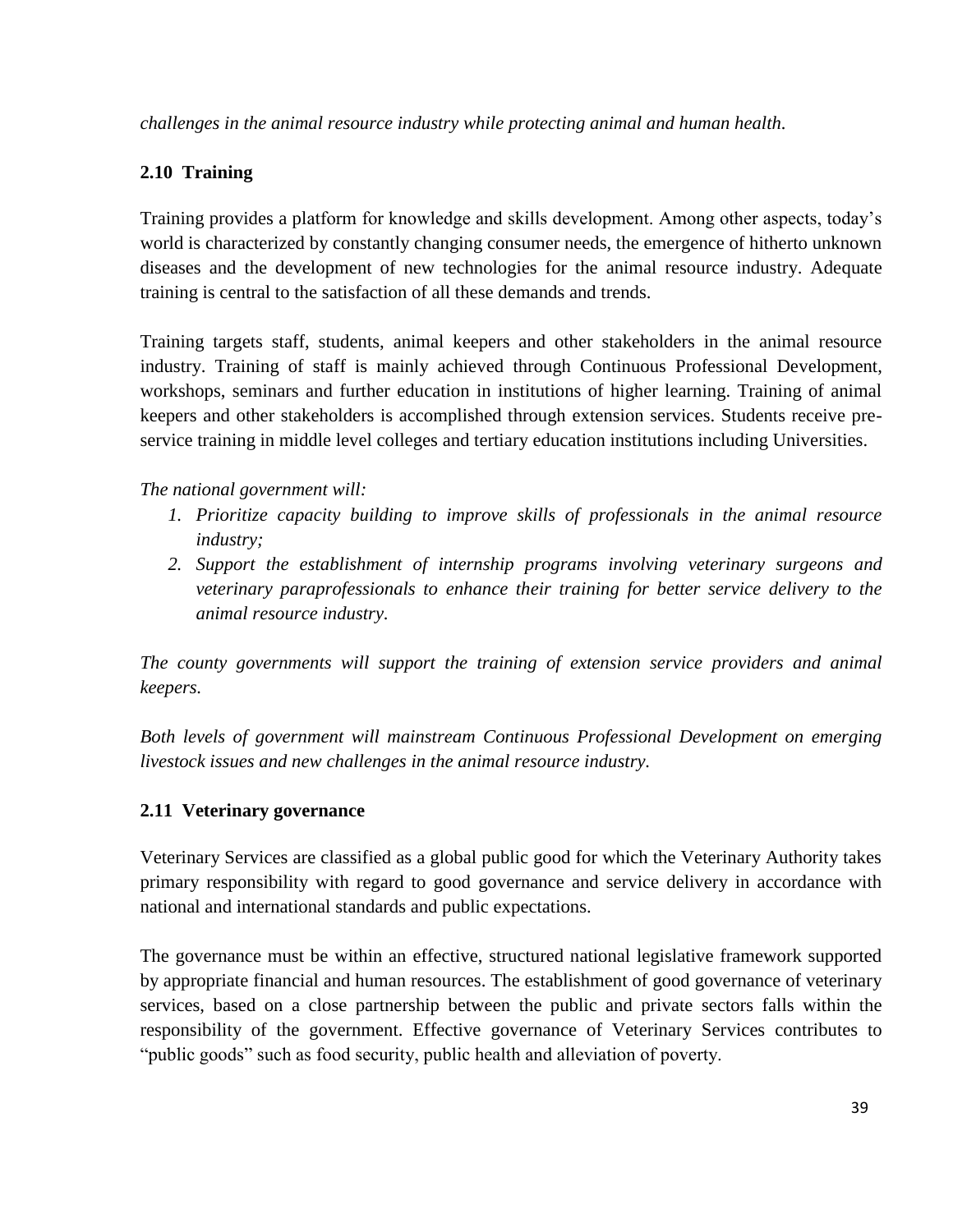*Both levels of government will:* 

- *1. Strengthen veterinary governance through provision of adequate human, material and financial resources for effective delivery of veterinary services;*
- *2. Prioritize development of an effective consultation and cooperation mechanism in line with Kenyan laws as well as international treaties ratified by Kenya;*
- *3. Provide for institutional and legal frameworks for the animal resource industry.*

# <span id="page-39-0"></span>**2.11.1 Regulation of the veterinary profession**

The foundation of a viable and competitive animal resource sector is in the quality of animal health and welfare services. Poor quality of services result in unmitigated animal health and welfare concerns: low animal productivity, disincentives among producers and traders, residues and contaminants in products and eventual access problems in the domestic and export markets.

Kenya has a widely recognized veterinary training and a large number of veterinary surgeons and veterinary paraprofessionals that are adequate to offer services to the industry. However, there is weak regulation, monitoring and supervision of service providers which has resulted in abuse of the veterinary practice as well as abuse and misuse of veterinary medicines.

The distribution of professionals and paraprofessionals is skewed against the ASALs where the sub-optimal animal: professional ratio encourages use of inadequately trained community members. These situations need to be effectively addressed through effective regulation of the profession and ensuring that all regions in Kenya, including the pastoral areas, benefit from quality animal health services in accordance with international standards.

# *The national government will:*

- 1. *Strengthen the veterinary statutory body, the Kenya Veterinary Board, and empower it to: develop autonomy, professional and financial independence and capacity, supported by appropriate legislation to exercise and enforce control over all [veterinarians](http://www.oie.int/index.php?id=169&L=0&htmfile=glossaire.htm#terme_veterinaire) and [veterinary Para-professionals](http://www.oie.int/index.php?id=169&L=0&htmfile=glossaire.htm#terme_paraprofessionnel_veterinaire) including licensing and registration, minimum standards of education (initial and continuing) for the recognition of degrees, diplomas and certificates, setting standards of professional conduct and exercising control and the application of disciplinary procedures;*
- 2. *Support development of a framework for formal training of Community-based Animal Health Workers (CAHWs) to attain the minimum requirement for delivery of quality animal health services and registration by the regulatory authority.*

*Both levels of government will encourage professional associations to regulate the conduct of their members and provide advocacy services for improvement of the animal resource industry.*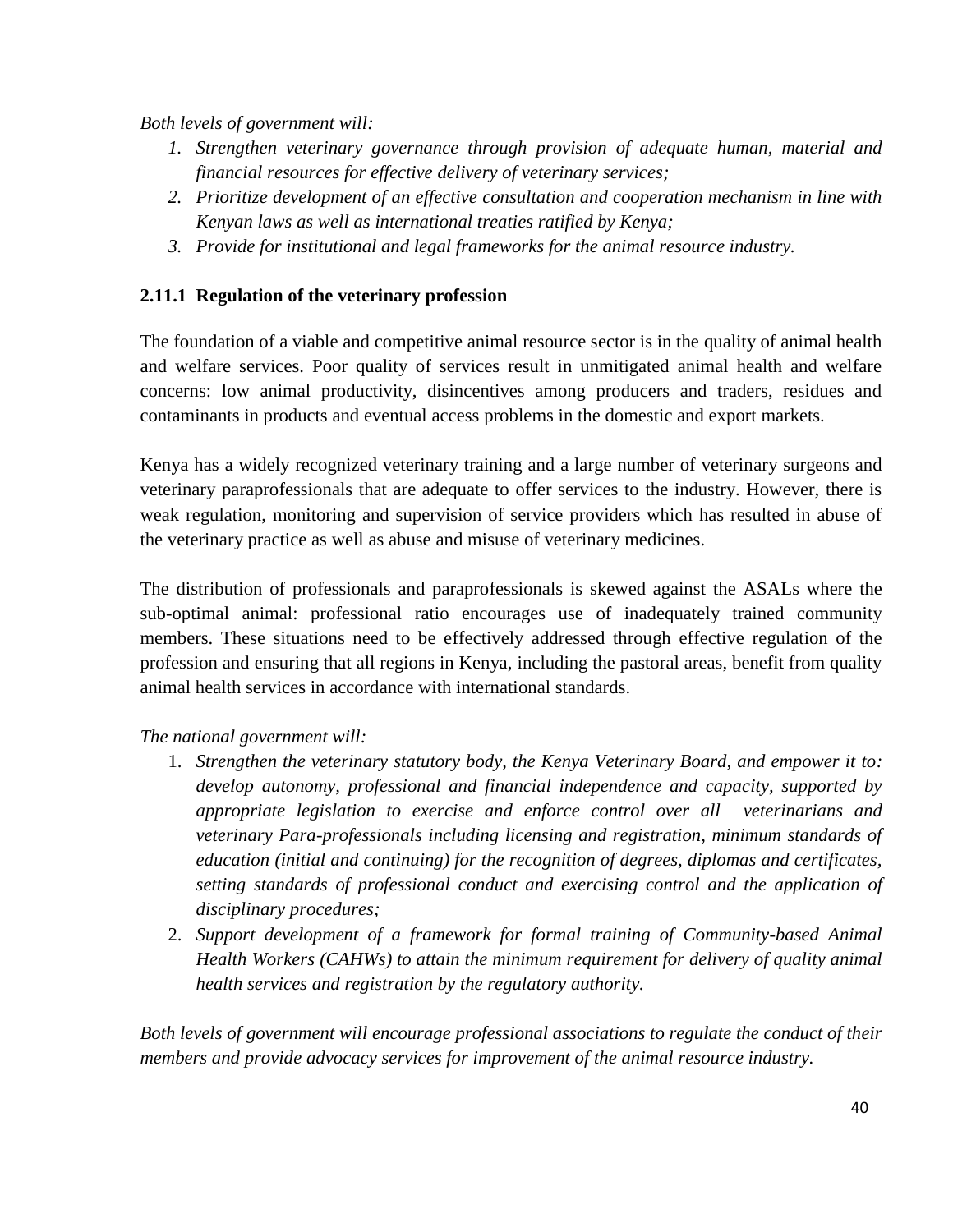# <span id="page-40-0"></span>**2.11.2 Occupational Safety and Health**

Occupational Safety and Health requirements protect the [safety,](http://en.wikipedia.org/wiki/Safety) [health](http://en.wikipedia.org/wiki/Health) and [welfare](http://en.wikipedia.org/wiki/Quality_of_life) of workers, customers and other people who may be affected by the workplace environment. The goals of occupational safety and health plans include fostering a safe and healthy working environment.

Delivery of veterinary services involves a number of risks including diseases, injuries and a hostile working environment. Safety of veterinarians, veterinary paraprofessionals, leather development personnel, zoologists in veterinary services and veterinary laboratory personnel working in the sector therefore needs to be taken into consideration.

*The national and county governments will promote compliance with occupational safety and health requirements to protect veterinarians, veterinary paraprofessionals, leather development personnel, zoologists in veterinary services and veterinary laboratory personnel from risks at work.*

# <span id="page-40-1"></span>**2.12 Veterinary services' infrastructure**

Appropriate infrastructure is necessary for optimum animal production and trade. This includes suitable establishments, premises, animal inspection and disease management structures, sale yards, loading rumps, border control facilities, slaughter and processing plants and laboratories. Many stakeholders are involved in infrastructure development but need harmonization and targeting in order to support efficient animal production, movement and trade. Animal health, food safety and food defense-related infrastructure are standardized under the OIE and CAC systems and therefore require official inspection and approval.

Animal enterprises depend on good roads, railways, airports, border posts, harbours and telecommunication infrastructure for optimal performance. Bitumen roads and the railway lines cover only a small section of the country and do not cover vast animal production areas especially the ASALs. The infrastructure is not adequate for efficient trade in animal commodities. Telephone network is fairly widespread except in the ASALs while there is generally low internet connectivity. This has made it difficult for appropriate information management that is necessary for vibrant animal enterprises.

The 21<sup>st</sup> Century is highly dependent on Information and Communication Technologies (ICT) for development. ICT has given rise to the phenomenon of the global village where information exchange is easily conducted among nations of the world. Animal resources' development priorities that directly benefit from ICT include disease surveillance, extension services, research, training, marketing and trade.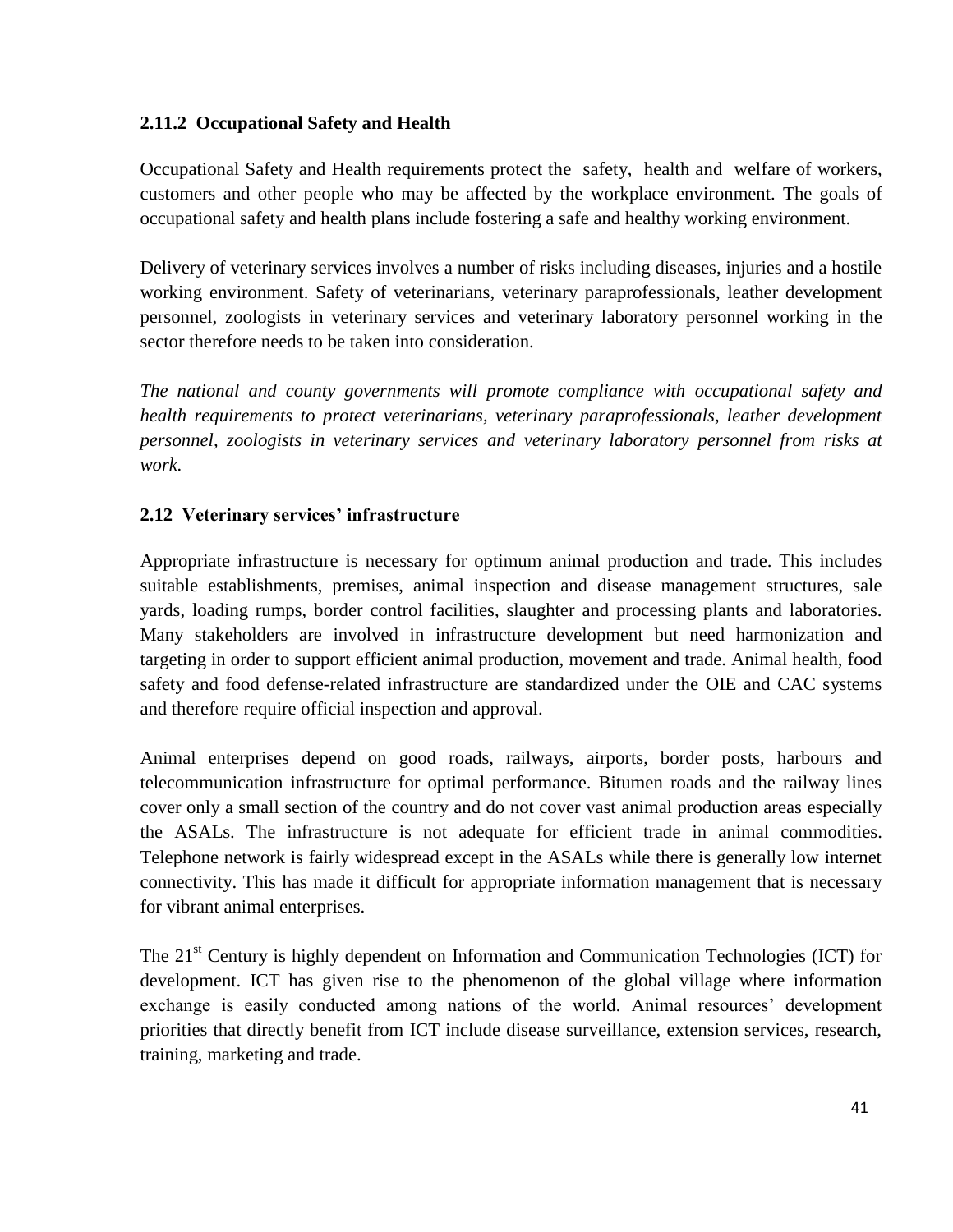*The national government will:*

- *1. Provide for the regulation of abattoirs, tanneries, dairies and other processing plants of animal products;*
- 2. *Provide for development of a food defense strategy to minimize risks of food contamination.*

# *The county governments will:*

*Facilitate the development and management of animal markets, abattoirs, pounds and vector control facilities.*

*Both levels of government will:*

- 1. *Support improvements and development of infrastructure for optimum animal health, production and trade in collaboration and partnership with stakeholders;*
- *2. Provide for development and approval of appropriate infrastructure for animal inspection and quarantine;*
- *3. Promote the advantages of ICT in disease surveillance, reporting, traceability, general animal health, production and welfare.*
- 4. *Mainstream OIE standards and legislate on appropriate transportation facilities for animals.*

# <span id="page-41-0"></span>**2.13 Cross-cutting issues**

Cross-cutting issues encompass aspects that impact the animal resource industry directly or indirectly but are not limited to animal resources. They include the environment, climate change and disasters, gender and pro-poor measures, youth, credit facilities and land.

# <span id="page-41-1"></span>**2.13.1 Environment, climate change and disasters**

Climate change refers to the gradual variation in parameters such as temperature and rainfall over time. Ruminating animals produce methane which, like Carbon dioxide, is a potent Green House Gas that contributes to climate change.

Disasters like drought and massive flooding displace communities and contribute to the spread of vector-borne, contagious and infectious diseases like Foot and Mouth Disease, Rift Valley Fever, Nairobi Sheep Disease, Bluetongue and Lumpy Skin Disease. Drought and floods also lead to wind or water erosion of top soils and destabilize the range environment.

Land and water are components of the environment that constitute important factors of animal production, health and processing of animal products. Overgrazing of pastures results in vegetation loss accompanied by land degradation that can eventually lead to desertification.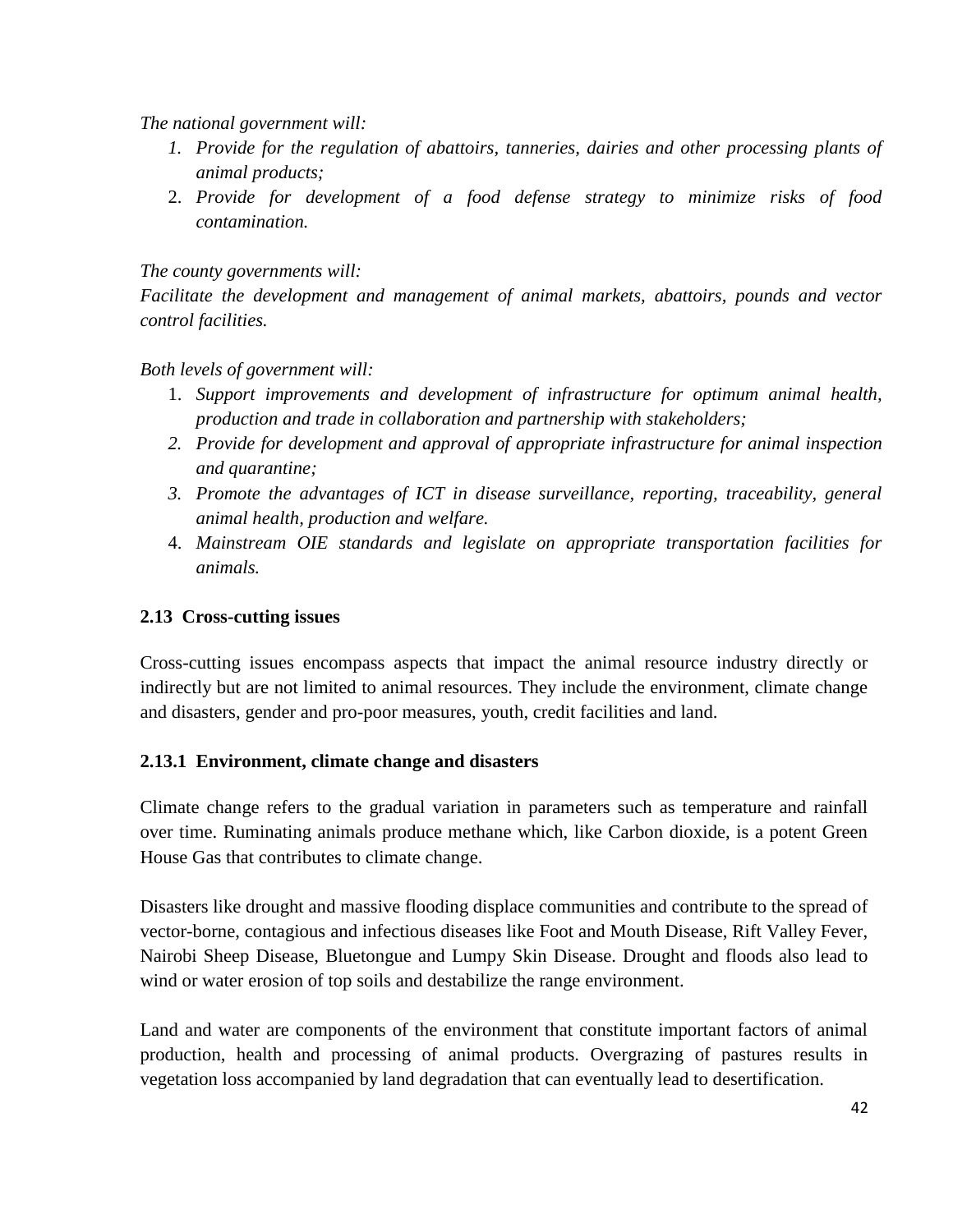Various types of wastes are generated along different animal value chains including animal health care wastes such as chemicals, sharp objects like needles and broken glass bottles, used media and pathological wastes from laboratories, expired medicines and veterinary biologicals.

Animal production wastes encompass, among others, uro-genital and gastro-intestinal discharges, remnants of feeds, particularly roughages and components of abandoned animal housing structures. Processing of animal products in establishments like slaughterhouses, tanneries, dairies and feed manufacturing plants generate a wide range of wastes that need to be properly managed to prevent environmental pollution.

#### *The national government will:*

*1. Support development of strategies for early warning, preparedness and rapid response to mitigate disasters that affect animals;*

2. Support development of appropriate insurance packages to respond to disasters in the animal *resource industry.*

#### *The county governments will:*

*1. Mainstream, in the animal resource industry, early warning, preparedness and rapid response to mitigate disasters that affect animals;*

*2. Promote animal insurance to address losses that arise from natural and man-made disasters that impact animal resources.*

# *Both levels of government will:*

- *1. Ensure protection of the environment and conservation of natural resources through compliance with Environmental Impact Assessments and periodic Environmental Audits in animal health and production, processing of animal products and by-products, marketing and trade in animals and animal products;*
- *1. Provide for effective and sustainable waste disposal mechanisms, along the animal value chains, backed by a suitable legal framework.*

# **2.14.2 Animal resources and gender, youth and persons with disabilities**

Women contribute approximately 60-80% of the labour-force in the animal resource industry and work longer hours than men yet they have limited access to and almost no control over land and other factors of production. The level of poverty in Kenya is estimated to be 46%, whereas both men and women are affected, women, because of various factors that include cultural disadvantages, are particularly vulnerable.

Exploitation of animal resources partly addresses the problem of poverty, but poverty in itself, can hinder entry and investment in the animal resource industry. Pro-poor measures need to be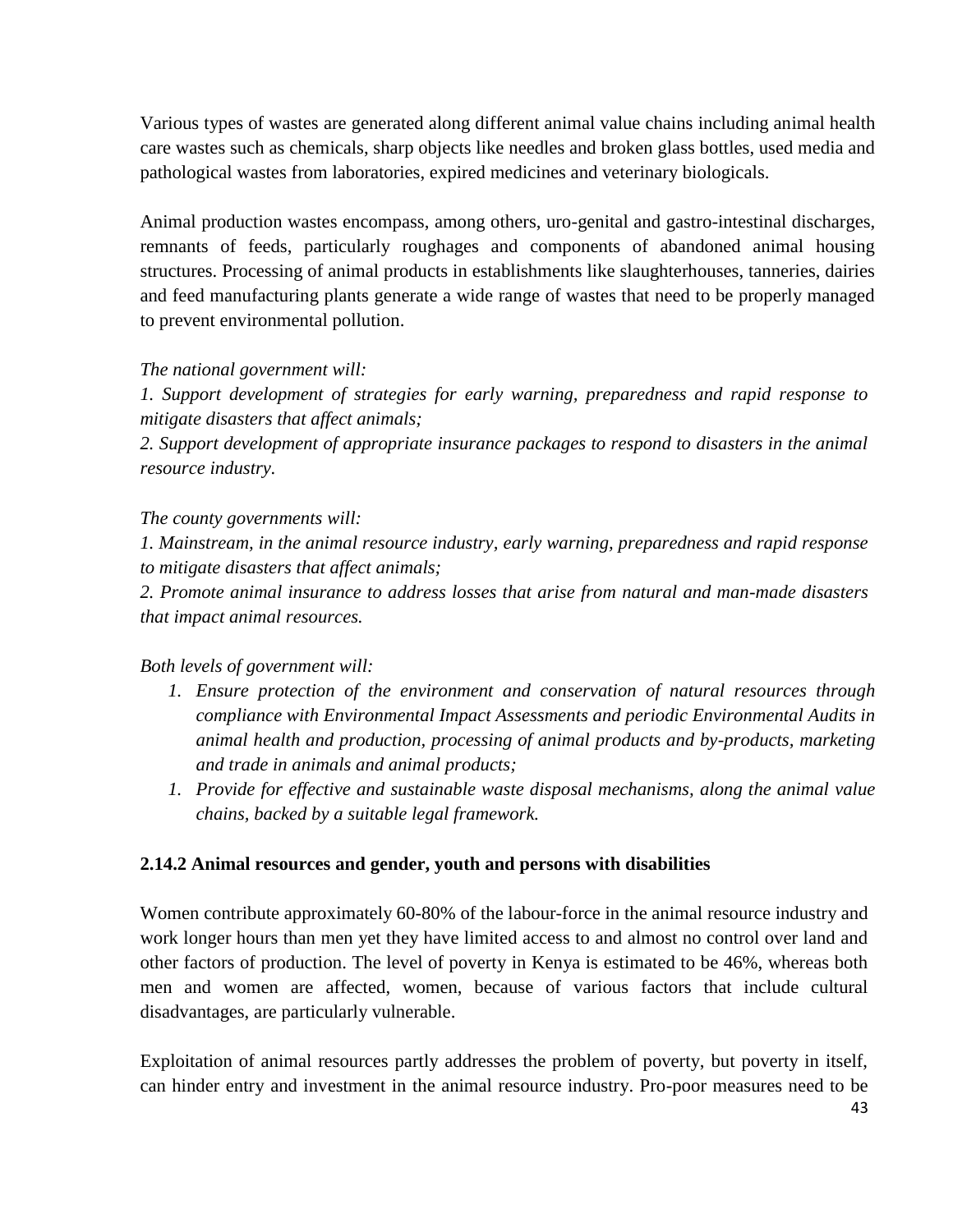instituted in the strategies for the development of animal resources in order to encourage uptake of animal-based enterprises and in the process, improve livelihoods and economic stability.

*The national and county governments, in collaboration with stakeholders, will:*

*1. Ensure that all strategies, programmes and projects in the animal resource industry are engendered;*

*2. Promote gender transformative strategies that encourage active participation of both men and women in the animal resource industry;*

*3. Mainstream pro-poor measures in plans, projects and programmes to develop the animal resource industry.*

The youth form 60% of the total labour force but many of them have not been absorbed in the job market owing to the country's low economic growth rate. They have remained at the periphery of the country's development affairs and their status has not been accorded due recognition.

*The national and county governments will ensure that the youth play their role, alongside adults, in the development of the country through participation in the animal resource industry programmes including production and processing to promote formal and informal sector employment.* 

Persons with disabilities represent approximately 10% of the World's population and 80% of them live in developing countries. Arising from this recognition, all organizations and institutions are expected to provide a supportive environment for their personal wellbeing and professional advancement while mainstreaming disability considerations in their plans.

*The national and county governments will:*

*1. Mainstream disability considerations in Veterinary Services and discourage discrimination of personnel on account of disability;*

*2. Support the progressive implementation of the principle that at least 5% of Veterinary Services personnel in appointive posts are persons with disabilities.*

# <span id="page-43-0"></span>**2.13.2 Land**

The National Land Policy classifies land into three categories: communal, government and privately owned land. Increasing human population has prompted continuous land subdivision into uneconomic units that are unsuitable for animal enterprises. Reduced land areas restrict animal movements in search of pastures thus contributing to degradation, soil erosion, siltation of waterways and recurrent flooding.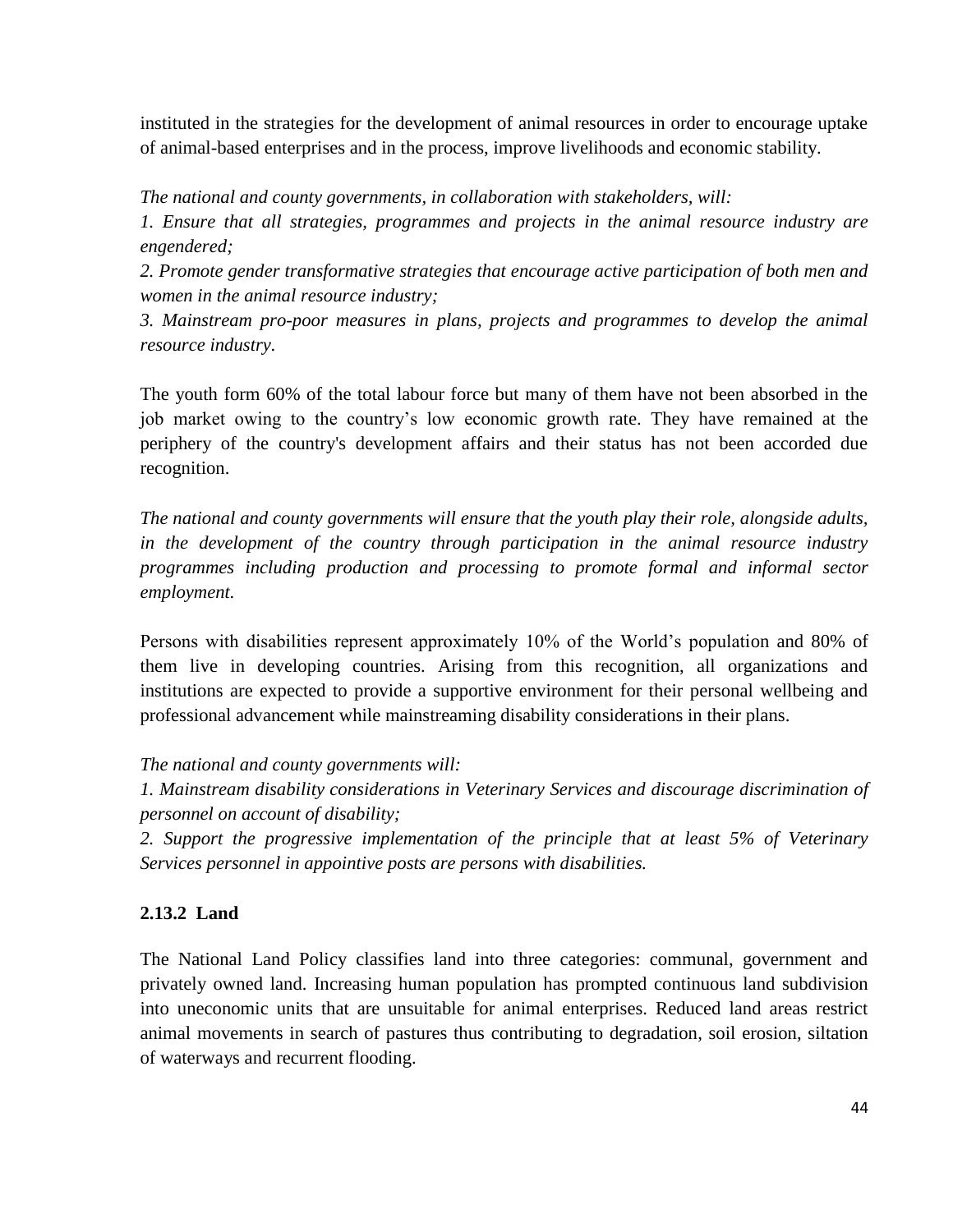*The national and county governments will:*

- 1. *Ensure that animal owners maximize on suitable animal enterprises through appropriate land use systems;*
- 2. *Prioritize rehabilitation of degraded lands in conjunction with promotion of suitable animal production systems for specific Agro-Ecological Zones;*
- 3. *Prioritize protection of land set aside for Veterinary Services.*

# <span id="page-44-0"></span>**2.13.3 Human-wildlife conflicts**

As human population expands and the effects of climate change present new challenges, humanwildlife conflicts have become frequent in communities that border national parks and game reserves. The conflicts take various forms including; competition for water and pastures, predator menace, animal disease outbreaks and pests, human encroachment, poaching, hunting and poisoning. Peaceful coexistence with wildlife has come under serious threat as government interventions are viewed as inadequate or unsatisfactory.

*The national and county governments will:*

- 1. *In collaboration with relevant institutions, support appropriate measures to mitigate human-wildlife conflicts in communities that border national parks and game reserves.*
- *2. Develop a mechanism for adequate compensation where human-wildlife conflicts result in injury to or loss of domestic animals.*

# <span id="page-44-1"></span>**2.13.4 Integrity and ethics**

Professionalism and integrity, as emphasized in chapter six of the Constitution of Kenya, are key to delivery of quality services to all stakeholders in the animal resource industry. Corruption limits equitable access to resources, impedes growth of the industry and discourages local and foreign investors.

*The national and county governments will:*

- 1. *Ensure that service providers in the animal resource industry uphold the professional code of integrity and ethics in service delivery to all stakeholders.*
- *2. Provide for establishment of systems to discourage the practice of corruption in the animal resource industry through professional regulatory bodies and institutionalization of appropriate anticorruption measures.*

# <span id="page-44-2"></span>**2.13.5 HIV/AIDS**

The animal resource industry has not been spared from the prevailing Human Immunodeficiency Virus/Acquired Immune Deficiency Syndrome (HIV/AIDS) pandemic and conditions associated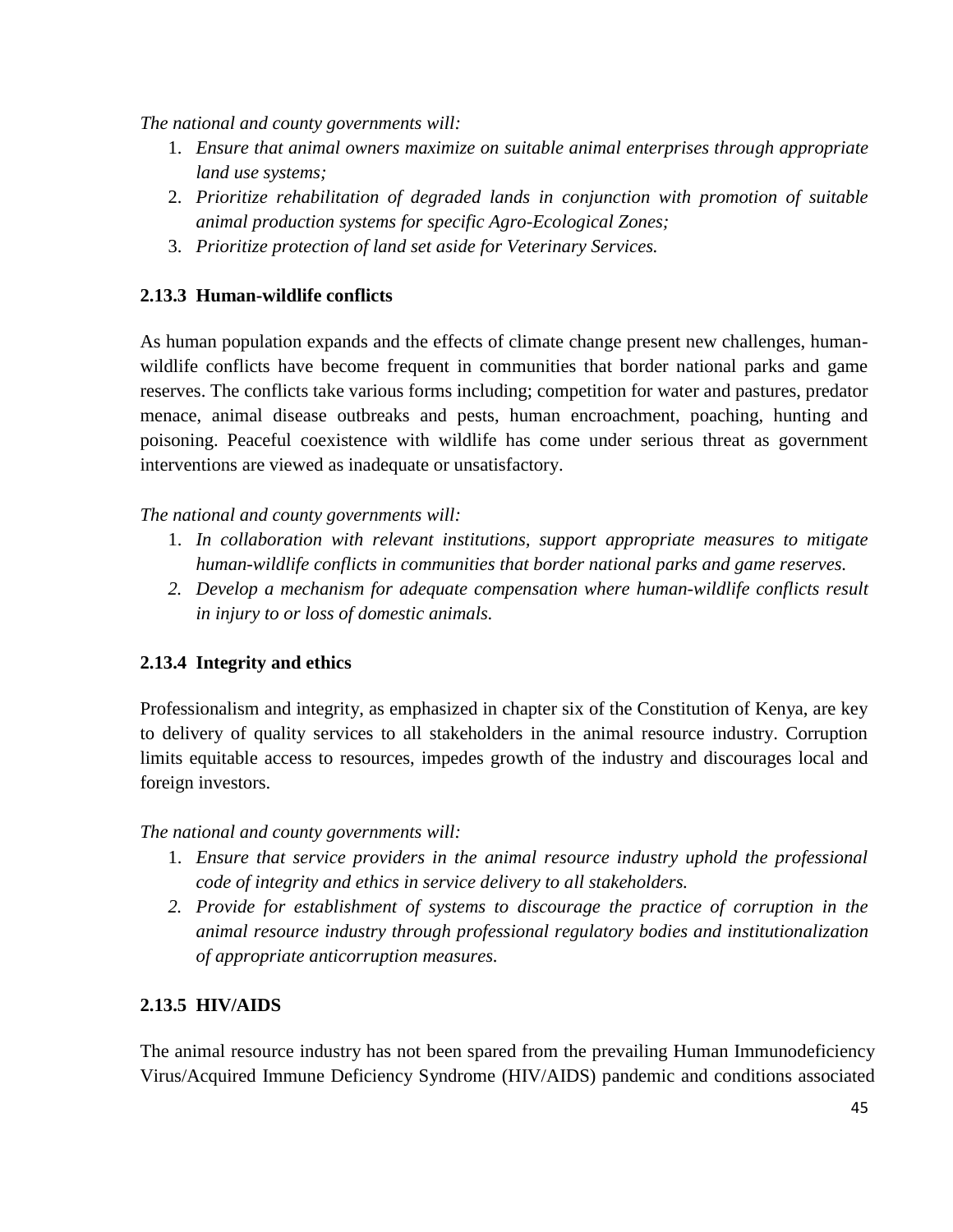with it such as tuberculosis as they affect both service providers and animal producers. This has had profound social and economic implications as it limits productivity of the labour force in a highly labour intensive sector. Resources, both human and financial, have been diverted to care for the sick and orphaned.

*To realize optimum human health for increased animal production and productivity, the national and county governments, in collaboration with stakeholders, will continue to implement measures aimed at controlling HIV/AIDs to minimize its socio-economic impacts and maximize resources for improved production.*

#### <span id="page-45-0"></span>**2.13.6 Drug and Substance Abuse**

Drug and substance abuse affect the work place and make workers unable to carry out their duties. The vice is related to petty crime where victims become corrupt and steal in order to access money for buying drugs. Both levels of government require institutions to develop capacities and implement measures to curb the vice within their organizations.

*The national and county governments will mainstream relevant policies and build capacity of veterinary institutions to prevent and control Drug and Substance Abuse within their ranks while instituting appropriate operational plans.*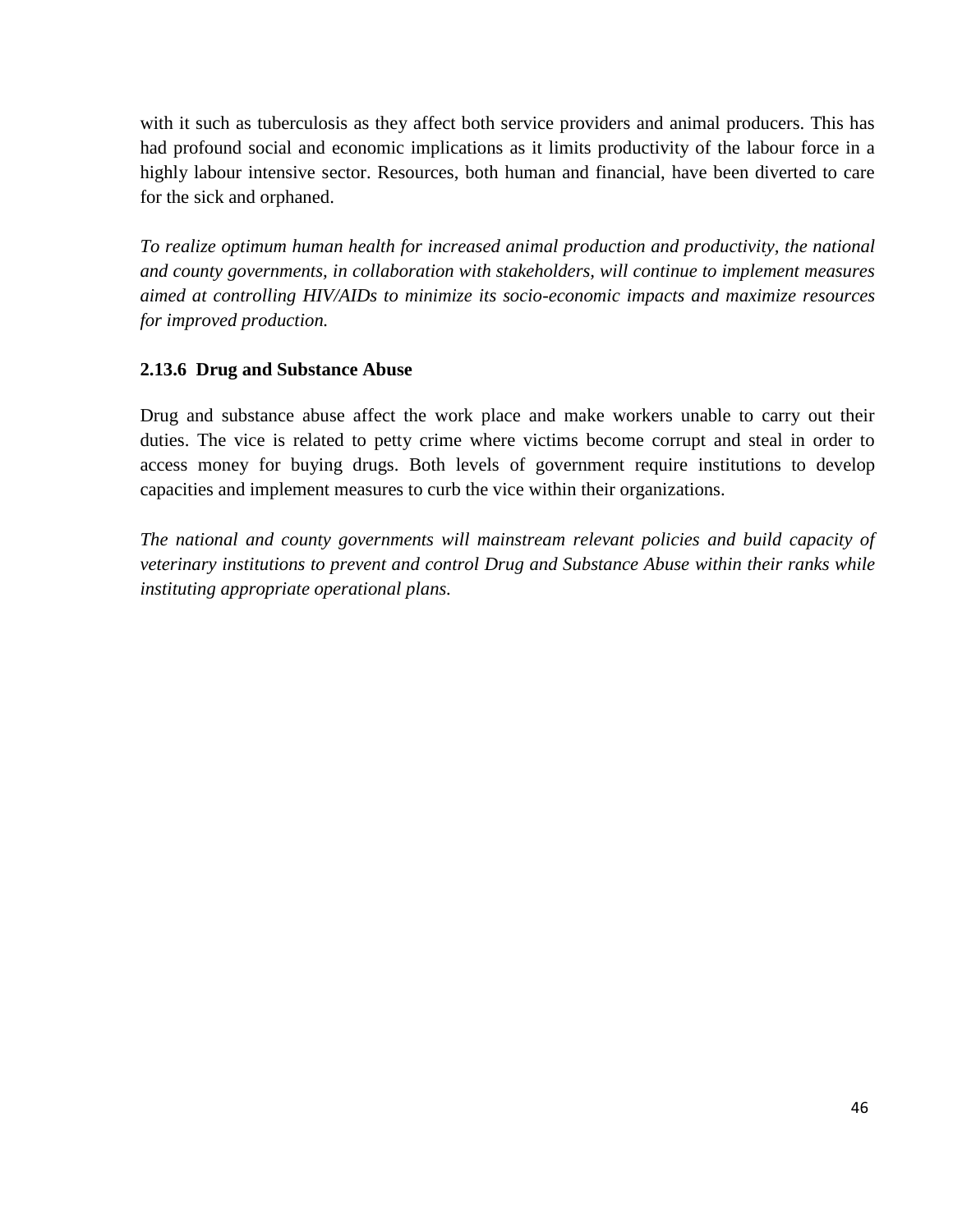### **CHAPTER THREE**

#### **INSTITUTIONAL FRAMEWORK**

<span id="page-46-1"></span><span id="page-46-0"></span>Institutions that will play leading roles in the implementation of this Policy include national and county Ministries, Departments and Agencies responsible for veterinary services and livestock production, the Kenya Veterinary Board, the Kenya Dairy Board, the Kenya Meat Commission, the Kenya Veterinary Vaccines Production Institute, the Kenya Animal Genetics Resource Centre, Kenya Tsetse and Trypanosomiasis Eradication Council and training institutions. There are several private sector institutions, including CBOs, NGOs, cooperative societies, input suppliers, development partners and professional associations through which implementation will be done. Collaborating institutions (ANNEX 5) for the purpose of this policy include institutions dealing with wildlife, aquatic animals, agriculture and public health among others.

*The national and county governments will support establishment of institutions, based on need, to address emerging challenges in the animal resource industry.* 

#### <span id="page-46-2"></span>**3.1 Veterinary Services**

The present day Directorate of Veterinary Services was created as a Department of Veterinary Services in 1895 to oversee veterinary services. It is the Veterinary Authority as defined by the OIE and provisions of the WTO and CAC. It has been operating through specialized functional units for the purpose of delivering veterinary services. The National Veterinary Services provides regulatory services, international veterinary certification services, diagnostic services, disease investigation; capacity building, quality and safety assurance of animal products. It exercises its functions in collaboration with county governments and other government agencies.

The head of veterinary services is the competent Authority for the country on animal health matters. The overall responsibility for veterinary services lies with the national and county governments. In animal disease control, a formal delegation system assists the management of diseases classified as "private good" performed by accredited private sector service providers while management of diseases classified as "shared good" is carried out in partnership between the both levels of government and private service providers. The management of notifiable animal diseases is a "public good".

#### <span id="page-46-3"></span>**3.1.1 Public Sector Veterinary Services**

Veterinary Services, in particular, control of animal disease epidemics and food safety are transcounty in nature requiring coordination between various devolved governments. Animal health services invariably need to respond to disease threats and outbreaks necessitating a well-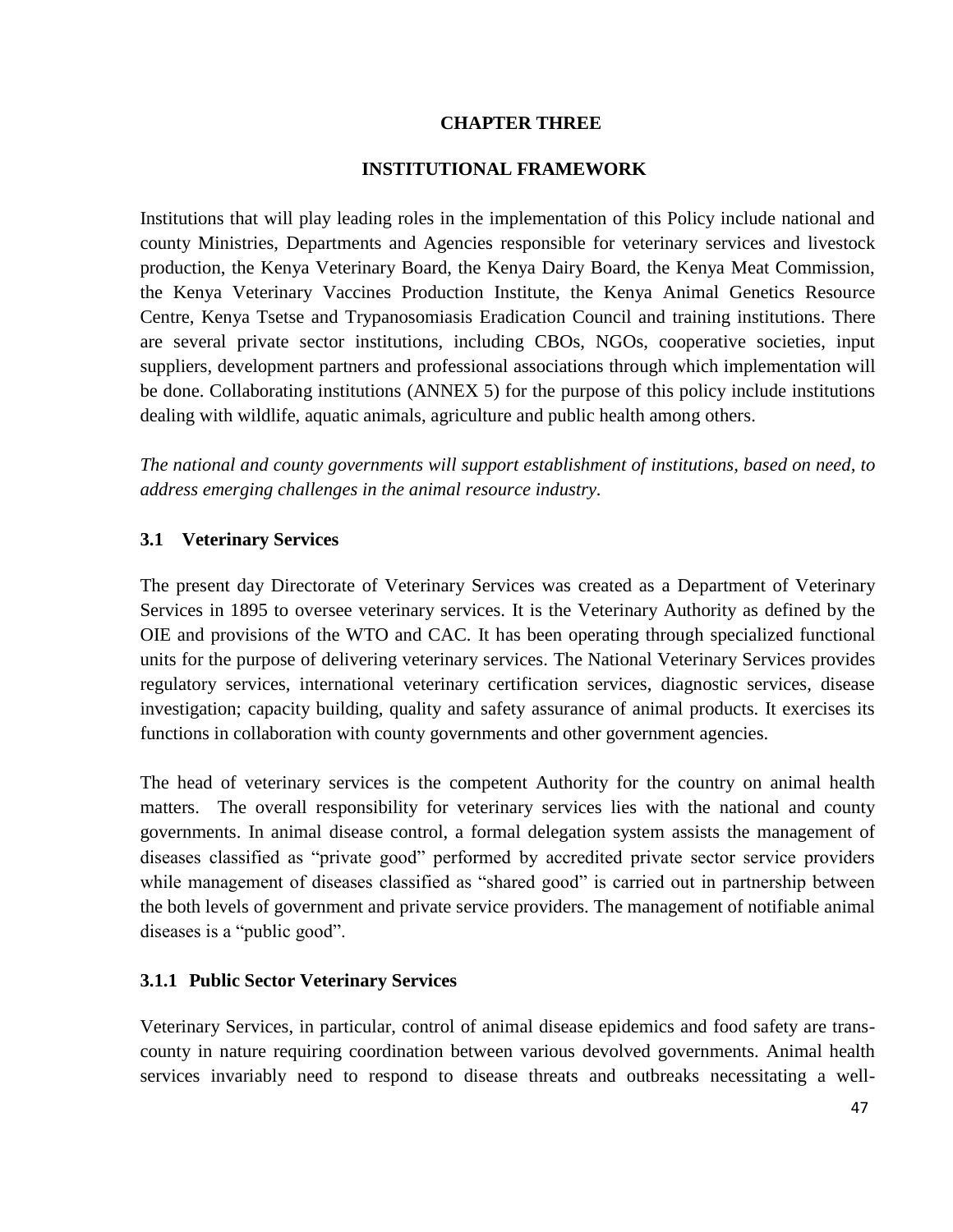coordinated mechanism across the whole Nation. International trade requirements for animals and animal products as well as disease surveillance protocols require certification based on a clear reporting structure.

*The national government will provide for:*

- *1. Development and review of policies and strategies for veterinary services;*
- 2. *The Veterinary Authority who will be the WTO National Enquiry Point for animal health measures and the custodian of sanitary mandate.*
- 3. *The head of the national veterinary services who will be the Kenyan Delegate to the OIE and will, through appropriate mechanisms, advise both levels of government on animal health, welfare, production and trade matters.*

# *The county governments will:*

- *1. Uphold the responsibility for county veterinary services including animal husbandry, livestock sale yards, county abattoirs, animal disease control, animal control and welfare.*
- *2. Support implementation of national policies, strategies, programmes and projects in veterinary services.*

*The Delivery of veterinary services at both levels of government will be conducted on the basis of mutual consultation and cooperation.* 

# <span id="page-47-0"></span>**3.1.2 Private Sector Veterinary Services**

The transfer of responsibilities for veterinary services from the public to the private sector is inhibited by, among other things, a weak private sector. Experience suggests that state withdrawal can disrupt the provision of services if no private sector assumes the responsibility of service delivery. For instance, the privatization of dipping services led to the collapse of over half of the communal dips in the country, in part, because no private sector operators were able to assume responsibility for providing the service. In certain areas competition from the Public Veterinary Services has hampered growth of Private Veterinary Services.

*The national and county governments will:*

- 1. *Support appropriate measures to enhance participation of the private sector in delivery of veterinary service;*
- 2. *Promote measures to improve complementarity between Public and Private Veterinary Services and provide clear roles for Private Veterinary Services in the implementation of programmes and strategies.*
- *3. Support private animal health service providers through research, technology transfer, strategies and oversight.*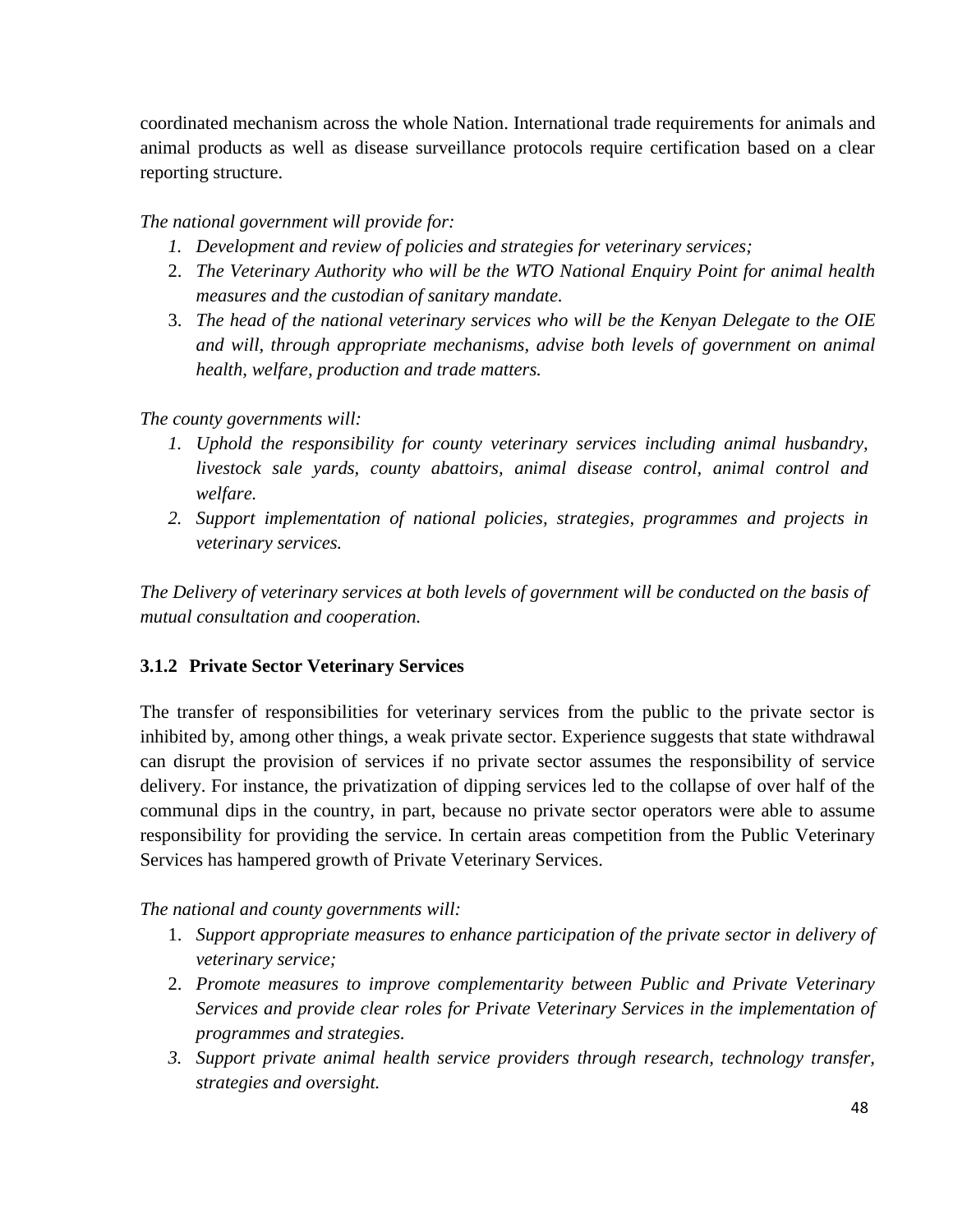# <span id="page-48-0"></span>**3.2 Kenya Veterinary Board**

The Kenya Veterinary Board (KVB) is established under the Veterinary Surgeons and Veterinary Paraprofessionals Act No. 29 of 2011 to: register and license veterinary surgeons and veterinary paraprofessionals; regulate training of veterinary surgeons and veterinary paraprofessionals and to carry out inspection of veterinary service providers.

*The national and county governments will support KVB in its core function of registering and licensing veterinary surgeons and veterinary paraprofessionals and accrediting institutions offering animal health programmes.* 

# <span id="page-48-1"></span>**3.3 Kenya Meat Commission**

The Kenya Meat Commission(KMC) was established in 1950 under the Kenya Meat Commission Act, Cap 363 with the objective of promoting the country's meat industry through the purchase and slaughter of livestock and to act as a strategic drought management agent as a buyer of last resort. Recent developments have seen the successful entry of private processors and distributors into the meat industry. This is a progressive development which should be encouraged since meat processing and marketing is a private good service, the role of the public sector being promotion and regulation.

*The national government will restructure the Kenya Meat Commission and provide for its status as the custodian of strategic meat reserves in the country.* 

# <span id="page-48-2"></span>**3.4 Kenya Animal Genetics Resource Centre**

The Kenya Animal Genetics Resource Centre (KAGRC) was created on 5<sup>th</sup> September 2011 as a State Corporation vide Legal Notice No. 110. It took up the roles of the former Central Artificial Insemination Station that was established in 1946 with the objective of controlling venereal diseases and genetic improvement of exotic dairy cattle through collection and distribution of quality bull semen. KAGRC runs the Bull Station at Kabete for the production of bull semen. The Constitution provides for the recognition and protection of genetic resources and their use by the communities of Kenya. These include documentation, patenting and preservation of the country's animal genetic resources of all species.

*The national government will:*

- *1. Strengthen KAGRC to: produce and distribute appropriate and affordable animal genetic resources and to establish an animal resources gene bank; perform the role of development and promotion of conservation and preservation of Kenya animal genetic resources;*
- 2. *Encourage the private sector to play a complimentary role in the production and*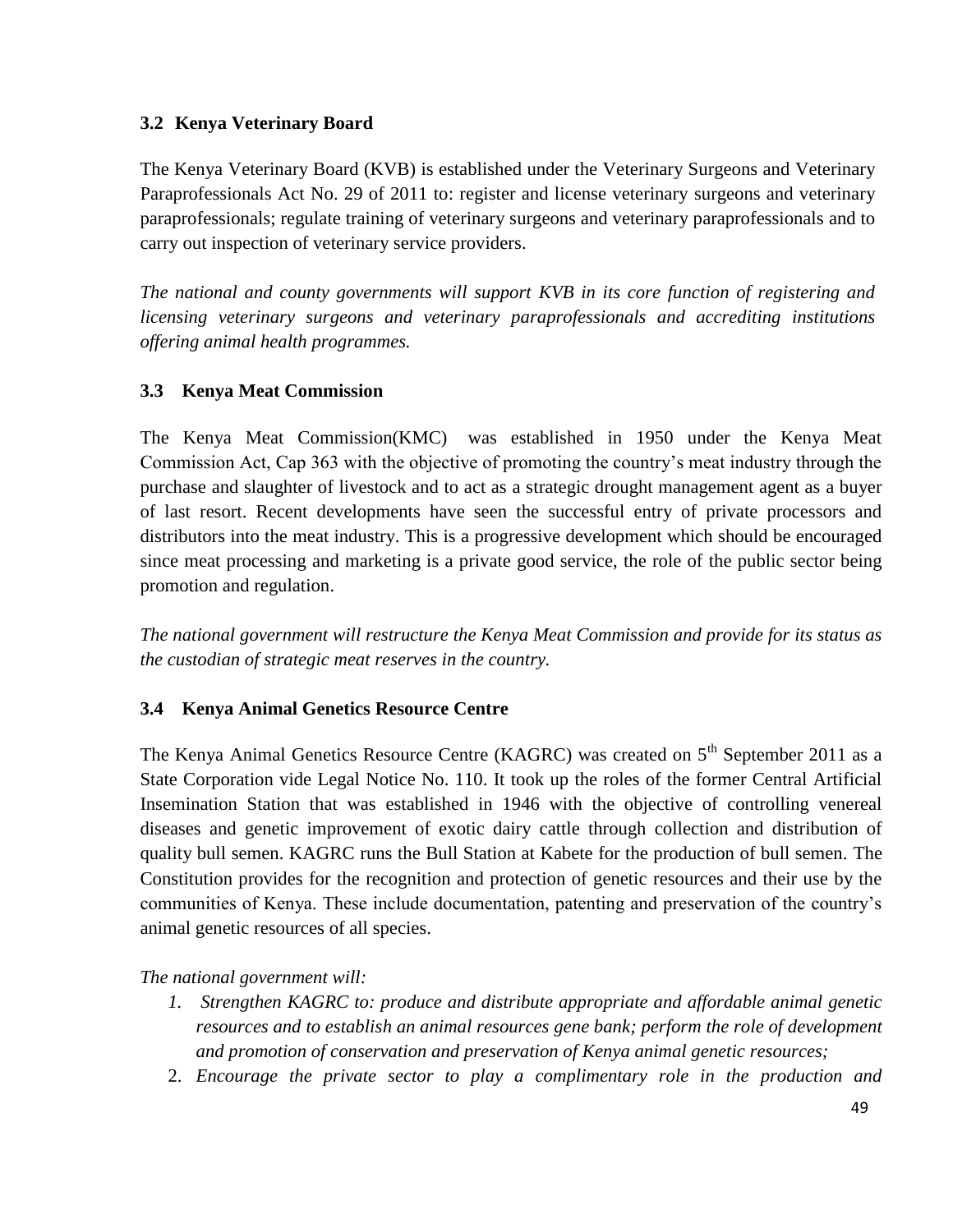*distribution of animal genetic resources.*

### <span id="page-49-0"></span>**3.5 Kenya Animal Genetics Resources Board**

Currently, livestock breeding services are fragmented, thus making coordination of breeding activities difficult. Livestock registration, data collection and management for performance evaluation are major challenges.

*The national government will support the establishment of Kenya Animal Genetics Resources Board (KAGRB) to regulate all breeding services and give direction on breeding strategies.* 

# <span id="page-49-1"></span>**3.6 Kenya Veterinary Vaccines Production Institute**

The Kenya Veterinary Vaccines Production Institute (KEVEVAPI) was established by the government of Kenya as a parastatal institution via Legal Notice No. 223 of  $4<sup>th</sup>$  June 1990. It is currently classified as a commercial state corporation with a strategic function. The original facility was built in 1957 as a joint venture between the Kenya Government and the Welcome Trust foundation and currently produces 15 different types of livestock vaccines.

The Institute's mandate is to coordinate and undertake production of veterinary vaccines; to market and distribute veterinary vaccines locally and abroad; to undertake research with respect to vaccine development and production; to develop and produce chemicals, media and laboratory materials for use in the production of vaccines and other veterinary products and to provide information on the suitability and effectiveness of veterinary vaccines. The facilities are old and outdated and the design does not meet requirements of Good Manufacturing Practices. As a result, the Institute has not been meeting the demand for various vaccines for local and export markets.

*The national government will:*

- *1. Provide for the revamping and transformation of KEVEVAPI into a modern bio-secure institution for producing high quality vaccines for both domestic and international markets and to act as the custodian of strategic vaccines reserve;*
- *2. Encourage the private sector to invest in vaccine production.*

# <span id="page-49-2"></span>**3.7 Kenya Tsetse and Trypanosomiasis Eradication Council (KenTTEC)**

The Kenya Tsetse and Trypanosomiasis Eradication Council was established under the State Corporation Act on  $27<sup>th</sup>$  July 2012 vide legal Notice No. 77. It is mandated to be the Government agency on strategies, resource mobilization, linkages and coordination of tsetse and Trypanosomiasis eradication matters in Kenya. The decision (Decision AHG/Dec.156 (XXXVI) of African Heads of States and Government to free Africa from the scourge of Trypanosomiasis will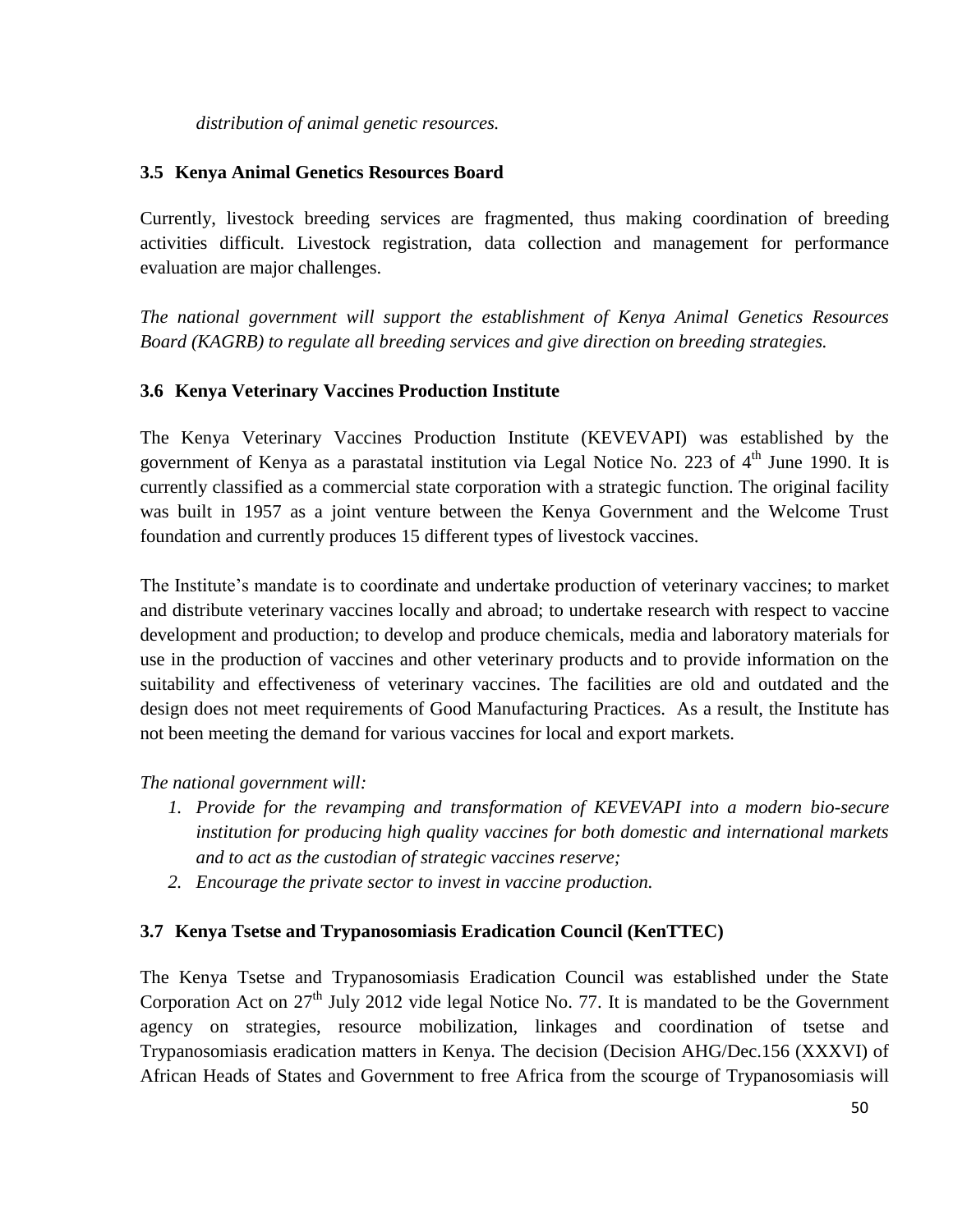lead to economic gains and poverty alleviation through the reclamation of tsetse infested environments for animal production, human habitation and Wildlife-based Tourism. The transboundary nature of tsetse and Trypanosomosis demand effective coordination nationally and internationally and enormous resources for implementation of eradication activities.

# *The national government will:*

- *1. Support KenTTEC to fully implement its functions towards eradication of tsetse and trypanosomosis in Kenya.*
- *2. Provide for development of a legislative framework for tsetse and trypanosomosis eradication owing to their cross-cutting effects on human and livestock health, land reclamation for agriculture, settlement and tourism;*
- *3. Support the development of partnerships between KenTTEC and relevant government sectors, departments, agencies, the private sector and development partners to eradicate tsetse and trypanosomosis and to boost investment in reclaimed land in collaboration with county governments;*
- *4. Provide for establishment of a fund to mobilize resources to support tsetse and trypanosomosis eradication.*

# <span id="page-50-0"></span>**3.8 Training institutes**

The animal resource industry currently has three categories of training institutes: The Animal Health and Industry Training Institutes (AHITIs), The Meat Training Institute (MTI) and The Dairy Training Institute (DTI).

The Animal Health and Industry Training Institutes in Kabete, Nyahururu and Ndomba were established in 1963, 1979 and 1984 respectively. They train categories of veterinary paraprofessionals for government Veterinary Services. However, with the structural adjustment provisions of 1992 and rationalization of Public Service, graduates were no longer directly absorbed by the government and ended up in the private sector. The roles of the AHITIs in tertiary-level training in animal health need to be aligned with those of other colleges offering comparable courses.

The Meat Training Institute (MTI) at Athi River was founded as a Regional Training Centre for Meat Inspection and hygiene personnel by the Government of Kenya and the Food and Agriculture Organization (FAO) in 1972. It was meant to train personnel for English speaking Sub-Saharan African Countries before they developed their own training centres. The Institute has developed training programmes for Meat Industry personnel in order to improve meat hygiene standards.

The Dairy Training Institute (DTI) in Naivasha was established in 1963 with the mandate of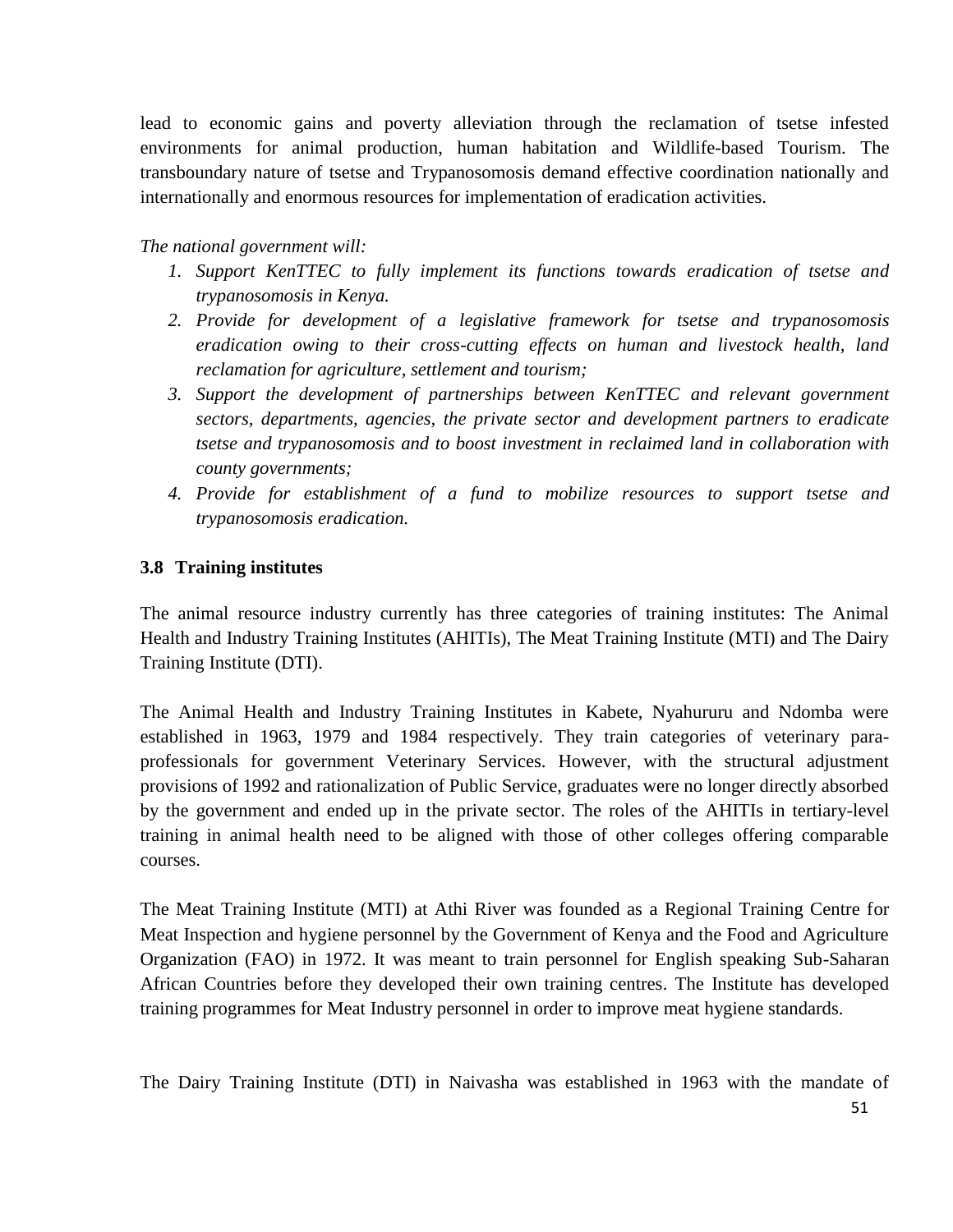training personnel from Kenya and other countries on value addition to milk and dairy products. The graduates serve the dairy industry by offering appropriate extension services and carrying out necessary value addition to milk and dairy products. The standard of training is yet to be mainstreamed in line with educational policies of tertiary institutions.

# *The national government will:*

- *1. Support the restructuring of Animal Health and Industry Training Institutes to offer quality veterinary paraprofessional courses according to need as advised by the Kenya Veterinary Board; Ensure that the distribution of Animal Health and Industry Training Institutes or the opportunities there-of is equitable taking into consideration the ASALs and rain-fed areas;*
- 2. *Ensure that the Kenya Veterinary Board, in collaboration with organizations responsible for technical and vocational training, determines the curricula and standards of AHITI and MTI training programmes;*
- *3. Support the Meat Training Institute to enhance Veterinary Public Health training;*
- *4. Support upgrading of the Animal Health and Industry Training and the Meat Training Institutes to offer Diploma courses in order to effectively respond to emerging trends in animal health and production and changing consumer needs;*
- *5. Provide for the progressive development of training institutes in the animal resource industry into Semi-Autonomous Government Agencies in order to increase their efficiency.*

*Both levels of government will provide for establishment of other institutes to cater for new consumer demands.*

# <span id="page-51-0"></span>**3.9 Other public institutions**

The government will establish institutions in the management of the animal resource industry both nationally and within the county governments. The following institutions which are already provided for in law shall be operationalized by the national government:

- 1. *Veterinary Medicines Directorate to regulate the manufacture, importation, exportation, registration, distribution, prescription and dispensing of veterinary medicines and poisons.*
- 2. *Animal Health Inspectorate Service for the regulation of sanitary aspects of animals, animal health establishments, animal production inputs and animal products.*

*The national government will support upgrading of the Agricultural Information and Resources Center to cover all information aspects of the Agricultural Sector.*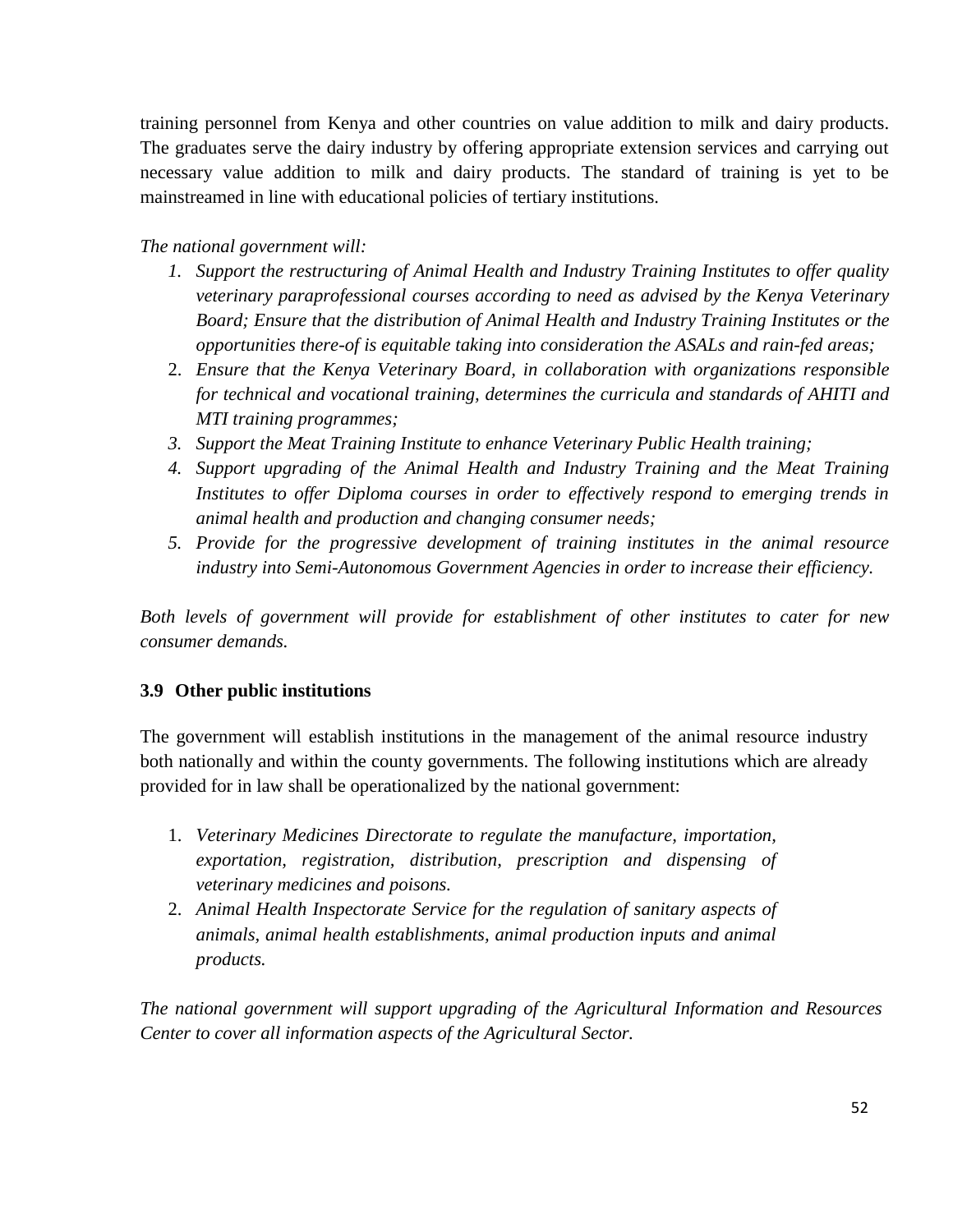# <span id="page-52-0"></span>**3.10 Collaborating institutions**

The animal resource industry in Kenya involves many actors, both private and public, in the execution of its programmes and implementation of its mandate. These institutions include Fisheries, Cooperatives, Ministry of Health, Kenya Medical Research Institute, Kenya Forestry Service, Kenya Wildlife Service, National Environment Management Authority, Kenya Revenue Authority, Kenya Bureau of Standards, Kenya Police, Kenya Plant Health Inspectorate Service, National Biosafety Authority, Kenya National Bureau of Statistics, insurance companies and financial institutions (ANNEX 5).

*The national and county veterinary governments will:*

- *1.* Support the development of effective mechanisms for collaboration with relevant *institutions.*
- 2. *Encourage collaborating institutions to incorporate professional veterinary input in execution of their mandates with regard to the animal resource industry.*

# <span id="page-52-1"></span>**3.11 Public-Private-Partnerships**

The private sector is very important in the animal resource industry. It is responsible for most of the animal production, processing and marketing as well as the application of animal health and product safety measures in animals and animal products' value chains respectively. The private sector self-regulates and enforces industry-based Good Practices. In the area of service provision, it is able to take up delegated "private good" services or work with the government through the Public-Private-Partnership (PPP) framework.

*The national and county governments will:*

*1. Prioritize support to growth of the private sector and encourage its organization into producer, processor and marketing associations, groups and institutions;*

*2. Promote Public-Private-Partnerships in delivery of private and shared goods and services in the animal resource industry;*

*3. Foster close cooperation with all development partners and financial institutions in the advancement of animal resources in order to ensure maximum benefits to Kenyans.*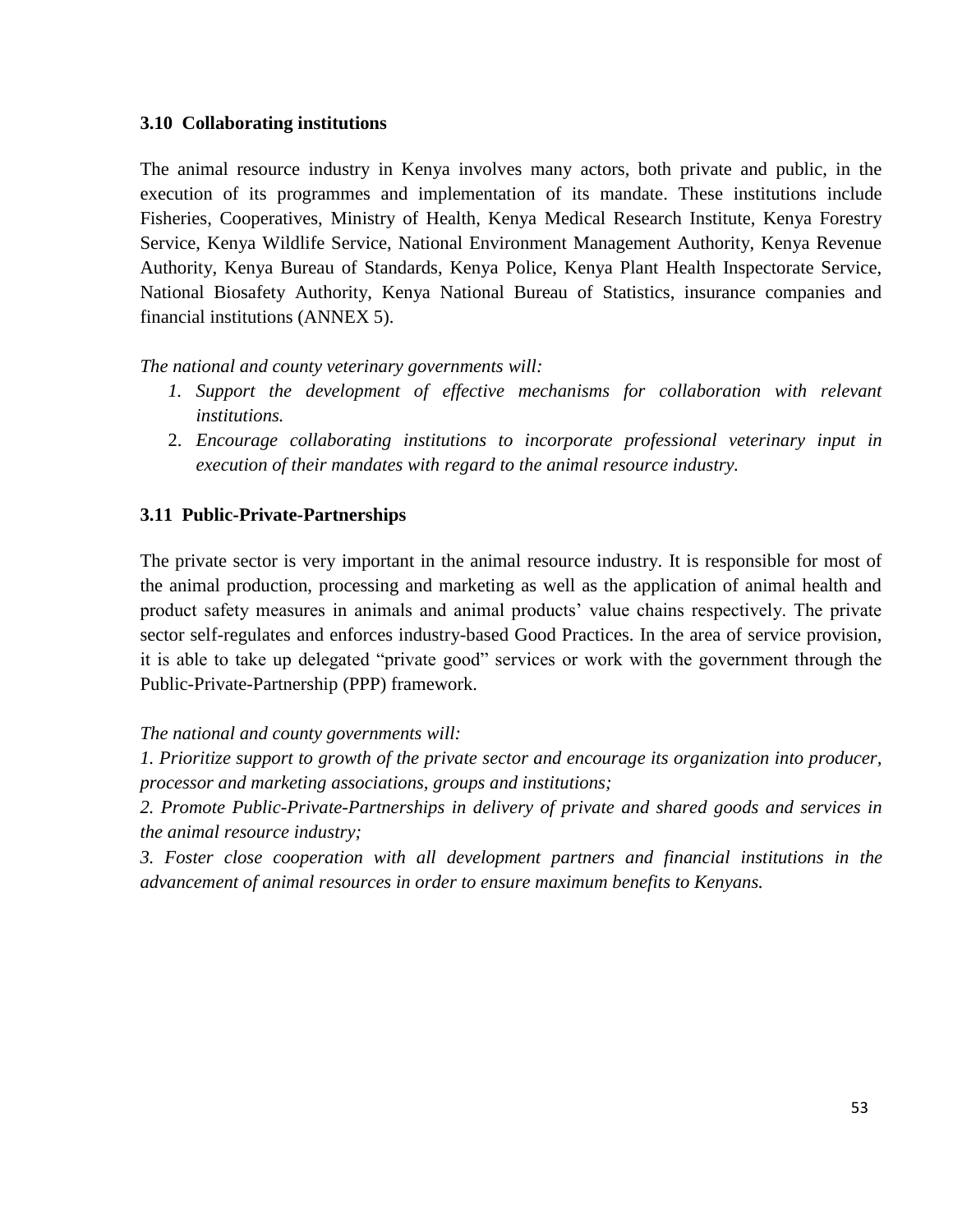### **CHAPTER FOUR**

#### **LEGAL AND IMPLEMENTATION FRAMEWORKS**

#### <span id="page-53-2"></span><span id="page-53-1"></span><span id="page-53-0"></span>**4.1 Legal framework**

The legal framework for animal health, welfare, production, food safety and trade certification in Kenya has been based on three categories of legislation over the years. The first category comprises of the Acts of Parliament that are solely implemented in Veterinary Services. The second category contains Acts whose objectives cut across several professions and sectors including Veterinary Services. The third category has by-laws developed and applied by local authorities in collaboration with Veterinary Services (ANNEX 4).

The existing veterinary legislations need to be reviewed and consolidated to address contemporary challenges and to achieve conformity with the Constitution and relevant international treaties ratified by Kenya.

*The national government will, in consultation with stakeholders, review all the animal health, welfare, production and trade certification legislations currently in force while developing new legislation depending on need.* 

#### <span id="page-53-3"></span>**4.2 Implementation framework**

The government in consultation with stakeholders in the animal resource industry and development partners shall outline a framework for the implementation of this Policy including the required human and financial resources at the national and county governments. The framework shall provide for the reorganization, strengthening and refocusing of existing institutions and establishment of others to operationalize this Policy.

# <span id="page-53-4"></span>**4.2.1 Public financing**

Veterinary Services are recognized as a "global public good" through availing protection of animal health, public health, Animal Welfare as well as providing poverty alleviation, food security, food safety and market access. This global policy implies that the government is ultimately responsible for financing the services but should encourage private investment and collaboration with financial institutions and development partners in mobilizing resources. The government has been supporting the provision of Veterinary Services through the exchequer. The Constitution stipulates that National or County governments may levy charges for services they provide to the public.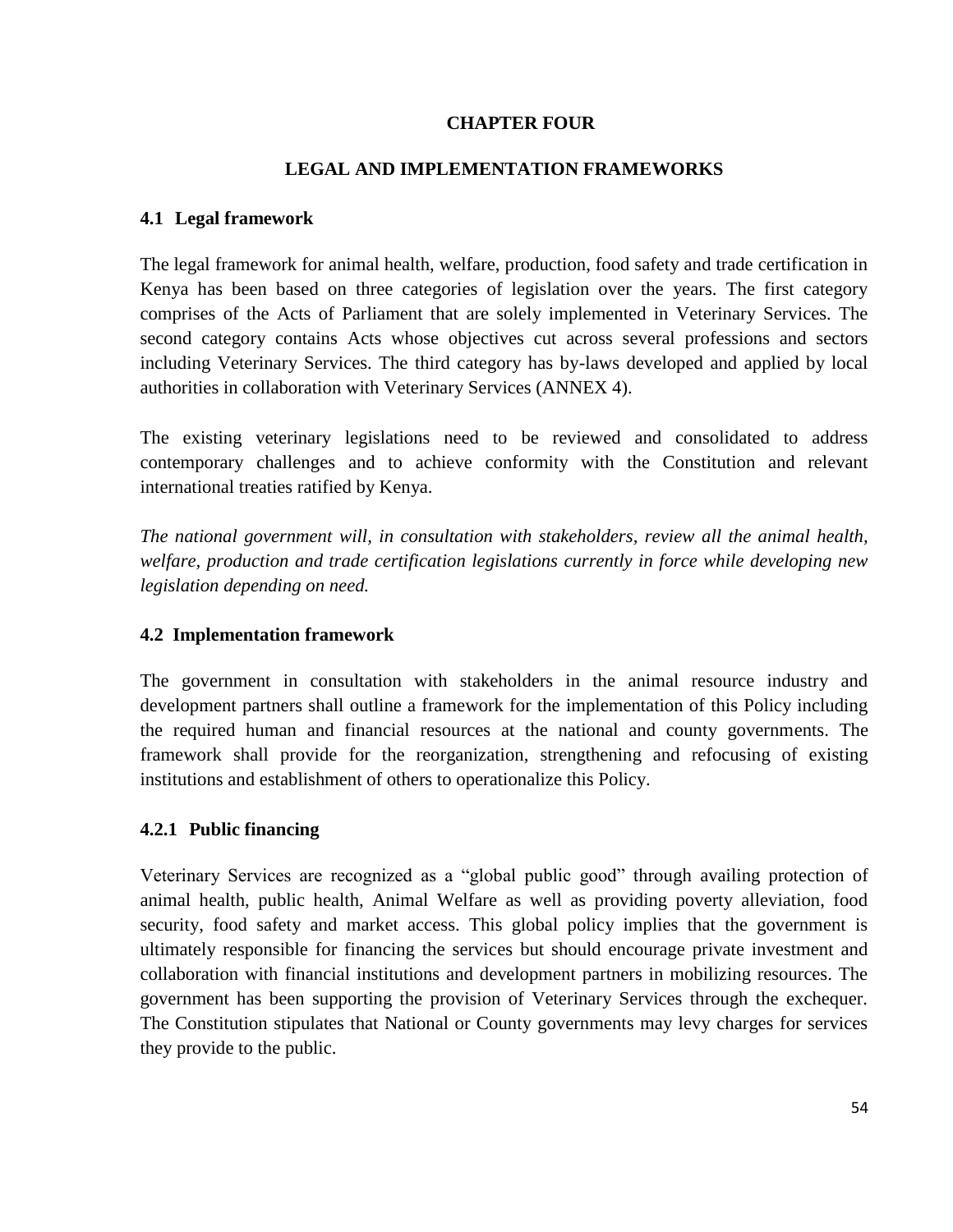*The national and county governments will support measures to mobilize adequate financial resources for the enhanced provision and development of animal health, welfare and production in the country.* 

*Both levels of government will continue to collaborate with development partners, WTO Members, financial and credit institutions in harnessing resources for developing the animal resource industry and may establish appropriate means of mobilizing resources for animal enterprises.*

*The national and county government will prioritize the utilization of technical assistance provisions of WTO-SPS Agreement to access advice, credits, donations and grants for processing technologies, research and infrastructure, establishment of national regulatory bodies and other capacity development for compliance with international standards.*

# <span id="page-54-0"></span>**4.2.2 Monitoring and Evaluation**

Development in the animal resource industry shall be effectively guided through close monitoring and evaluation at management and technical levels. The objective of Monitoring and Evaluation will be to ensure prudent utilization of resources against set targets and to learn and document useful lessons for planning purposes.

Technical audits of the sector will establish, through risk analysis, the level of success in achieving and maintaining the desired animal health, welfare and food safety status. Instruments that will be utilized for management and technical assessment include performance contracting, compliance monitoring, quality control and evaluation of Veterinary Services. Voluntary peer reviews through established OIE procedures shall be encouraged.

*The national and county governments will provide for establishment of participatory Monitoring and Evaluation mechanisms, compliance monitoring and quality control systems and carry out periodic risk analyses including the evaluation of veterinary services.* 

# <span id="page-54-1"></span>**4.2.3 Policy review**

The Veterinary Policy is a progressive living document that outlines a framework and set of principles to guide legislative and institutional reforms in the animal resource industry which is multi-sectoral, dynamic and vibrant. Hence there will be need to review the Policy periodically to take into consideration emerging trends in the animal resource industry. In the intervening period, contributions from stakeholders will be received, analyzed and stored and will form the basis of periodic reviews.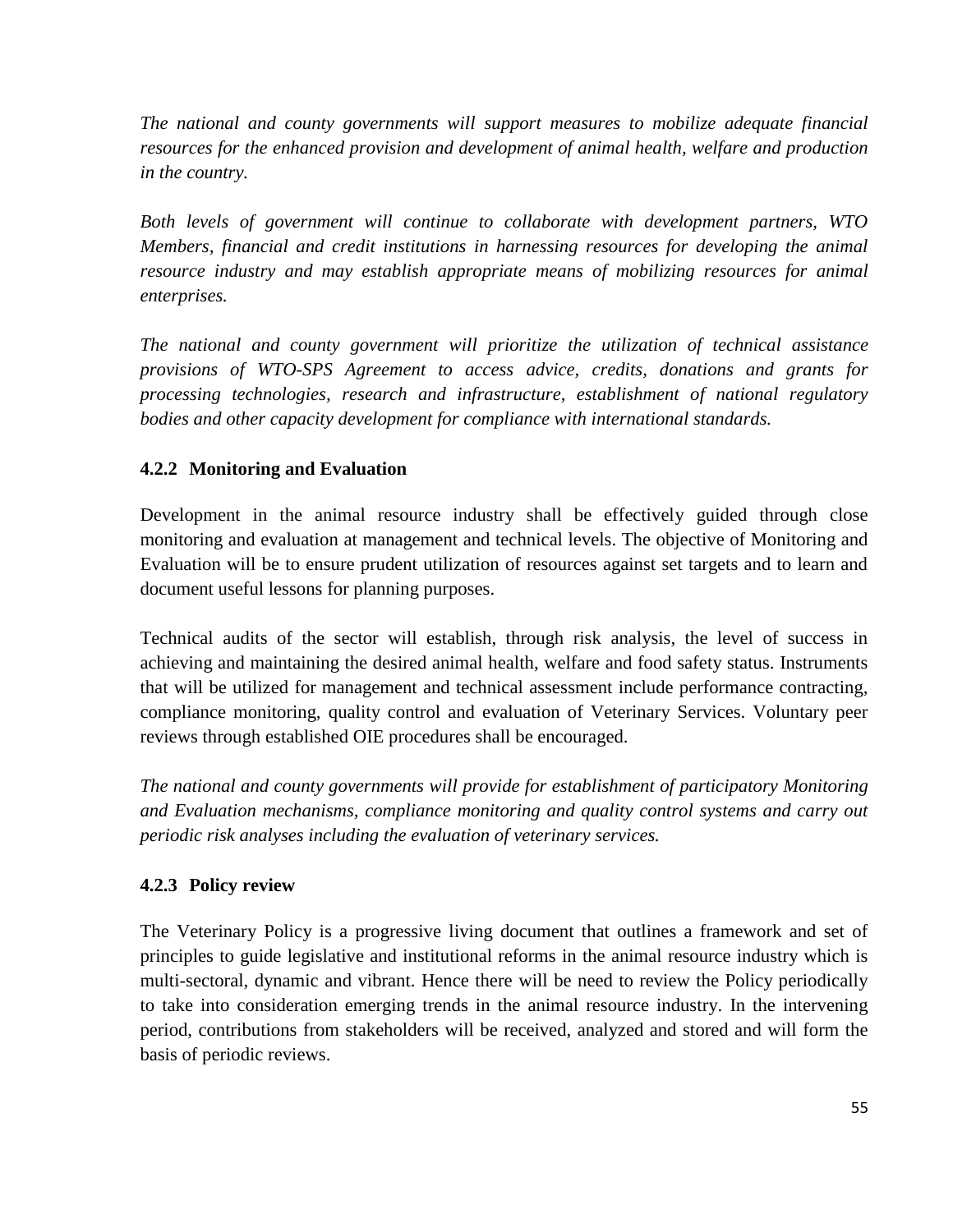# **ANNEXES**

# <span id="page-55-0"></span>**ANNEX 1: NOTIFIABLE DISEASES IN KENYA, 2015**

| S/No | <b>Disease</b>           | <b>Species</b> | S/No | <b>Disease</b>         | <b>Species commonly</b> |
|------|--------------------------|----------------|------|------------------------|-------------------------|
|      |                          | commonly       |      |                        | affected                |
|      |                          | affected       |      |                        |                         |
| 1.   | Foot and Mouth           | Cattle, pigs,  | 22.  | Surra and              | Cattle, sheep, goats,   |
|      | Disease                  | sheep,         |      | Trypanosomosis         | camels, horses,         |
|      |                          | goats, wild    |      |                        | donkeys,                |
|      |                          | cloven-        |      |                        | humans                  |
|      |                          | hoofed species |      |                        |                         |
| 2.   | Rinderpest               | Cattle,        | 23.  | Glanders               | Horses, donkeys         |
|      |                          | buffaloes      |      |                        |                         |
| 3.   | Lumpy skin               | Cattle         | 24.  | Atrophic rhinitis      | Pigs                    |
|      | Disease                  |                |      |                        |                         |
| 4.   | Anthrax                  | Domestic and   | 25.  | Swine Erysipelas       | Pigs                    |
|      |                          | wild           |      |                        |                         |
|      |                          | warm-blooded   |      |                        |                         |
|      |                          | animals        |      |                        |                         |
|      |                          | and humans     |      |                        |                         |
| 5.   | East and Coast           | Cattle         | 26.  | <b>Swine Fever</b>     | Domestic and wild       |
|      | Fever                    |                |      |                        | pigs                    |
| 6.   | Rabies                   | Domestic and   | 27.  | Contagious             | Goats                   |
|      |                          | wild           |      | Caprine                |                         |
|      |                          | mammals,       |      | Pleuro                 |                         |
|      |                          | humans         |      | Pneumonia              |                         |
| 7.   | <b>Rift Valley Fever</b> | Sheep, goats,  | 28.  | Sheep pox and          | Sheep, goats            |
|      |                          | cattle,        |      | goat pox               |                         |
|      |                          | camels,        |      |                        |                         |
|      |                          | buffaloes,     |      |                        |                         |
|      |                          | humans         |      |                        |                         |
| 8.   | Contagious               | Cattle         | 29.  | <b>Bacillary White</b> | Domestic fowl           |
|      | <b>Bovine</b>            |                |      | Diarrhoea              |                         |
|      | Pleuro Pneumonia         |                |      |                        |                         |
| 9.   | Mange in horses          | Horses and     | 30.  | Epizootic              | Equines                 |
|      | and                      | donkeys        |      | lymphangitis           |                         |
|      | mules                    |                |      |                        |                         |
|      |                          |                |      |                        |                         |
| 10.  | Johnes Disease           | Domestic and   | 31.  | Farcy                  | Cattle                  |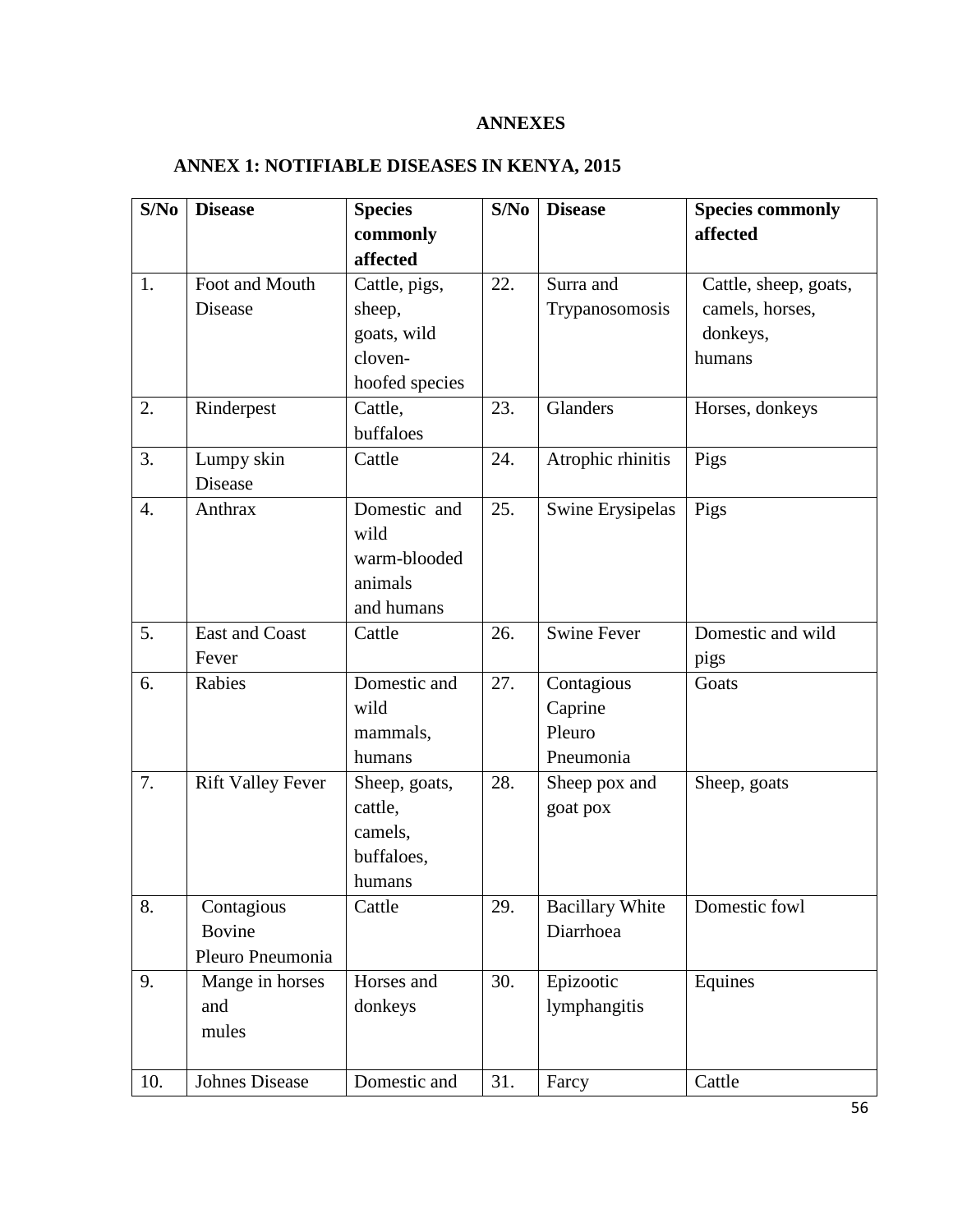|     |                        | wild           |     |                    |                         |
|-----|------------------------|----------------|-----|--------------------|-------------------------|
|     |                        | ruminants      |     |                    |                         |
| 11. | <b>Bovine</b>          | Cattle, humans | 32. | Avian Influenza    | Domestic fowl, other    |
|     | Spongiform             |                |     |                    | birds, humans           |
|     | Encephalopathy         |                |     |                    |                         |
| 12. | Scrapie                | Sheep, goats   | 33. | Pullorum disease   | Chicken, turkeys        |
| 13. | Heart water            | Cattle, sheep, | 34. | Psittacosis or     | Chicken, parrots        |
|     |                        | goats          |     | Ornithosis         |                         |
| 14. | Newcastle              | Domestic       | 35. | Tuberculosis       | Cattle, sheep, goats,   |
|     | Disease                | fowls,         |     |                    | equines, camels, pigs,  |
|     | (Fowl pest)            | humans         |     |                    | buffaloes, wild boars,  |
|     |                        |                |     |                    | deer, antelopes, dogs,  |
|     |                        |                |     |                    | cats, rats, primates,   |
|     |                        |                |     |                    | kudus, elands,          |
|     |                        |                |     |                    | elephants,              |
|     |                        |                |     |                    | rhinoceroses,           |
|     |                        |                |     |                    | hares, lions, leopards, |
|     |                        |                |     |                    | humans and birds        |
| 15. | <b>Mucosal Disease</b> | Cattle         | 36. | Sheep scab         | Sheep, humans           |
|     | Virus                  |                |     |                    |                         |
|     | Diarrhoea              |                |     |                    |                         |
|     | Complex                |                |     |                    |                         |
| 16. | Avian                  | Domestic fowl  | 37. | Peste des Petit    | Goats, sheep            |
|     | encephalomyelitis      |                |     | Ruminants          |                         |
|     | (Epidemic              |                |     |                    |                         |
|     | tremors)               |                |     |                    |                         |
| 17. | American               | <b>Bees</b>    | 38. | Avian leucosis     | Chicken                 |
|     | foulbrood              |                |     |                    |                         |
| 18. | European               | <b>Bees</b>    | 39. | Foul paralysis     | Chicken                 |
|     | foulbrood              |                |     |                    |                         |
| 19. | Varrosis               | <b>Bees</b>    | 40. | Infectious bursal  | Chicken                 |
|     |                        |                |     | disease            |                         |
| 20. | Acarapisosis           | <b>Bees</b>    | 41. | <b>Brucellosis</b> | Cattle, sheep, goats,   |
|     |                        |                |     |                    | pigs, camel, buffalo,   |
|     |                        |                |     |                    | antelopes, humans       |
| 21. | Tropilaelapis          | <b>Bees</b>    | 42. | Infectious         | Chicken                 |
|     |                        |                |     | bronchitis         |                         |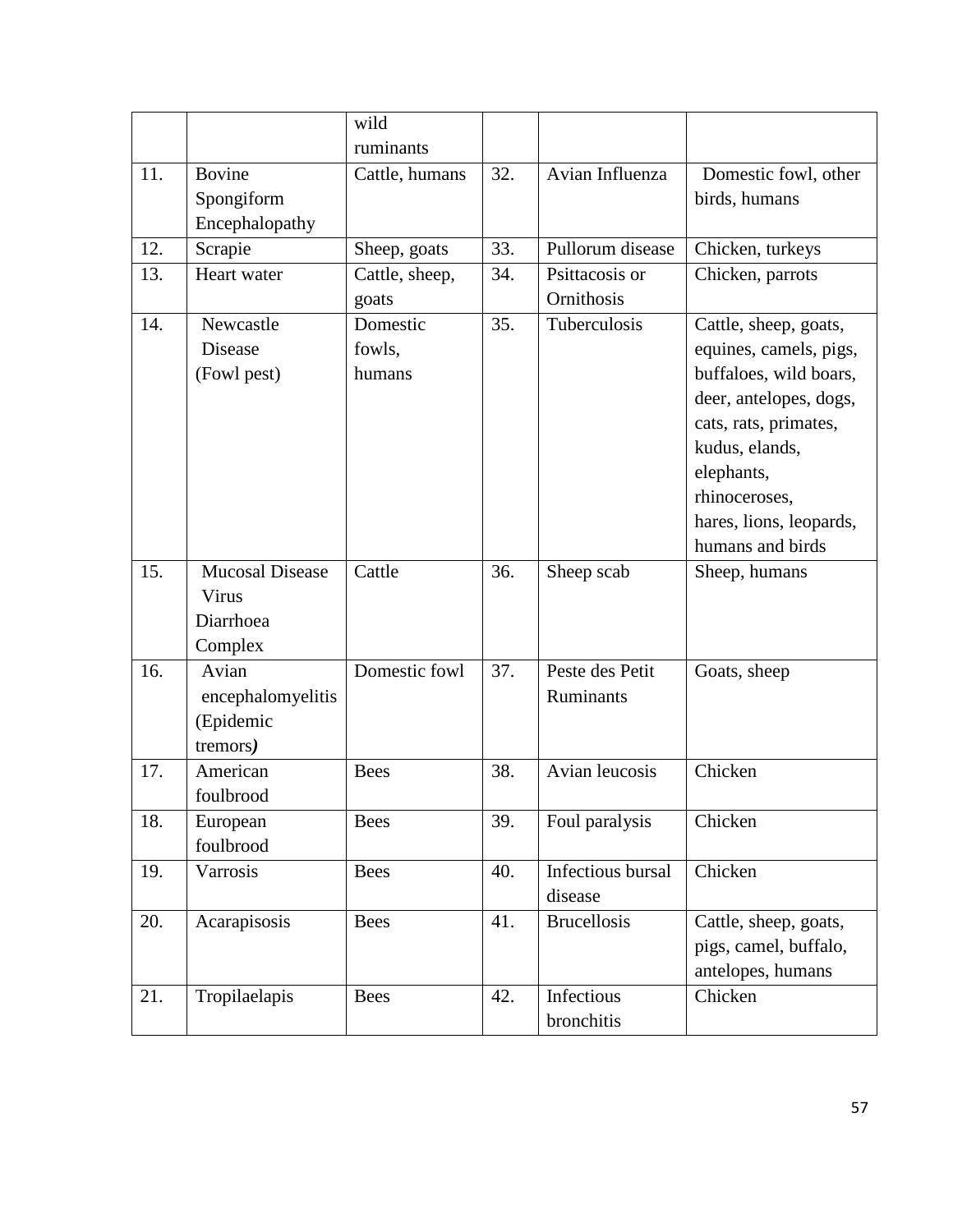# **ANNEX 2: NOTIFIABLE DISEASES REPORTED IN KENYA IN THE LAST 10 YEARS**

Foot and Mouth Disease Lumpy Skin Disease Surra and Trypanosomiasis Brucellosis Anthrax African Swine Fever East and Coast Fever Contagious Caprine Pleuro Pneumonia Sheep pox and goat pox

Rabies Rift Valley Fever Bacillary White Diarrhoea Contagious Bovine Pleuro Pneumonia Johnes Disease Tuberculosis Sheep scab Heart water Peste des Petits Ruminants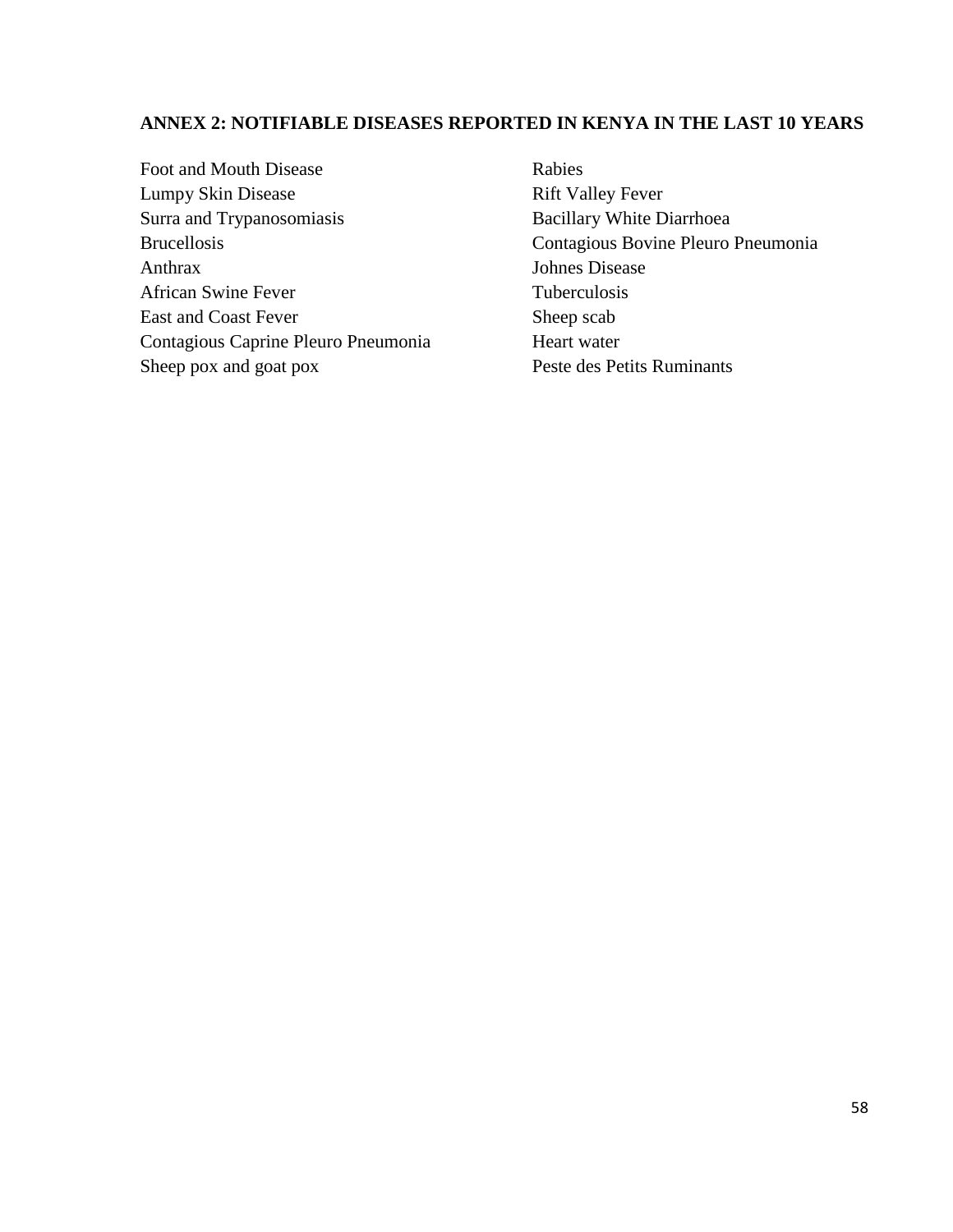#### **ANNEX 3: GLOSSARY OF TERMS**

**Animal:** All species belonging to the kingdom "Animalia"

**Animal health status:** The status of a country or a zone with respect to an animal disease according to the criteria listed in the relevant chapter of the Terrestrial Code dealing with the disease.

**Animal identification:** The combination of the identification and registration of an animal individually with a unique identifier or collectively by its epidemiological unit or group with a unique group identifier.

**Animal identification system:** The inclusion and linking of components such as identification of establishments/owners, the person(s) responsible for the animal(s), movements and other records with animal identification.

**Animal traceability:** The ability to follow an animal or group of animals during all stages of life

**Animal welfare:** How an animal is coping with the conditions in which it lives. An animal is in a good state of welfare if (as indicated by scientific evidence) it is healthy, comfortable, well nourished, safe, able to express innate behaviour and if it is not suffering from unpleasant states such as pain, fear and distress. Good animal welfare requires disease prevention and veterinary treatment, appropriate shelter, management, nutrition, humane handling and humane slaughter/killing. Animal Welfare refers to the state of the animal. The treatment that an animal receives is covered by other terms such as animal care, animal husbandry and humane treatment.

**Approved:** Officially approved, accredited or registered by the Veterinary Authority.

**Artificial insemination centre:** A facility approved by the Veterinary Authority and which meets the conditions set out in the Terrestrial Code for the collection, processing and/or storage of semen.

**Biodiversity**: Variety of life forms as exemplified by plants and animals.

**Border post:** Any airport or any port, railway station or road check-point open to International Trade of commodities, where import veterinary inspections can be performed.

**Commodity:** Live animals, products of animal origin, animal genetic material, biological products and pathological material.

**Compartment:** An animal subpopulation contained in one or more establishments under a common bio-security management system with a distinct health status with respect to a specific disease or specific diseases for which required surveillance, control and bio-security measures have been applied for the purpose of International Trade.

**Competent Authority:** Means the Veterinary Authority or other Governmental Authority of a member having the responsibility and competence for ensuring or supervising the implementation of animal health and welfare measures, international veterinary certification and other standards and recommendations in the Terrestrial Code and in the OIE Aquatic Animal Health Code in the whole territory.

**Disease:** The clinical and/or pathological manifestation of infection.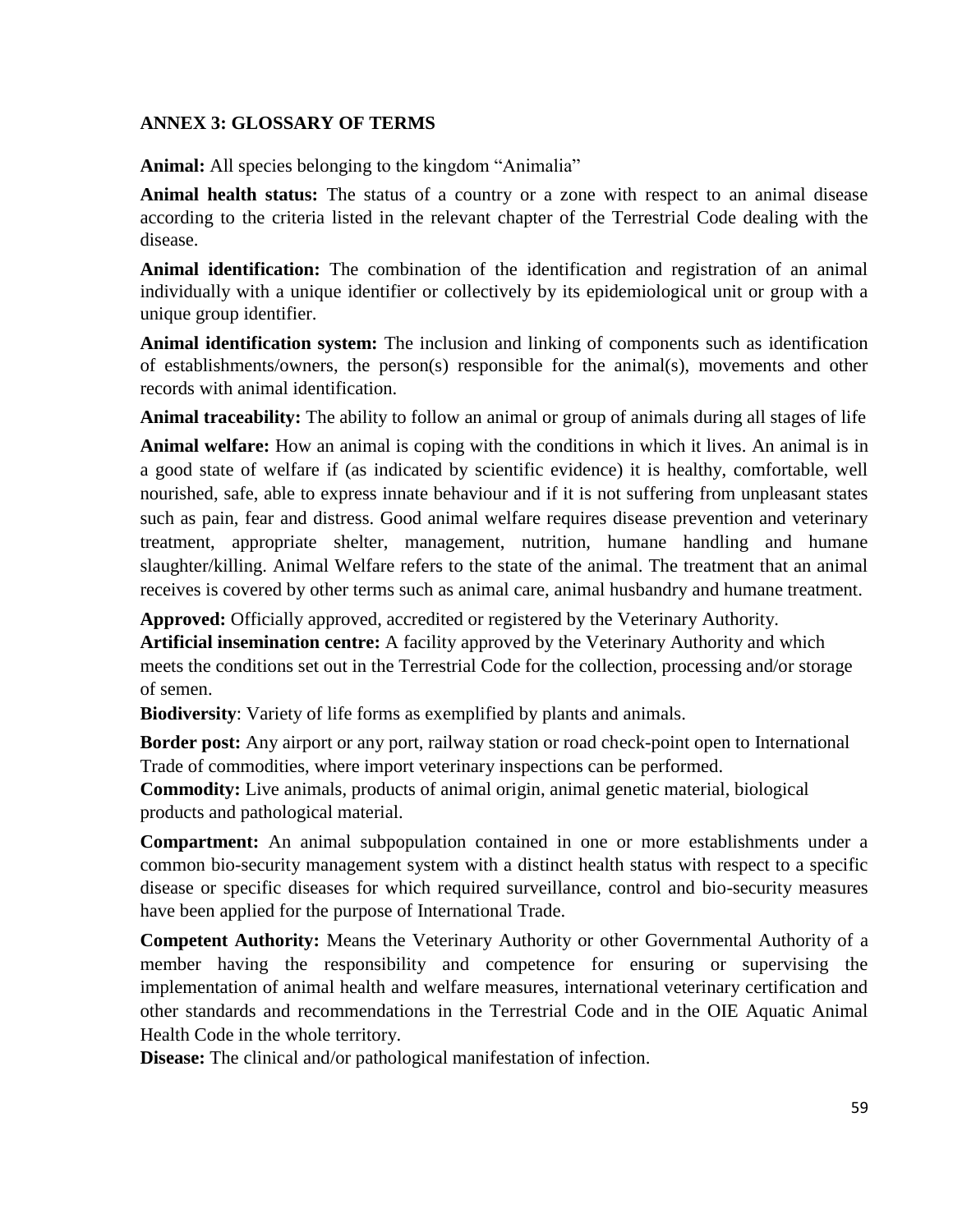**Emerging disease:** A new infection resulting from the evolution or change of an existing pathogenic agent, a known infection spreading to a new geographic area or a population or a previously unrecognized pathogenic agent or disease diagnosed for the first time and which has a significant impact on animal or public health.

**Eradication:** The elimination of a pathogenic agent from a country or zone.

**Establishment:** The premises in which animals are kept.

**Exporting country:** Means a country from which commodities are sent to another country.

**Food defense:** refers to the act of putting in place measures that reduce the chances of food supplies getting intentionally contaminated using chemicals, biological agents or other harmful substances by people who want to cause harm. For instance, terrorists might contaminate food to kill people, destabilize economies or destroy businesses.

**Food safety:** addresses the accidental contamination of food products by biological, chemical or physical hazards. The main types of food safety hazards are microbes, chemicals and foreign objects.

**Free compartment:** A compartment in which the absence of the animal pathogen causing the disease under consideration has been demonstrated by all requirements specified in the Terrestrial Code for free status being met.

**Free zone:** A zone in which the absence of the disease under consideration has been demonstrated by the requirements specified in the Terrestrial Code for free status being met. Within the zone and at its borders, appropriate official veterinary control is effectively applied for animals and animal products and their transportation.

**Importing country:** A country that is the final destination to which commodities are sent. **International trade:** Importation, exportation and transit of commodities.

**International veterinary certificate:** A certificate, issued in conformity with the provisions of international requirements describing the animal health and/or public health requirements which are fulfilled by the exported commodities.

**Laboratory:** A properly equipped institution staffed by technically competent personnel under the control of a specialist in veterinary diagnostic methods, who is responsible for the validity of the results. The Veterinary Authority approves and monitors such laboratories with regard to the diagnostic tests required for International Trade.

**Livestock**: domesticated or animals kept on the farm.

**Market:** A place where animals or animal products and services are assembled for the purpose of trade or sale.

**Notifiable disease:** A disease listed by the Veterinary Authority and that, as soon as detected or suspected, should be brought to the attention of this Authority, in accordance with national regulations.

**Official Veterinarian:** A veterinarian authorized by the Veterinary Authority of the country to perform certain designated official tasks associated with animal health and/or public health and inspections of commodities and to be notified when appropriate.

**Official veterinary control:** The operations where the Veterinary Services, knowing the location of the animals and after taking appropriate actions to identify their owner or responsible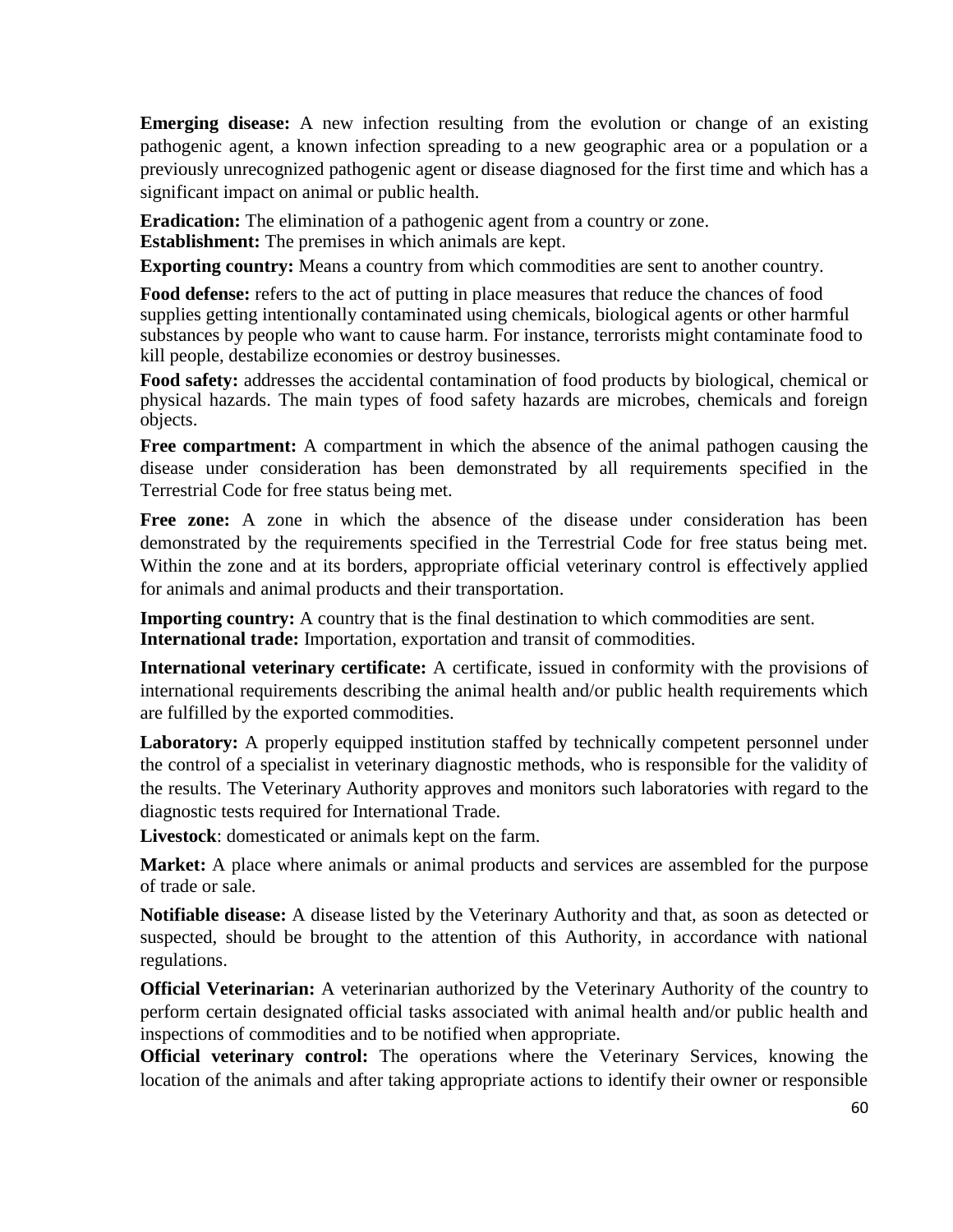keeper, are able to apply appropriate animal health measures as required. This does not exclude other responsibilities of the Veterinary Services e.g. food safety.

**Quarantine station:** An establishment under the control of the Veterinary Authority where animals are maintained in isolation with no direct or indirect contact with other animals, to ensure that there is no transmission of specified pathogen(s) outside the establishment while the animals are undergoing observation for a specified length of time and, if appropriate, testing and treatment.

**Registration:** Is the action by which information on animals (such as identification, animal health, movement, certification, epidemiology, establishments etc.) is collected, recorded, securely stored and made appropriately accessible and able to be utilized by the Competent Authority .

**Risk:** The likelihood of the occurrence and the likely magnitude of the biological and economic consequences of an adverse event or effect to animal or human health.

**Risk analysis:** The process composed of hazard identification, risk assessment, risk Management and risk communication.

**Sanitary measure:** A measure, such as those destined to protect animal or human health or life within the territory of a country from risks arising from the entry, establishment and/or spread of a hazard.

**Stakeholders:** Persons, institutions and organizations involved in the animal resource industry.

**Surveillance:** The systematic on-going collection, collation and analysis of information related to animal health and the timely dissemination of information to those who need to know so that action can be taken.

**Vaccination:** The successful immunization of susceptible animals through the administration, according to the manufacturer's instructions and acceptable standards where relevant, of a vaccine comprising antigens appropriate to the disease to be controlled.

**Vector:** An insect or any living carrier that transports an infectious agent from an infected individual to a susceptible individual or its food or immediate surroundings. The organism may or may not pass through a development cycle within the vector.

**Veterinarian:** A person registered or licensed by the relevant veterinary statutory body of a country to practice veterinary medicine/science in that country.

**Veterinary Authority:** The Governmental Authority of an OIE member, comprising veterinarians, other professionals and Para-professionals, having the responsibility and competence for ensuring or supervising the implementation of animal health and welfare measures, international veterinary certification and other standards and recommendations in the Terrestrial Code in the whole territory.

**Veterinary Para-professional:** A person who, for the purposes of the Terrestrial Code, is authorized by the veterinary statutory body to carry out certain designated tasks (dependent upon the category of veterinary Para-professional) in a territory and delegated to them under the responsibility and direction of a veterinary surgeon. The tasks for each category of veterinary Para-professionals should be defined by the veterinary statutory body depending on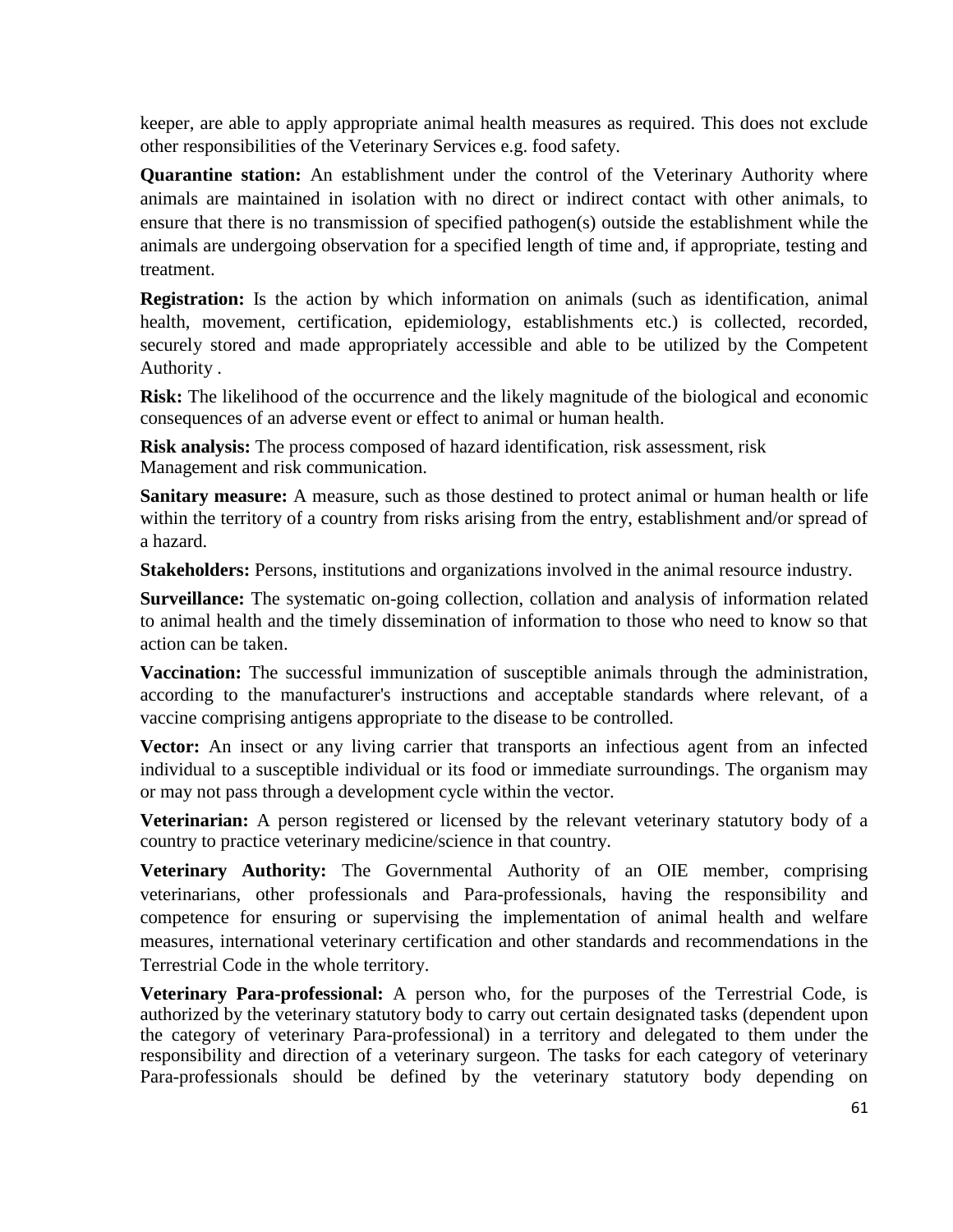qualifications, training and according to need.

**Veterinary Services:** The governmental and non-governmental organizations that implement animal health, welfare measures and other standards. The Veterinary Services are under the overall control and direction of the Veterinary Authority. Private sector organizations, veterinarians, veterinary paraprofessionals or aquatic animal health professionals are normally accredited or approved by the Veterinary Authority to deliver the delegated functions.

**Veterinary statutory body:** An autonomous authority regulating veterinarians and veterinary Para-professionals.

**Zone/region:** A clearly defined part of a territory containing an animal subpopulation with a distinct health status with respect to a specific disease for which required surveillance, control and bio-security measures have been applied for the purpose of International Trade.

**Zoonosis:** Any disease or infection which is naturally transmissible from animals to humans.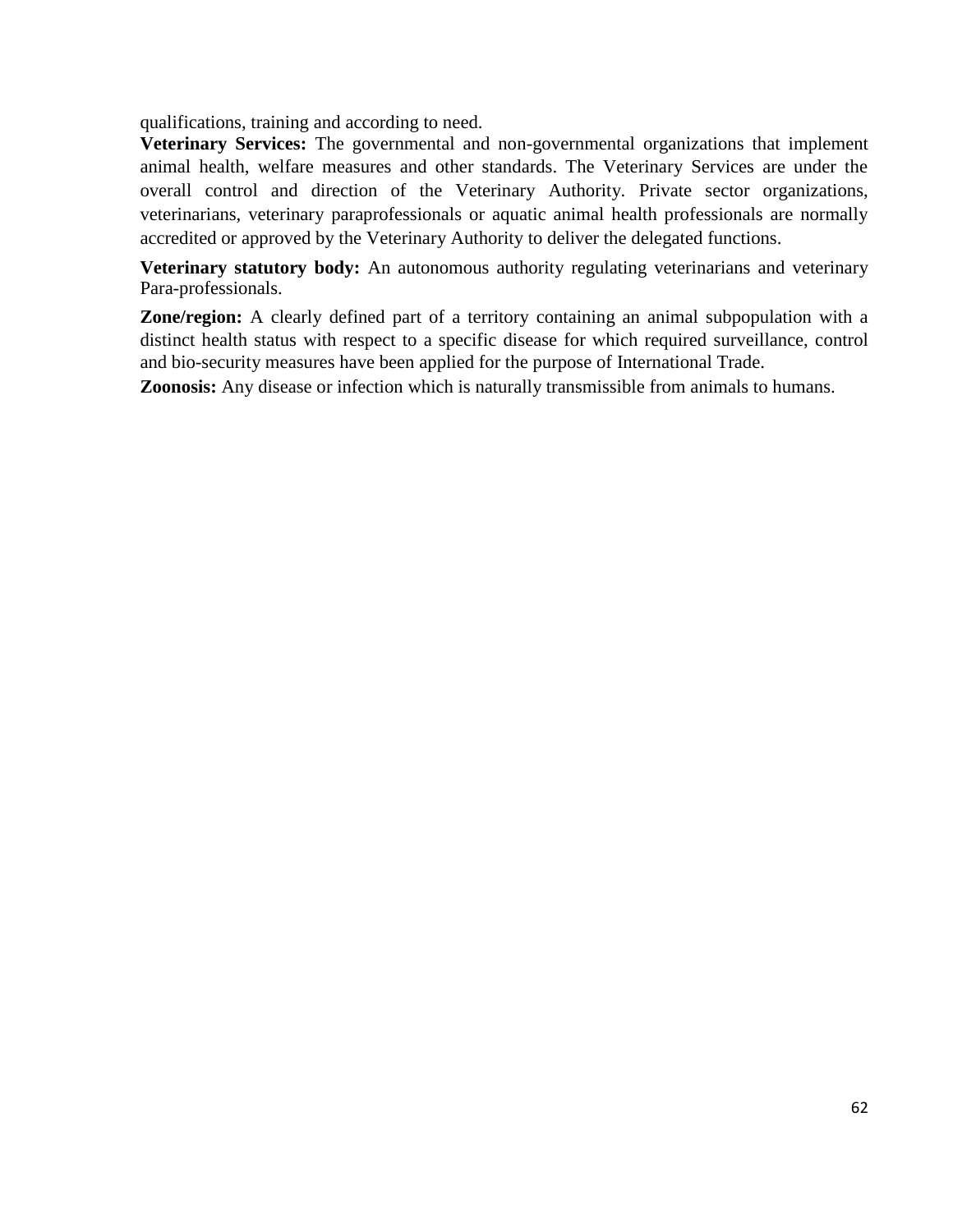# **ANNEX 4: CATEGORIES OF LAWS**

### **Category 1: Acts applied wholly by the Veterinary Services Sector**

- 1. Animal Diseases Act, Chapter 364;
- 2. Meat Control Act, Chapter 356;
- 3. Rabies Act, Chapter 365;
- 4. Veterinary Surgeons and Veterinary Para-professionals Act, Number 29 of 2011;
- 5. Branding of Stock Act, Chapter 357;
- 6. Prevention of Cruelty to Animals Act, Chapter 360;
- 7. Cattle Cleansing Act, Cap 358;
- 8. Hides, Skins and Leather Industry Act, Chapter 359.

# **Category 2: Acts applied by Veterinary Services and other sectors**

- 1. Public Health Act, Chapter 242, in collaboration with the Ministry responsible for human health;
- 2. Food, Drugs and Chemical Substances Act, Chapter 254 , in collaboration with the Ministry responsible for human health;
- 3. Pharmacy and Poisons Act, Chapter 244, in collaboration with the Ministry responsible for human health;
- 4. Narcotics Drugs and Psychotropic Substances Control Act, Chapter 245, in collaboration with the Ministry responsible for human health;
- 5. Pest Control Products Act, Chapter 346, in collaboration with the Ministry responsible for Crop Agriculture;
- 6. Stock and Produce Theft Act, Chapter 355, in collaboration with the Ministry responsible for Crop Agriculture;
- 7. Crop Production and Livestock Act, Cap 321, in collaboration with the Ministry responsible for Crop Agriculture;
- 8. Agriculture Act, Chapter 318, in collaboration with the Ministry responsible for Crop Agriculture;
- 9. Standards Act, Chapter 496, in collaboration with the Ministry responsible for Trade and Industrialization;
- 10. Fisheries Act, Chapter 378, in collaboration with the Ministry responsible for fisheries development;
- 11. Wildlife Management and Conservation Act, Chapter 376, in collaboration with the Ministry responsible for wildlife and tourism;
- 12. Customs and Excise Act, Chapter 472, in collaboration with the Ministry responsible for customs;
- 13. Bio-safety Act, Number 2 of 2009, in collaboration with the Ministry responsible for Science and Technology;
- 14. Witchcraft Act, Cap 67, in collaboration with the Ministry responsible for culture;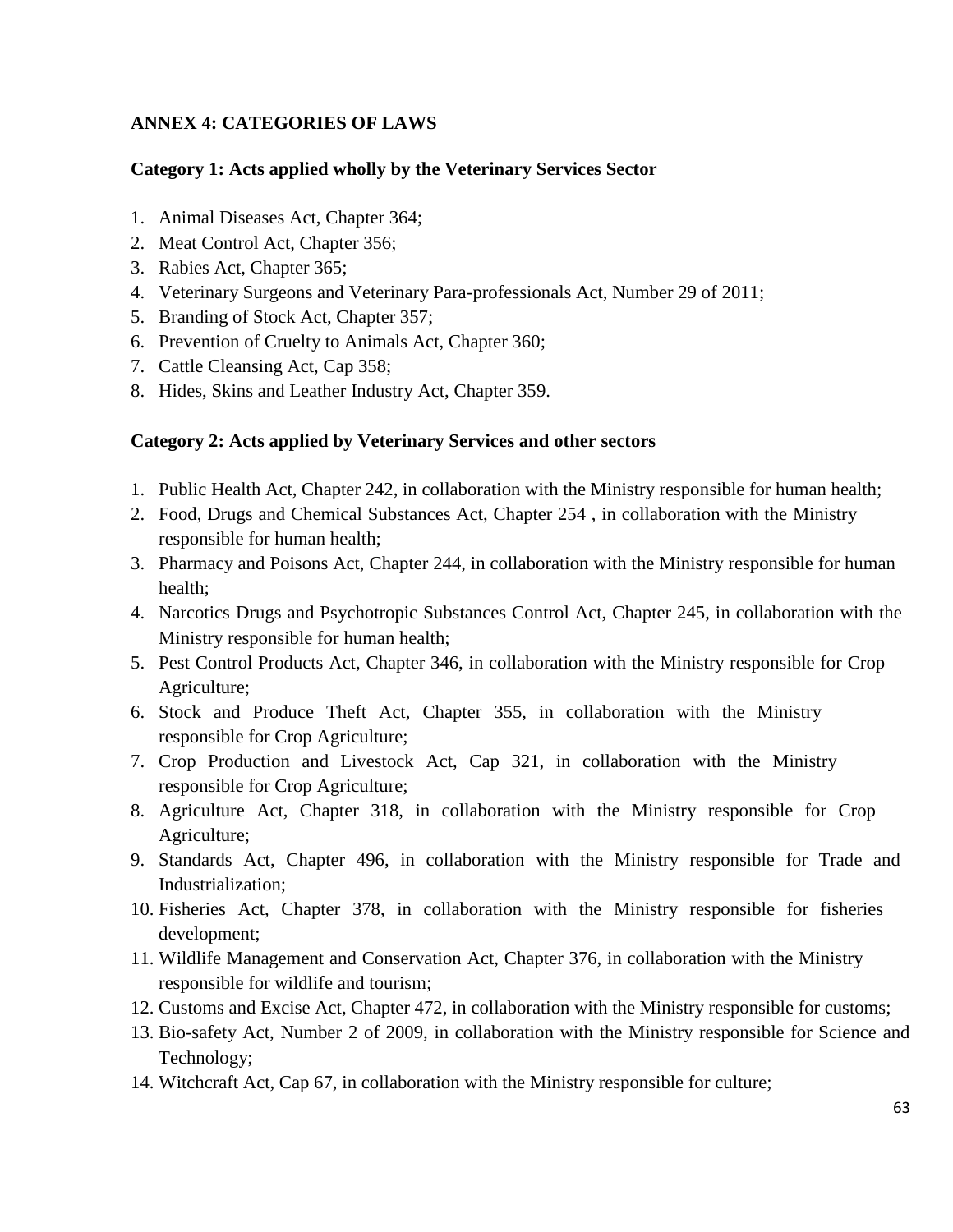- 15. Dairy Industry Act, Chapter 336;
- 16. Uplands Bacon Factory Act, Chapter 362;
- 17. Kenya Meat Commission Act, Chapter 363.

#### **Category 3: By-Laws**

The Local Authorities frequently enact animal control and Animal Welfare by-laws in collaboration with the Department of Veterinary Services. Such by-laws include the following:

- 1. Animal Control By-laws 2009 of Nairobi City Council;
- 2. Kericho Urban District Council (Domestic Animals and Pound) By-laws, 1962;
- 3. Municipal Council of Kitale (Control and Licensing of Dogs) By-laws, 2008;
- 4. Municipal Council of Kitale (Pounds) By-laws, 2008;
- 5. Municipal Council of Kitale (Licensing of Slaughter men) By-laws, 2008.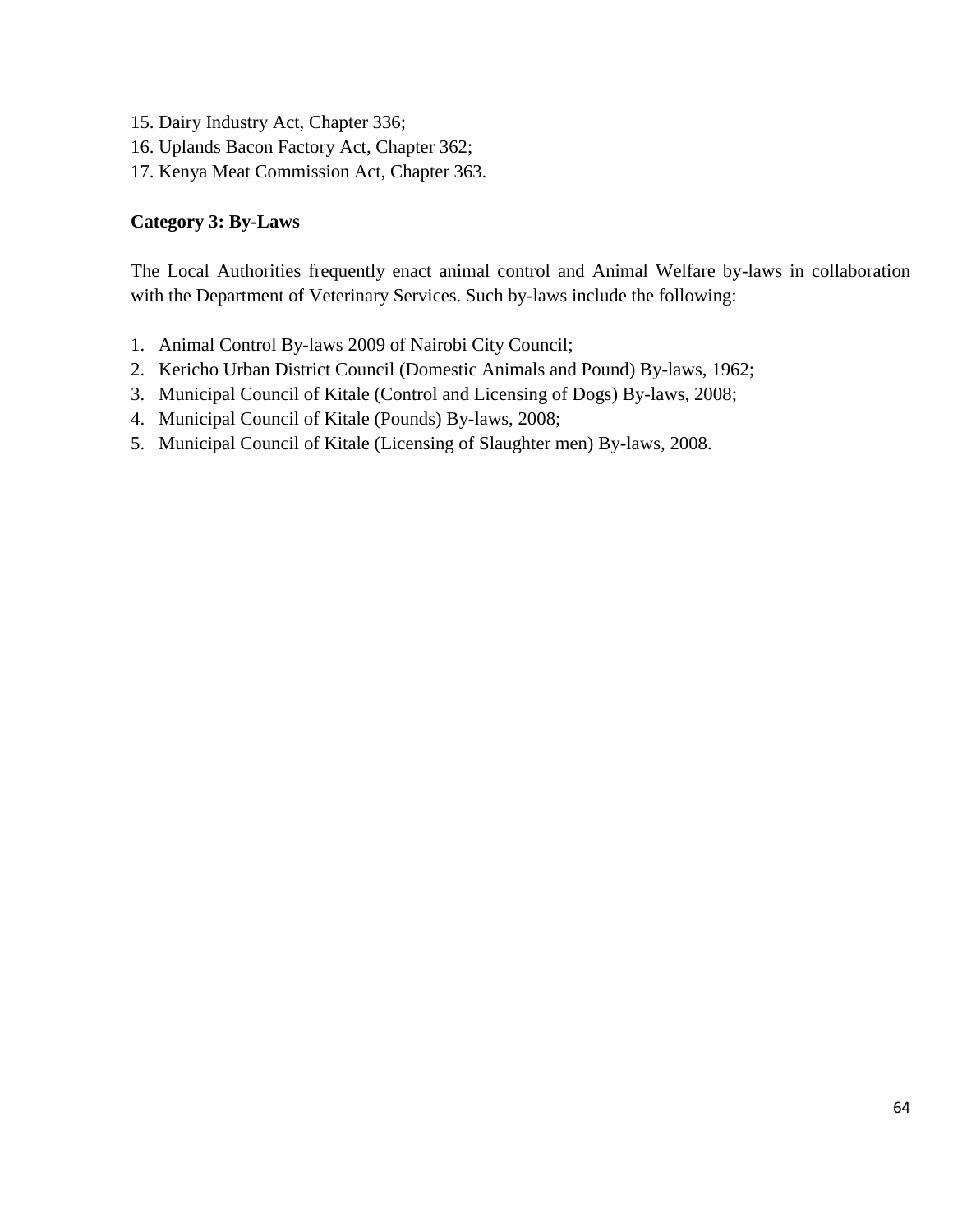| <b>Institution</b>                                     | Some areas of collaboration                                                                                                                                                                                                                                          |
|--------------------------------------------------------|----------------------------------------------------------------------------------------------------------------------------------------------------------------------------------------------------------------------------------------------------------------------|
| Fisheries                                              | Aquatic health and welfare; health certification of aquatic animals<br>and<br>their products by veterinary authorities                                                                                                                                               |
| Ministry of Health                                     | Management of zoonoses, One Health plans, projects and<br>programmes                                                                                                                                                                                                 |
| Kenya Medical Research Institute                       | Research in zoonoses and other animal-based hazards of public<br>health<br>importance                                                                                                                                                                                |
| <b>Cooperatives Development</b>                        | Strengthening governance and organizing actors along animal<br>value<br>chains to realize economies of scale and ideals of farming as a<br>business                                                                                                                  |
| Kenya Forestry Service (KFS)                           | Forests are sources of ethno-veterinary medicine; veterinary<br>authorities need the cooperation of KFS in the control of forest-<br>based<br>vector-borne diseases including trypanosomosis and emerging<br>diseases such as Ebola that are associated with monkeys |
| Kenya Wildlife Service                                 | Wildlife health and welfare; health certification of wildlife and<br>their<br>products                                                                                                                                                                               |
| <b>National Environment</b><br>Management<br>Authority | Environmental Impact Assessment and audit for relevant projects<br>and<br>programmes in the animal resource industry                                                                                                                                                 |
| Kenya Bureau of Standards                              | Standards of animal health and production inputs; standards of<br>animal<br>products                                                                                                                                                                                 |
| Kenya Plant Health Inspectorate<br>Service             | Quality Assurance of plant-based inputs for the animal resource<br>industry                                                                                                                                                                                          |
| <b>National Biosafety Authority</b>                    | Animal health and production biotechnologies, animal genetics'<br>modification or engineering, biosecurity                                                                                                                                                           |

# **ANNEX 5: SOME COLLABORATING INSTITUTIONS**